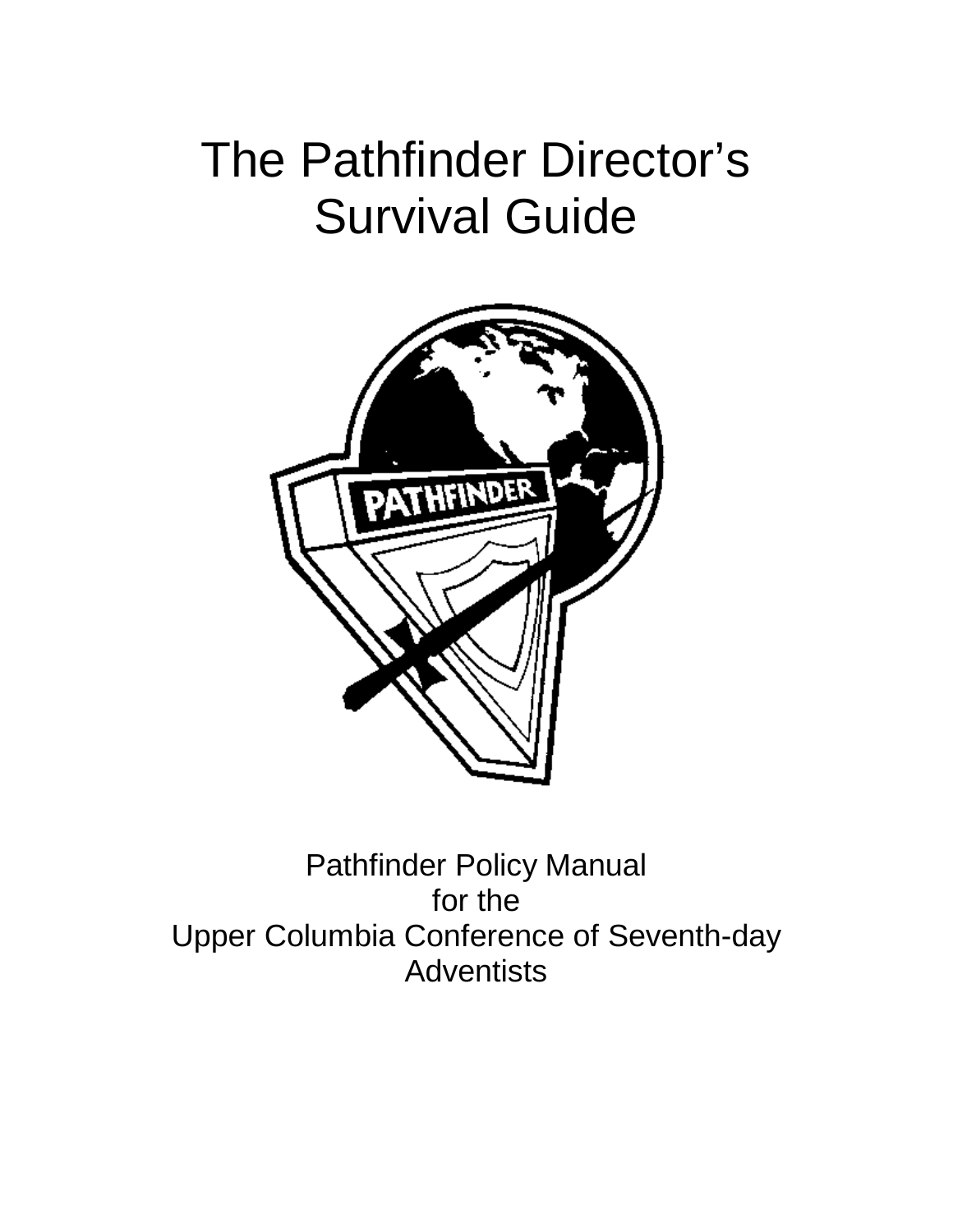## **History of This Document**

In 1992 I started writing a booklet I called *The Pathfinder Director's Survival Guide*. It was a collection of personal experiences and stories told to be by others about Pathfinders. I wrote in it when I felt like it and hoped that someday it would be finished and maybe be of some use to somebody. Many of the anecdotes in this manual were taken from that never-to-be finished booklet. In November 1994 at Pathfinder leadership retreat it was decided John Wenger needed an assistant coordinator in the North Lakes District. The next day Wayne Hicks asked me if I would be interested in filling that position. At my first coordinators' meeting in January 1995, they picked on the new guy and asked me if I could put together a Pathfinder policy manual. I said, "Sure, I'll get right on it." We didn't, however, set a deadline. In the Summer of 1996 I mentioned to Wayne I thought I would have the policy manual complete for Fall leadership, so he announced the policy manual in the newsletter. Now I had a deadline. See what can happens when you set a deadline? The grammar ain't always right, and the punctuation isn't always correct:;, but I believe the message is here. If you find anything that is incorrect, please let us know. We want this to be as accurate as possible. If you have ideas for additions, please let us know. We want this to be as complete as possible.

#### **Thanks**

Thanks go to the area coordinators, Derald Haney, Jeurgen Schrattenholzer, Imogene Thomas, and John Wenger and also to Londa Raines and Sheryl Janke for their review and input into this project. Thanks to Wayne Hicks for his input and review, for answering my daily questions, for creating most of the illustrations, and for his writing.

Darrell Janke

## **Dedication**

This manual is dedicated to the parents of Pathfinders who drive many miles to bring their children to Pathfinder events and spend time with their children helping them with AY class work and honors. We dedicate this work to counselors like John Fletcher who help their Pathfinders get to know God better and who cultivate interests that will aid in making life and career decisions. This manual is dedicated to Pathfinder directors like Kenneth Money who show people that being a Christian is fun. Most of all, we dedicate this manual to the Spirit of Pathfindering.

#### **Note to Directors**

This manual is not intended for the exclusive use of the directors. Please share this manual with everyone on your staff. There are many policies of which they should be aware. It will save you training time and will answer many questions a new staff may have.

## **Non-copyright**

No copyright applies to this manual. Please copy it in every manner possible and use it whenever you want to without prior consent from anybody. (Anyway, it's usually easier to get forgiveness than permission).

1/24/2010 ii Non-copyright (X) 2010 Upper Columbia Conference of Seventh-day Adventists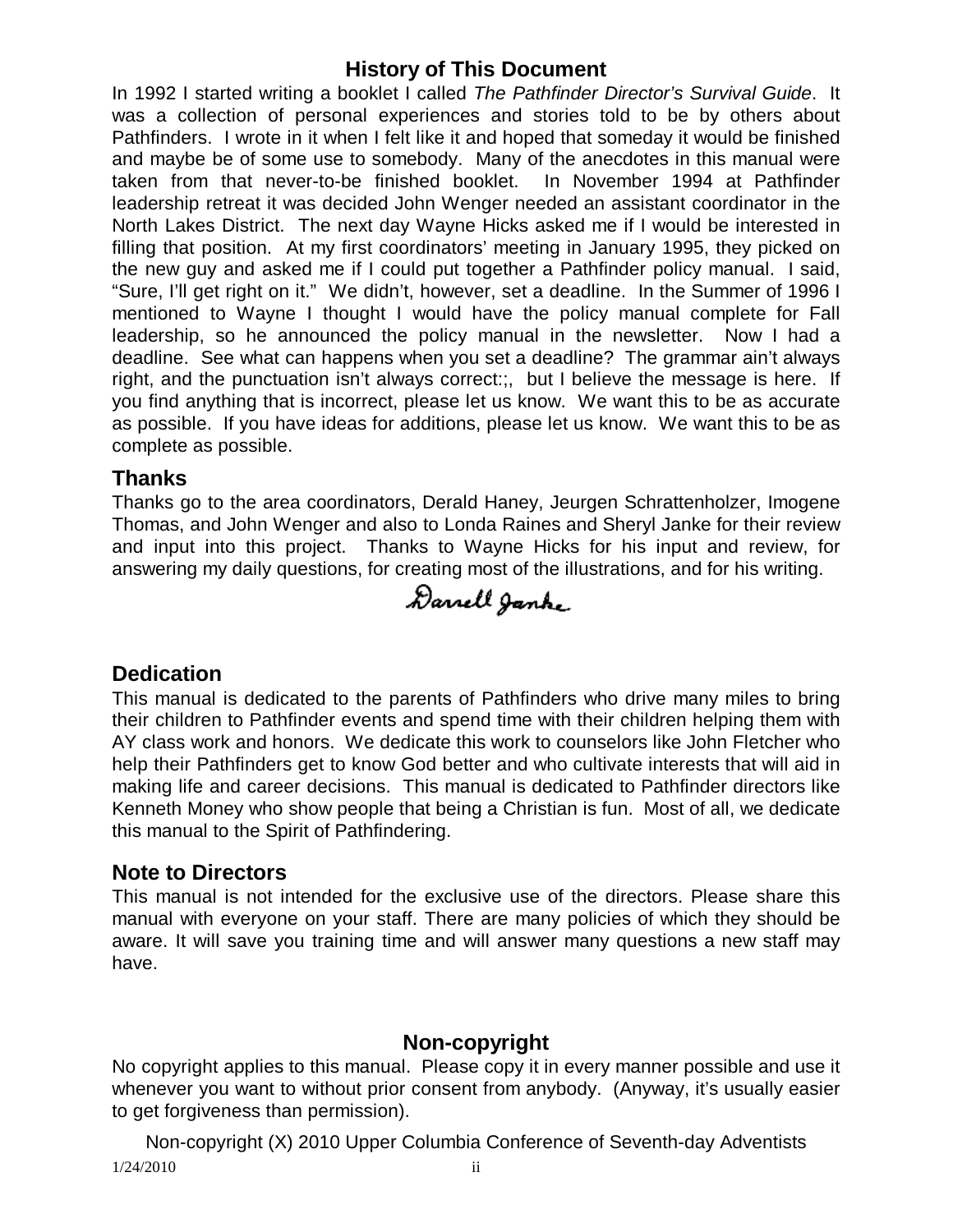## **Revision History**

| <b>Revision</b> | <b>Date</b>    | <b>Changes</b>                      |
|-----------------|----------------|-------------------------------------|
| 2.0             | February 1999  |                                     |
| 3.0             | November 2000  |                                     |
| 4.0             | September 2001 |                                     |
| 5.0             | November 2002  | Added checking account policy.      |
| 6.0             | January 2008   | Revised the Risk Management chapter |
| 7.0             | November 2008  | Updated points chapter              |
| 8.0             | January 2010   | Updated checking account policy     |
|                 |                | Updated counselor qualifications    |
|                 |                | <b>Clarified several policies</b>   |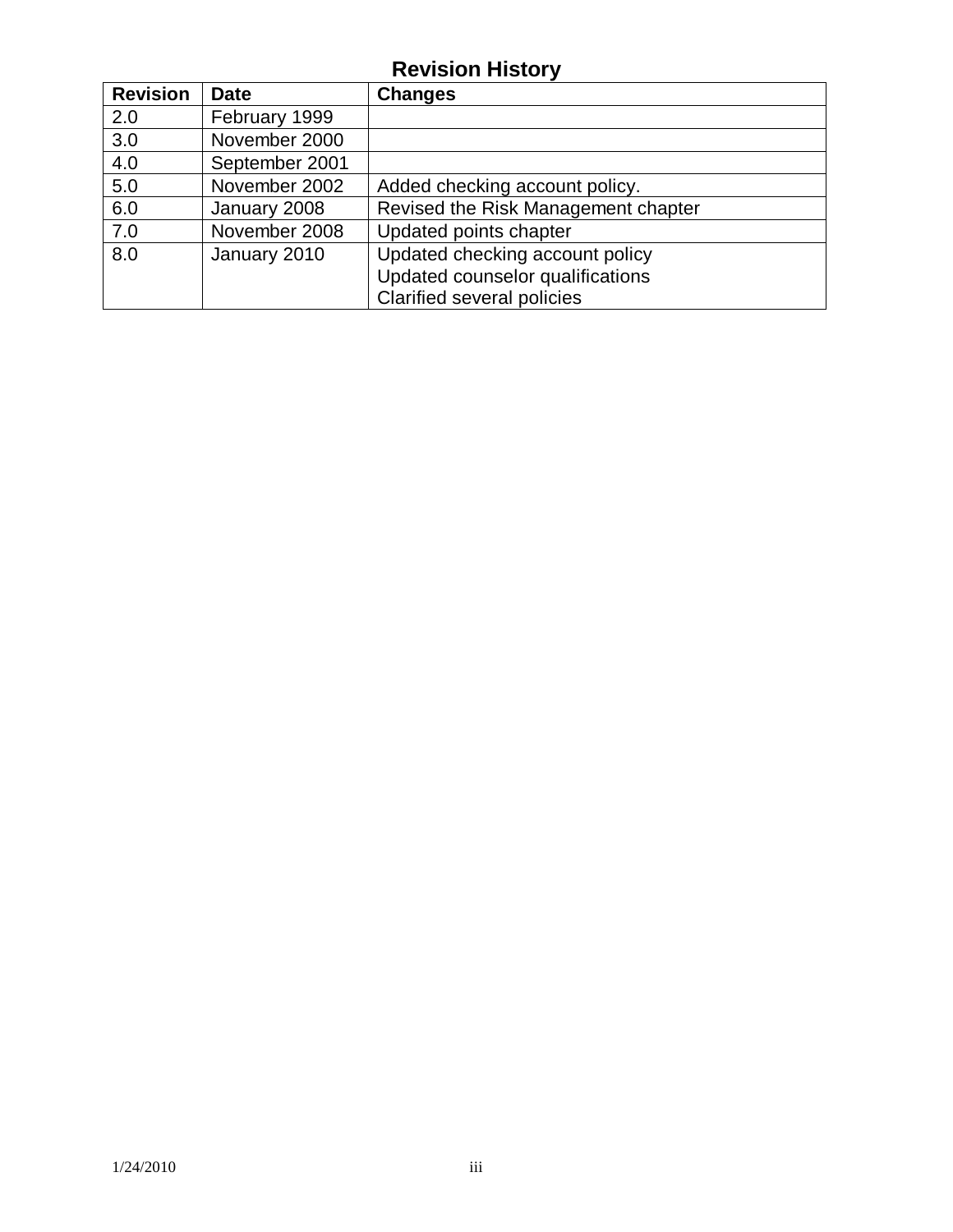# Table of Contents

| <b>INTRODUCTION</b>          | $\mathbf{V}$ |
|------------------------------|--------------|
| THE DIRECTOR                 | $1 - 1$      |
| THE STAFF MEMBER             | $2 - 1$      |
| <b>THE PATHFINDER</b>        | $3 - 1$      |
| THE AREA COORDINATOR         | $4 - 1$      |
| THE POINTS SYSTEM            | $5-1$        |
| <b>THE RULES</b>             | $6-1$        |
| <b>CONFERENCE EVENTS</b>     | $7 - 1$      |
| THE PATHFINDER YEAR          | $8 - 1$      |
| THE CLUB MEETING             | $9 - 1$      |
| <b>HONORS AND CURRICULUM</b> | $10-1$       |
| THE INVESTITURE              | $11 - 1$     |
| THE FLAGS                    | $12 - 1$     |
| THE CAMPOUT                  | $13 - 1$     |
| <b>SABBATH OBSERVANCE</b>    | $14 - 1$     |
| <b>RISK MANAGEMENT</b>       | $15 - 1$     |
| <b>THE UNIFORM</b>           | $16 - 1$     |
| <b>THE MONEY</b>             | $17-1$       |
| <b>RESOURCES</b>             | $18 - 1$     |
| <b>THE REWARD</b>            | $19-1$       |
| <b>THE FORMS</b>             | $20 - 1$     |

1/24/2010 iv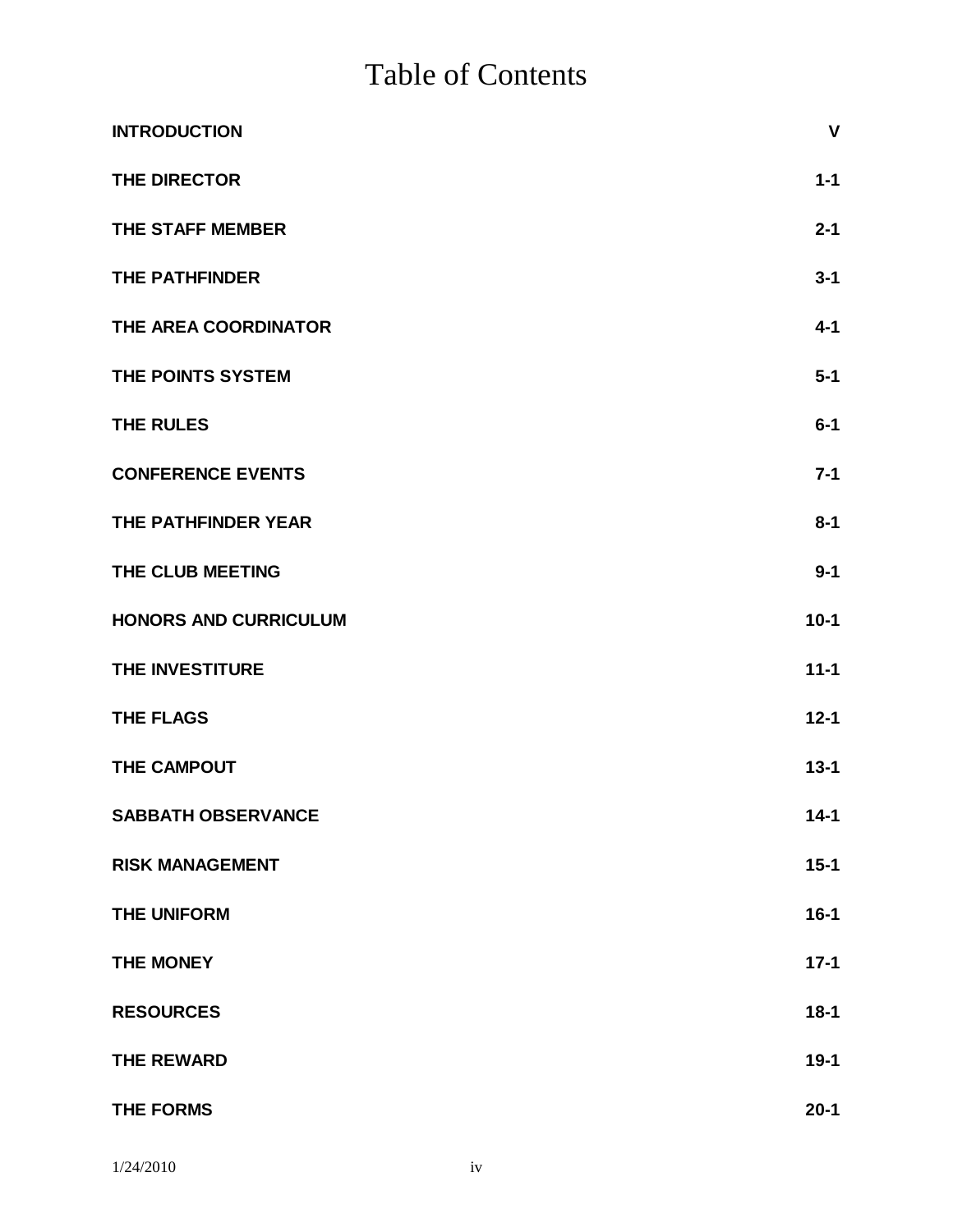## **Introduction**

It is a commonly accepted fact that Pathfinder directors and staff members don't always have both oars in the water. You have to wonder if anybody who is totally sane would accept being responsible for a group of tween and teen girls and boys that aren't even their own children. The fact that this group is going to spend time camping together in a wilderness setting, including nights, removes any doubt a person may have about the Pathfinder director's and staff member's sanity.

Many of these people who work with Pathfinders eventually realize something is wrong, but what can they do about it? Psychiatrist fees are not covered by any Pathfinder medical plan, and because of great distances involved, Pathfinder worker encounter groups are not practical. This booklet is an attempt to put some sanity back into the reader's life, or at least to show through common experiences that its all right to be crazy.

The policies portions of this booklet are not intended to replace *the Pathfinder Staff Manual.* This booklet gives additional information pertaining to the operation of a Pathfinder club in the Upper Columbia Conference.

It has been said that the Pathfinder program has outlived its usefulness and is obsolete. Some say that the Pathfinder program is no longer effective in helping young people become interested and remain interested in getting to know God better. Here are the facts:

- According to studies done by the General Conference Church Ministries Department, churches without Pathfinder clubs lose 9 out of 10 of their youth. Churches with clubs retain 9 out of 10! That's a worldwide study. Pretty impressive, huh?
- In Upper Columbia Conference, churches with Pathfinder clubs are growing in membership four times faster than churches with no Pathfinder club.
- In 1999 there were approximately 40,000 clubs and over 1,000,000 Pathfinder members in the world. Not bad growth for beginning in 1950. Pathfindering must be doing something right.
- Age twelve (closely followed by thirteen) is the number one age for baptisms in the Adventist church. Not that anyone desires pushing our youth to too early a decision, we are concerned that every child has an opportunity to make that decision for Christ. Studies show that 19 out of every 20 Christians made their decision before the age of 25. After 25, only 1 in 50,000. After 65, only 1 in 500,000.
- Ninety-five Pathfinders made decisions for baptism at the 1995 Pathfinder Fair in Waitsburg. Fifty made that decision at the 1995 Pathfinder Camporee at Farragut State Park. The number of Pathfinders making decisions for baptism at the Camporees and Pathfinder Fairs continues to be strong.

Is the Pathfinder program still effective? Does the program still achieve its goals? You can draw your own conclusions.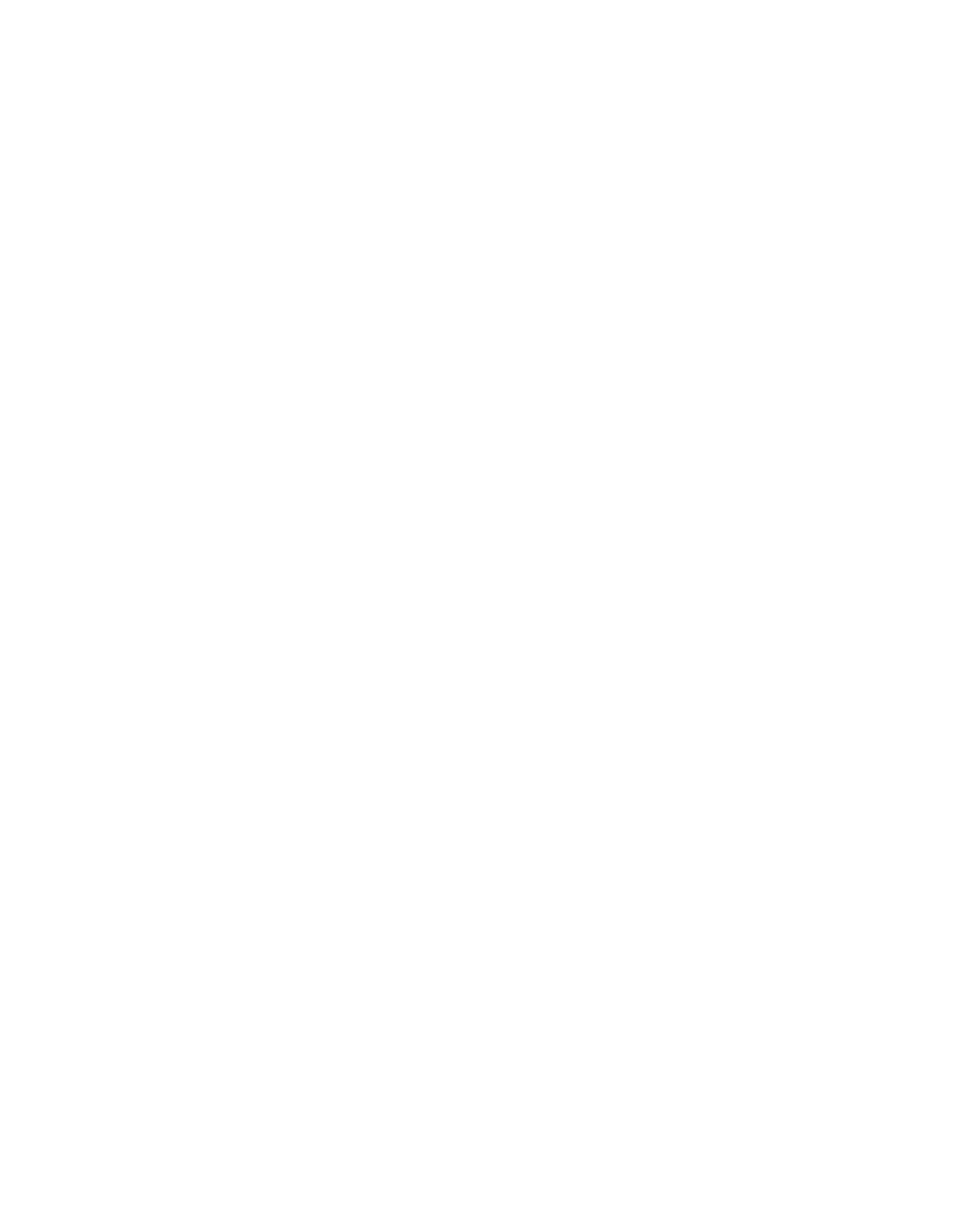## **Chapter 1 The Director**

Director **-** (1) *One that supervises, controls, or manages*. (2) *That poor person that the nominating committee badgered, coerced, or otherwise convinced to put their personal life on hold for a year.*

Some qualities a director should have:

- A heart soft as butter
- \* Skin of steel to repel the darts people will throw
- \* Enthusiasm for and a belief in Pathfindering
- \* A love for young people
- \* Willingness to be a little crazy and do "dumb" stuff
- \* A sense of humor
- \* A strong spiritual leader
- \* Strong communications skills
- \* An organizer
- \* The patience of Job
- \* The faith of Daniel
- \* The strength of Samson
- \* The wisdom of Solomon

If you don't have all these qualities, don't worry about it. Nobody does. Do your best and God and your staff will fill in the holes.



Priorities - Many Pathfinder leaders burn out because they forget their priorities. They become so involved organizing and running things and doing things for the club they let things like family and their personal relationship with God slide. In the extreme case when they reach that somewhat fuzzy line of burnout that is different for each person, they don't want anything to do with Pathfinders or the church. The person feels cheated out of a portion of life because of all the time spent working for Pathfinders that could have been spent advancing the person's own career or personal interests.

The solution - keep your priorities straight. Put God first in everything; followed by your own family and everything else in life. When you put God first, it will be easy to remind yourself that your goal for working with young people is to point every one of them to Jesus and help them along the path to that first Pathfinder Camporee in Heaven.

## Policies

The Pathfinder Director must be a member of the Seventh-day Adventist Church and selected by the local church's nominating committee and voted into office by the church body.

The director is not yet required by policy to be a Master Guide. However, it is recommended that being a Master Guide should be a goal being actively pursued by the director who is not yet a Master Guide. The Master Guide course includes training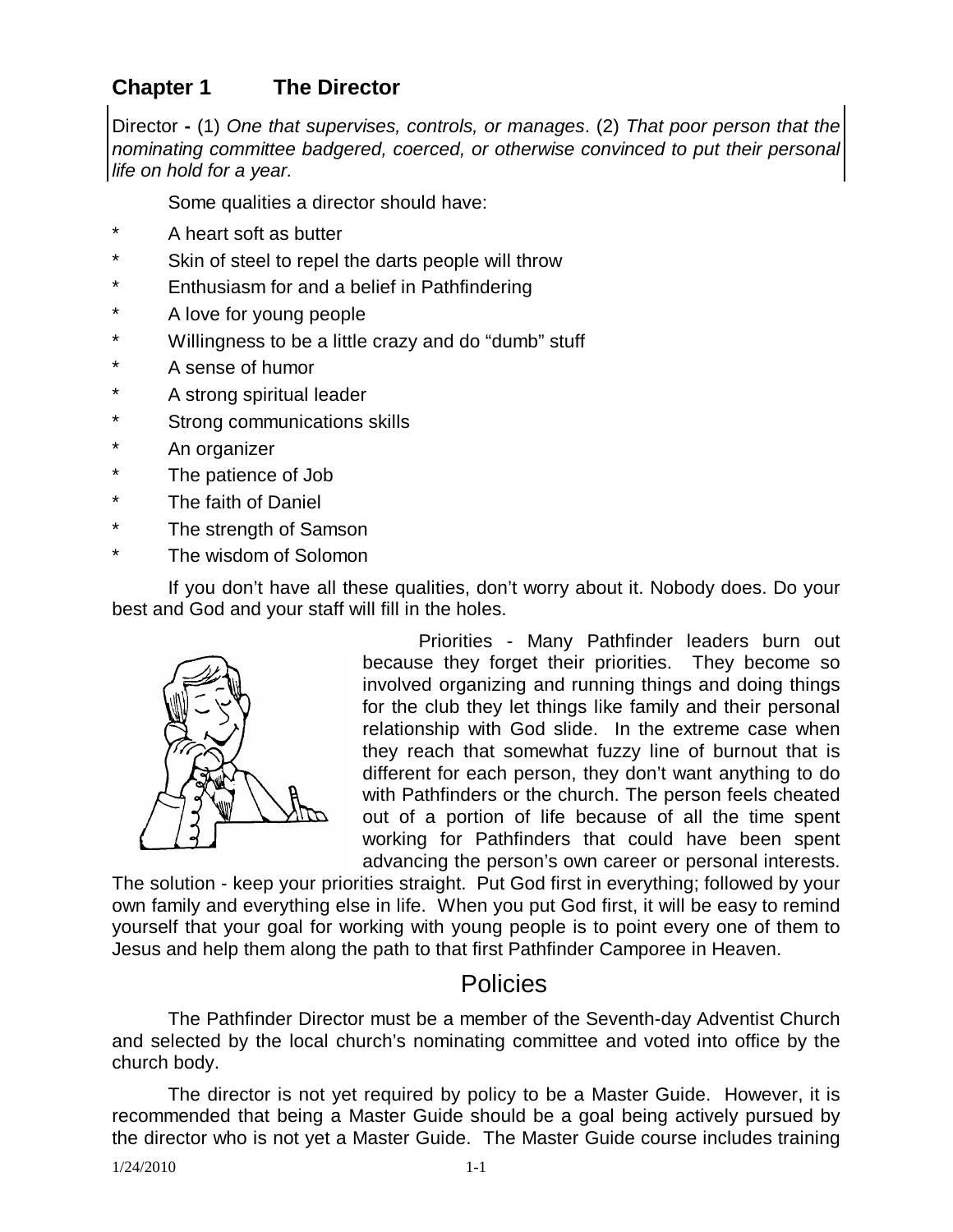and experiences that will make the job of director or staff member much easier and will make the person a more effective leader.

The director is responsible for applying to the conference each year to receive approval to be a Pathfinder club. Approval for each club expires each year on September 1. The *Pathfinder Club Application* has general information and a commitment to sign on the front of the form. A list of all the staff members is to be completed on the back of the form. A photocopy of the back of the form is returned to the director marked accepted or rejected. Each staff member will be checked for:

- 1. Pathfinder service form on file
- 2. Approval for service

Send all forms, applications, and correspondence to:

Pathfinder Ministries Upper Columbia Conference PO Box 19039 Spokane, WA 99219-9039

Or

[pathfinders@uccsda.org](mailto:pathfinders@uccsda.org)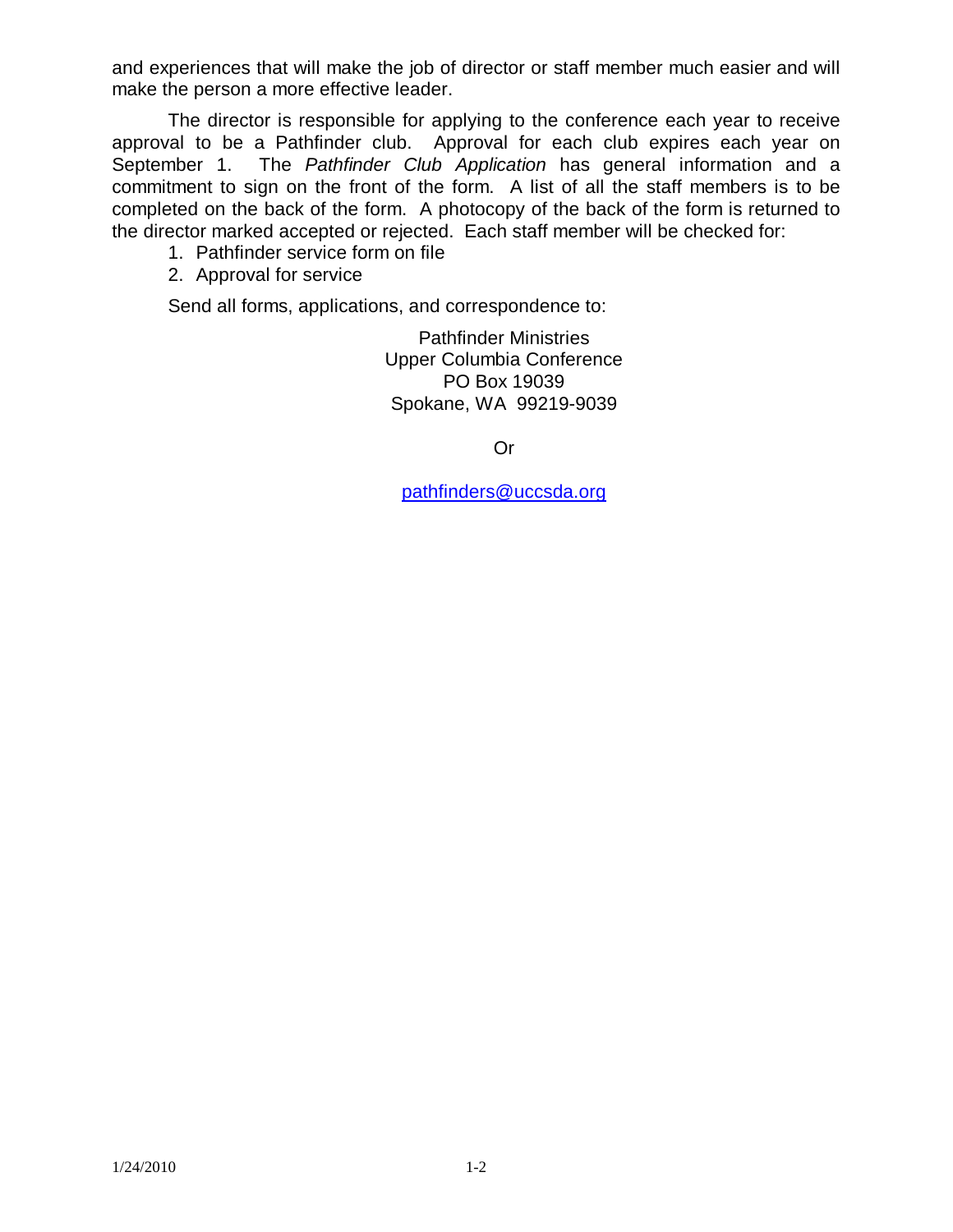## **Chapter 2 The Staff Member**

**Staff mem-ber -** (1) *An assistant to a manager, an executive, or another person in authority* (2) *A distinct part of a stick or cane carried as an aid in walking or climbing*.

"Mommy, where do Pathfinder staff members come from?" - A question that strikes fear in the hearts of many club directors around the world. Recruiting staff members is often the most challenging task of the club director. Finding people who are willing to give of their time and who have the necessary skills can be difficult. Where does the director start? Usually a person will start with the person's circle of friends. Other possibilities are parents of Pathfinders and other church members. Often a new staff member will have no previous Pathfinder experience. It is the director's responsibility to make sure the staff members understand the purpose, goals, and procedures of the Pathfinder club. District coordinators and the conference director are available to assist in training new directors and staff. It is the staff member's responsibility to ask questions. If you don't know something, or if something is not clear, ask somebody. Good communications among the director and staff members will greatly contribute to the success of your club.

As a staff member, you will want to do your best to guide young people along the path to Jesus. You need to be on that path yourself in order to lead someone else. Dedicate yourself to the service of God and review the commitments you have made to Him and to the church. A good place to start that review is the baptismal vows.

Seventh-day Adventist Baptismal Vows

- 1. I believe in God the Father, in His Son Jesus Christ, and in the Holy Spirit.
- 2. I accept the death of Jesus Christ on Calvary as the atoning sacrifice for my sins, and believe that through faith in His shed blood I am saved from sin and its penalty.
- 3. I renounce the world and its sinful ways, and have accepted Jesus Christ as my personal Savior, and believe that God, for Christ's sake, has forgiven my sins and given me a new heart.
- 4. I accept by faith the righteousness of Christ, recognizing Him as my Intercessor in the heavenly sanctuary, and claim His promise to strengthen me by His indwelling Spirit so that I may receive power to do His will.
- 5. I believe that the Bible is God's inspired word, and that it constitutes the only rule of faith and practice for the Christian.
- 6. Loving the Lord with all my heart, it is my purpose, by the power of the indwelling Christ, to keep God's law of Ten Commandments, including the fourth, which requires the observance of the seventh day of the week as the Sabbath of the Lord.
- 7. The soon coming of Jesus is the blessed hope in my heart, and I am determined to be ready to meet the Lord and to do all in my power to witness to His loving salvation and by life and word to help others to be ready for His appearing.
- 8. I accept the Biblical teaching of spiritual gifts, and believe that the gift of prophecy is one of the identifying marks of the remnant church.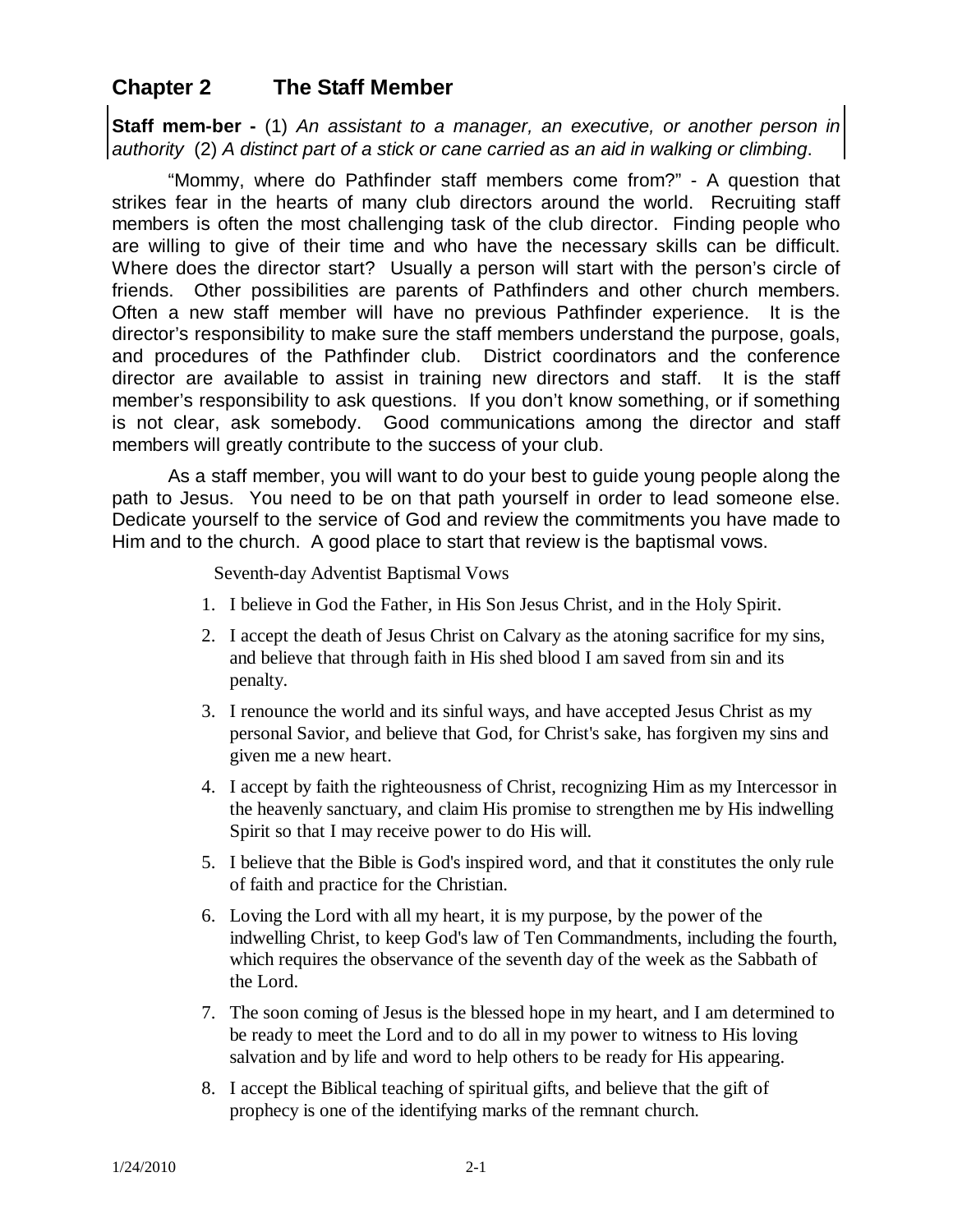- 9. I believe in church organization, and it is my purpose to support the church by my tithes and offerings, and by my personal effort and influence.
- 10. I believe that my body is the temple of the Holy Spirit, and I will honor God by caring for it; I will abstain from the use of alcoholic beverages, narcotics, tobacco in all its forms, and from foods which God has pronounced unclean.
- 11. Knowing and understanding the fundamental Bible principles as taught by the Seventh-day Adventist Church, it is my purpose by the grace of God to order my life in harmony with these principles.
- 12. I accept the New Testament teaching of baptism by immersion, and desire to be so baptized as a public expression of faith in Christ and His forgiveness of my sins.
- 13. I believe that the Seventh-day Adventist Church is the remnant church of Bible prophecy and that people of every nation, race, and language are invited and accepted into its fellowship. I desire to be a member in this local congregation of the world church.

Look at your motives for wanting to work with Pathfinders. If your desire is to join a paramilitary organization so you can give orders and tell kids what to do, your are in the wrong place. If you wish to have fun and to show others that being a Christian is more fun than anything else, this is the place to be.

Set some goals. When you have a goal, you have a target to aim at and can measure yourself for how you are doing. Perhaps you will set a goal of becoming a Master Guide. This is an excellent goal because of the training and experience gained while working on the Master Guide class. If you are a counselor, maybe you can have the goal of having the most fun unit in the club, or the quietest unit during assemblies, or the unit with the highest percentage of its points. Choose your goals carefully and then work to achieve them.

Counselors are special creatures. The position of counselor is the most fun and possibly the most important in the Pathfinder club. Of course the club cannot operate without all the jobs being done, but the counselor is the person who has the most direct contact with the Pathfinder. The counselor should get to know each of the Pathfinders in the unit and their parents. With an understanding of the young person's background, counseling will be easier and more effective. A counselor should plan an activity with the unit at least once per month for fun or outreach. These



are the times the Pathfinder will remember in later years. Go camping or hiking. Go to a sporting event. Rake leaves. Shovel snow. Eat pizza. Go swimming or skating. Go on a bike ride or bike tour. Go wash some cars in the neighborhood just for fun. The list of things a unit can get together and do is only limited by the combined imagination of each person in the club. Try to do a variety of things. Get the young people involved in generating ideas and planning these events. Most of all - remember to have fun!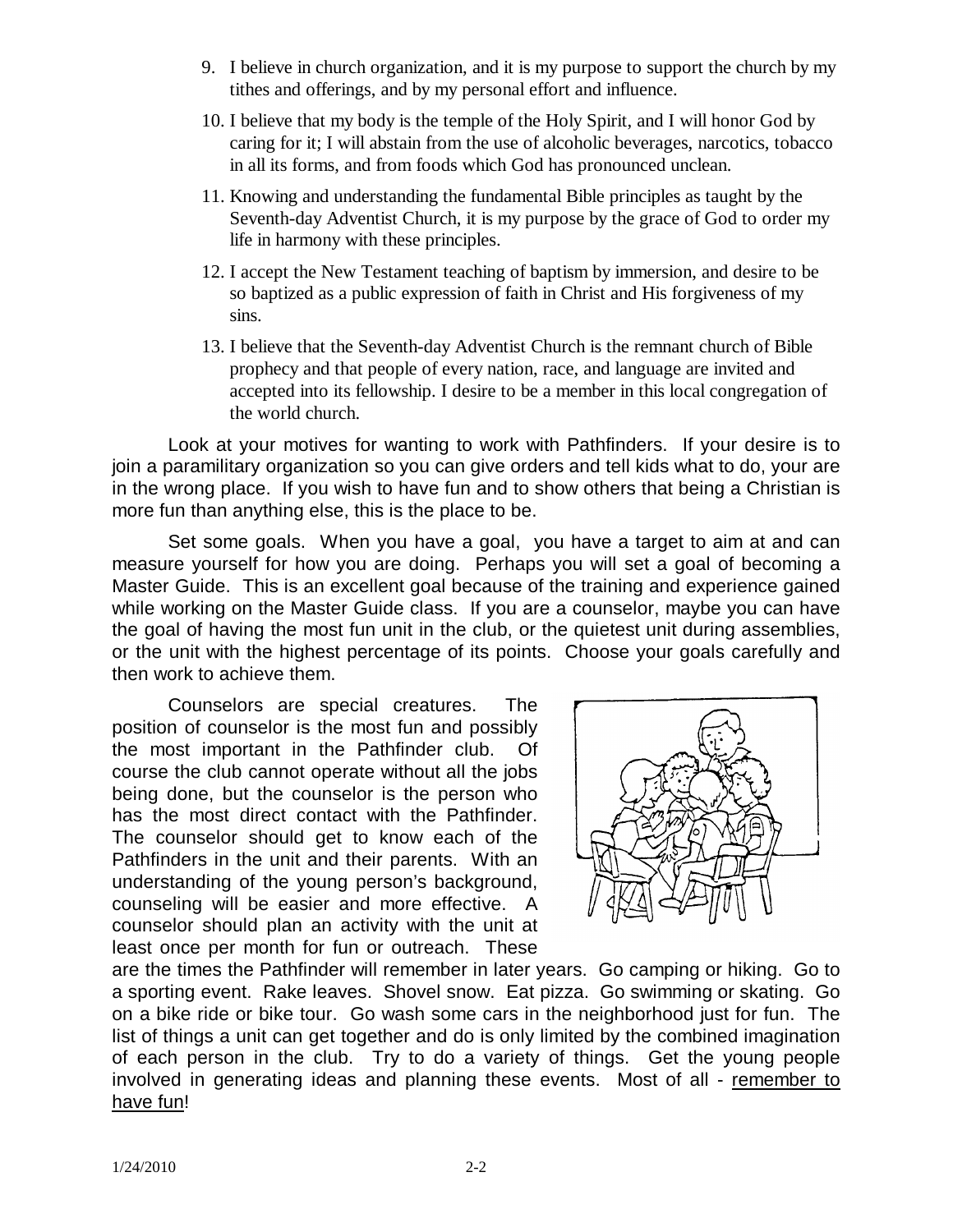## **Policies**

So now you're a Pathfinder staff member. What does that mean? It means you are partners in a business - the people business. Anything we do as a group or individual that turns people away from this business would be undesirable. So we want our club and individual standards to be high. If parents have suspicions about your standards, they won't be sending their children to Pathfinders. How do parents know what your standards are? They look at and listen to the individuals who will be with their children. This is why we don't wear lots of jewelry or excessive makeup, use playing cards, watch 'R' rated movies, or other things like these. Wearing jewelry or doing these other things may have little to do with our own salvation, but some parents may not allow their children to attend Pathfinders because of our standards. In that case, we would miss the opportunity of sharing Christ with that child. Leading young people to a closer relationship with Christ is the main goal of Pathfinders. Our freedom to wear jewelry is not worth the price of preventing that child from attending Pathfinders and learning more of Christ.

The club director and deputy directors must be members in good and regular standing of the Seventh-day Adventist church.

A counselor must be a Seventh-day Adventist Christian, at least 21 years of age or at least eight years older than the Pathfinders they are counseling.

 It is highly recommended other full-time staff also be SDA church members. You may want guest lecturers or honor teachers who are not SDA church members. This could be an excellent opportunity to show others that SDA's love God and know how to have Christian fun.

The staff member must have an application on file with the UCC. See policies in *The Director* chapter.

The Pathfinder organization has a chain of command. The thing that is different about the Pathfinder chain of command is that whenever problems or opportunities present themselves, you should always start at the top of the chain of command. Take it to God. Then start at the bottom and work your way upward. Don't skip any of the steps. Problems, especially, should be resolved at the lowest level possible. Here is the chain of command from the top downward:

World Pathfinder Director

North American Division Pathfinder Director

North Pacific Union Conference Pathfinder Director

Upper Columbia Conference Director

Upper Columbia Conference Pathfinder Area Coordinator

Pathfinder Club Director

Pathfinder Club Deputy Director(s)

Unit Counselor

Unit Captain

The Pathfinder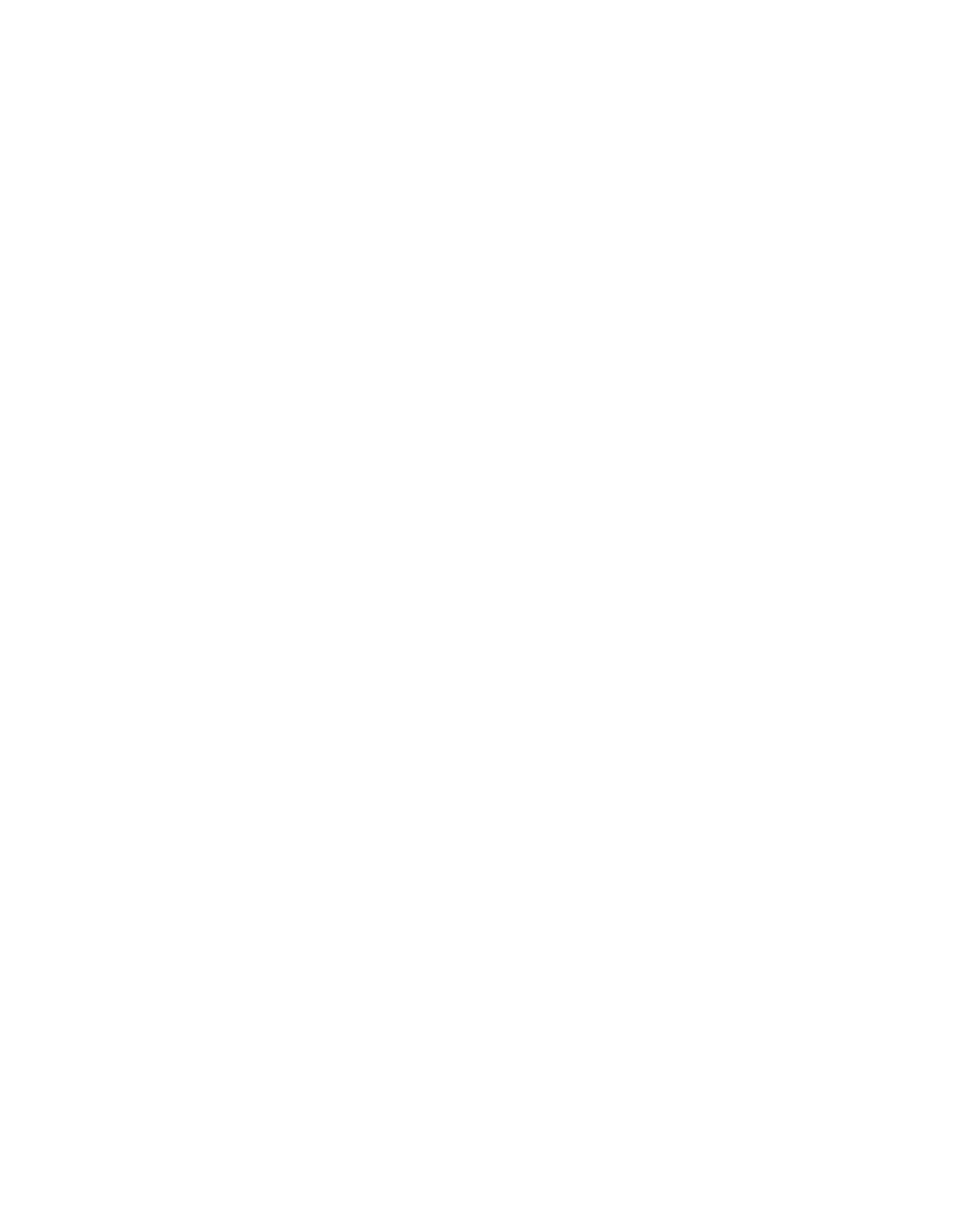## **Chapter 3 The Pathfinder**

**Path-find-er -** (1) *One that discovers a new course or way, especially through or into unexplored regions*. (2) *A vehicle manufactured by Nissan intended to be driven in the city by Yuppies.*

Dealing with young people from age 10 to 16 can be a challenge. However it is also a huge opportunity. Young people in this age group are making and learning to make decisions that affect the rest of their life. Remember - age twelve is when most Seventh-day Adventist young people are baptized.

Usually Pathfinders aged ten to twelve are quite active. They like to collect things and make things with their hands. They like playing active games and the boys like to wrestle with each other. They usually like wearing the uniform and belonging to the club.

When these very same Pathfinders reach the teen years they become more interested in things more abstract and just visiting with their friends rather than playing the active games. They are also trying to become more independent. One way of showing their independence is to not want to wear a uniform.

With these differences between the ages in mind, plan activities that will appeal to all ages or decide to have separate activities.

## Policies

**Age Requirements** - A Pathfinder must be at least 10 years of age to be a member of a Pathfinder club and less than 16. When a Pathfinder turns 16 and still wants to come to Pathfinders, put the person to work as a junior staff member or start a TLT program. You may believe the person is not really junior staff material, but there is always a job that fits a person. Find or create that job that will keep that young person coming to Pathfinders and working on the class work.

For the same reasons listed under the Staff Member section, Pathfinder members will not wear jewelry (OK, we want Pathfinders to wear their watches so they're not late to Pathfinder meeting), use excessive makeup, or wear T-shirts with inappropriate pictures or slogans, use playing cards, or do other things like this.

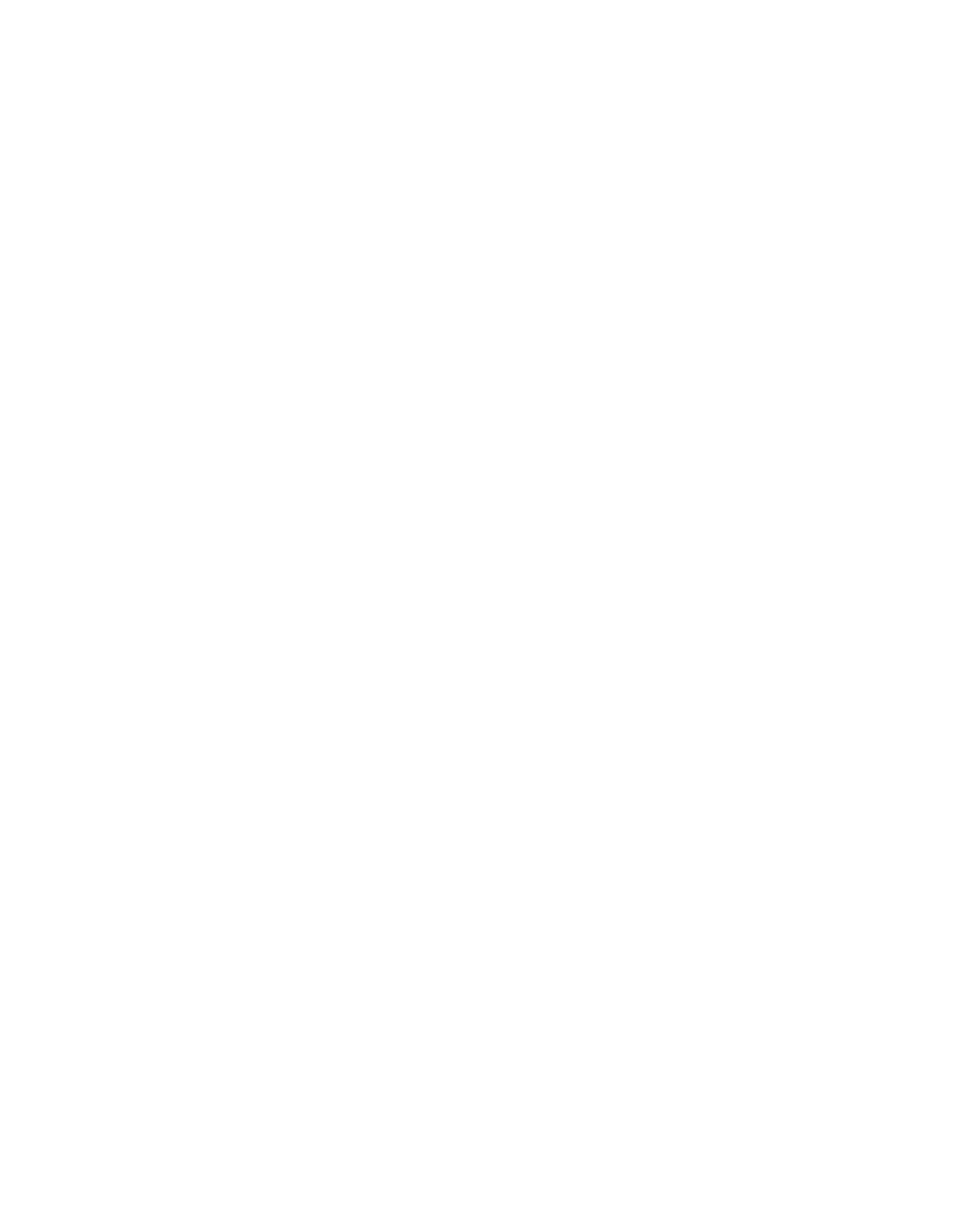#### 1/24/2010 4-1

#### **Chapter 4 The Area Coordinator**

**Ar-ea Co-or-di-na-tor** - (1) *One who brings into common action, movement, or condition within a particular extent of space or surface.* (2) *A person whose spouse sometimes specializes in planning and decorating, especially the placement of toilet tissue on recreational vehicles.*

The area coordinators in the Upper Columbia Conference are unpaid volunteers just like the club directors and staff members. Each coordinator has many years of experience working with Pathfinders. Your area coordinator is a good resource for ideas and for help with your club.

So what does the area coordinator do? The duties of the area coordinator include:

Helping new clubs get started

Training new Pathfinder staff

Helping to plan conference events and making them happen

Planning and organizing district events

Club visitation - The area coordinator will try to visit each club once or more each year. They will also try



to make it to your special events like new member induction, Pathfinder Sabbaths, and investiture. Be sure to let them know when these things are happening.

Tell Wayne what to do.

Do whatever and go wherever Wayne tells them.

The district events that are planned each year are a good opportunity for the Pathfinders from different clubs to become better acquainted. These events include:

> Share Your Faith activities. The activities that can be planned are many and varied. Some examples of past activities are cleaning up cemeteries, cleaning up communities, building trails or improving campgrounds for the U.S. Forest Service, and many more. These activities are excellent opportunities to show the communities who Pathfinders are and that we care about others.

> Pine wood derby. Pathfinders build those small cars from a piece of pine wood and bring them to race other cars. Sometimes there is another activity included like kite flying or model rocket launching.

> Play day. Sometimes it is good to get together as a district and just play. Organized games and activities and entertainment and good food are all part of the day.

> Camping trip. Camping in places reached by car or backpacking should be one of the main activities for Pathfinders in the Northwest. Camping as a district is especially fun because it is yet another chance to get to know people from other clubs.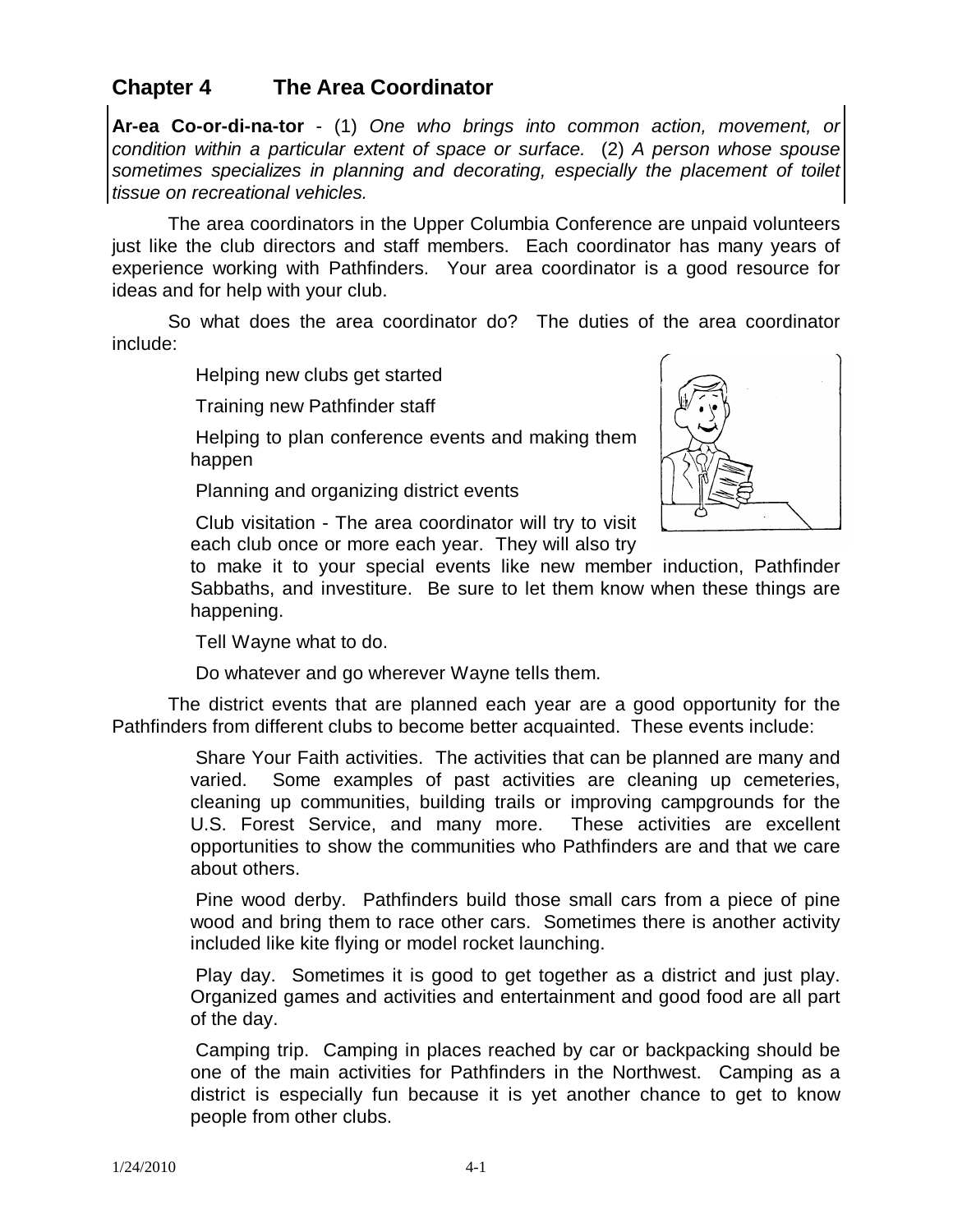## Policies

This map shows how the Upper Columbia Conference is divided into Pathfinder districts:



1/24/2010 4-2 The following qualifications, procedures, and duties are to guide in the selection of a person to serve and as a working outline for the person chosen.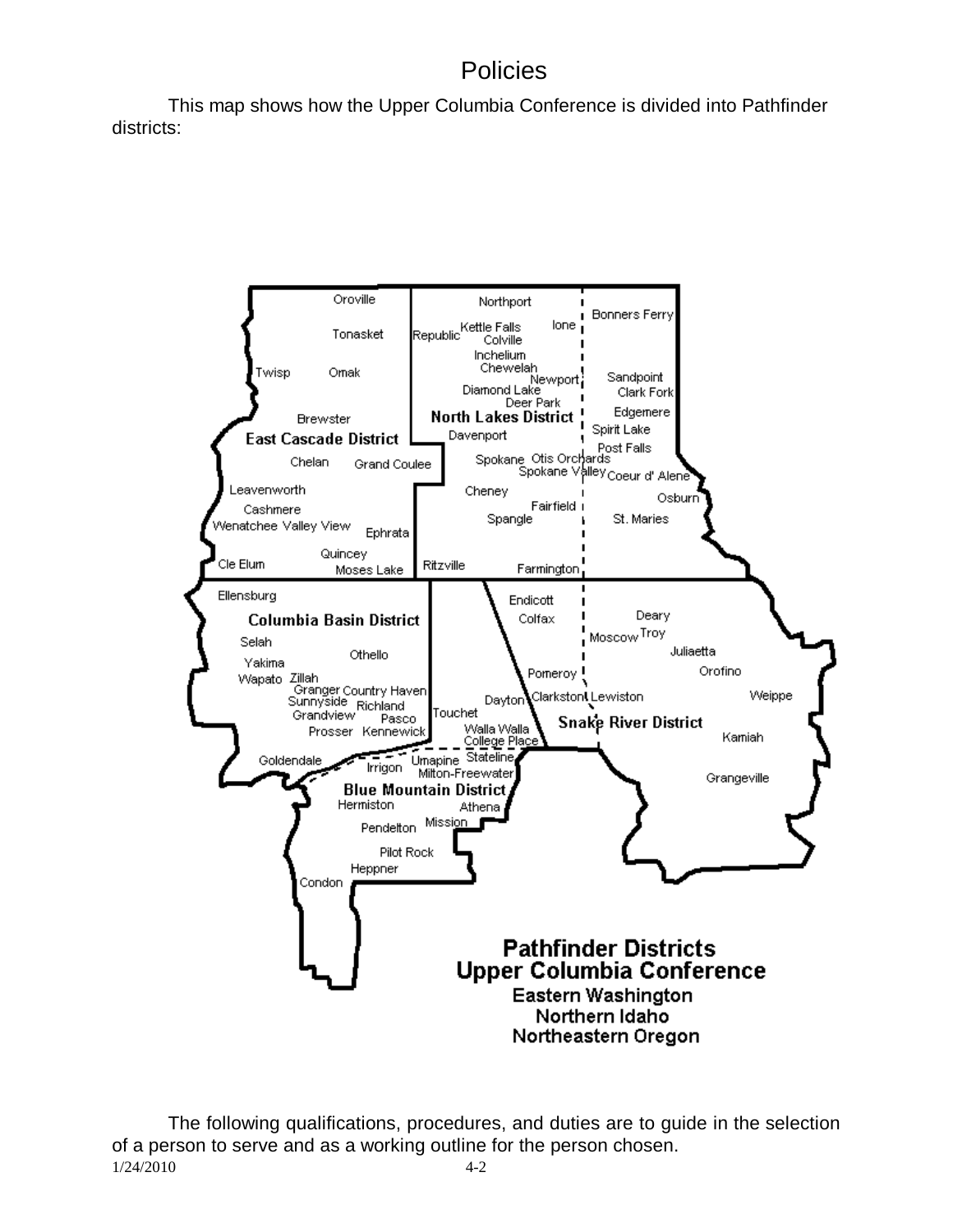- I. Qualifications for a Pathfinder Coordinator
	- A. Have at least three years of administrative responsibilities as Director or Deputy Director.
	- B. Be a Master Guide.
	- C. Live in the Pathfinder area he or she is serving.
	- D. Not hold office in a local Pathfinder Club. (Office being Director, Deputy Director, or Counselor.)
	- E. Any exceptions to the above qualifications must be approved by the club directors of the Pathfinder area involved and Conference Pathfinder Department.
- II. Election of the Pathfinder Coordinator
	- A. The term of office shall be two years, but a Pathfinder Coordinator may be reelected indefinitely.
	- B. Elections will occur each even year (i.e. 1996, 1998, etc.) at the annual Pathfinder Leadership Retreat.
	- C. The local club nominating committees should be made up of the local staff with the club director acting as the club's chairman and representative. Each club's nomination will be presented by the club's director to the Conference Pathfinder Department at least 30 days before the election.
	- D. Before the election, the Conference Pathfinder Department will screen each willing nominee for approval before presenting the names to the election committee.
	- E. Election committees for even year re-election or mid-term resignation will be made up of area club directors, and the Conference Pathfinder Director as chairman. This committee will meet and elect the Pathfinder Coordinator for the electing committee's area.
- III. Duties of the Pathfinder Coordinator
	- The Upper Columbia Conference authorizes the Pathfinder Coordinator to serve in the following functions:
	- A. Basic Required Duties
		- 1. Be available to give assistance to the local pastor and/or club leadership in promoting and supporting local, Union, and General Conference Pathfinder policies and programs.
		- 2. Visit each club in their area enough to become familiar with its program.
		- 3. Attend Pathfinder Coordinators' meetings to assist in the planning of conference functions as well as the overall Pathfinder program. These meetings will be held at least tri-mesterly.
		- 4. Assist the Conference Pathfinder Department at camporees, fairs, training courses, and other conference Pathfinder functions.
		- 5. As liaison person, it is important that the area coordinator keep in touch with the conference Pathfinder director concerning area plans.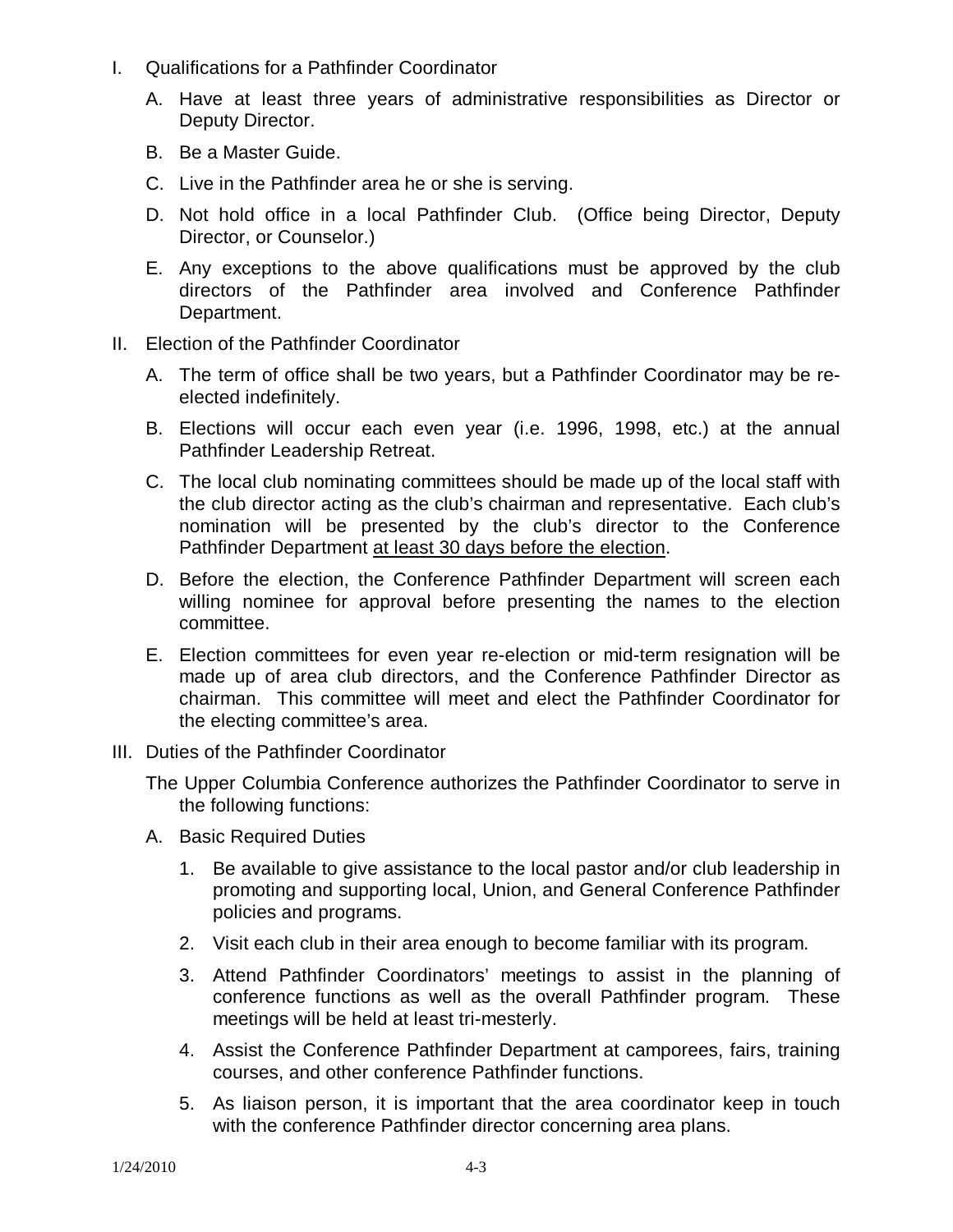- B. Other Functions as Requested by Local Clubs and/or Pastors
	- 1. Assist local clubs with such activities as Pathfinder Day programs, investitures, inductions, inspections, planning the yearly budget and calendar.
	- 2. Encourage churches without Pathfinder Clubs to start new ones.
	- 3. Promote and coordinate area activities such as camping trips, athletic events, leaders' training courses, and leaders' meetings.
- C. Optional Suggestions
	- 1. Promote participation in community activities such as parades and fairs.
	- 2. Promote and direct area-wide mission projects.
	- 3. Publish an area bulletin.
	- 4. Any other activities desired by the directors of the local clubs in a given area.
	- 5. Visit each club at least twice a year: one scheduled inspection and one unscheduled visit.
	- 6. Plan a district jamboree and/or fair.
- IV. Chairman of Pathfinder Coordinators
	- A. The conference Pathfinder director shall be the chairman of the Pathfinder Coordinators' meetings.
	- B. A vice-chairman of the Pathfinder Coordinators may also be appointed from among and by the Pathfinder Coordinators.
- V. Duties of the Vice-chairman
	- A. In the absence of the conference Pathfinder Director, the vice-chairman is to chair the coordinators' meetings and report to the conference Pathfinder director decisions reached at said meetings.
	- B. In an emergency and in the absence of the conference Pathfinder leaders, he has the responsibility of organizing the coordinators to ensure the continued operation of the Pathfinder program for such activities as fairs, camporees, and leadership retreats.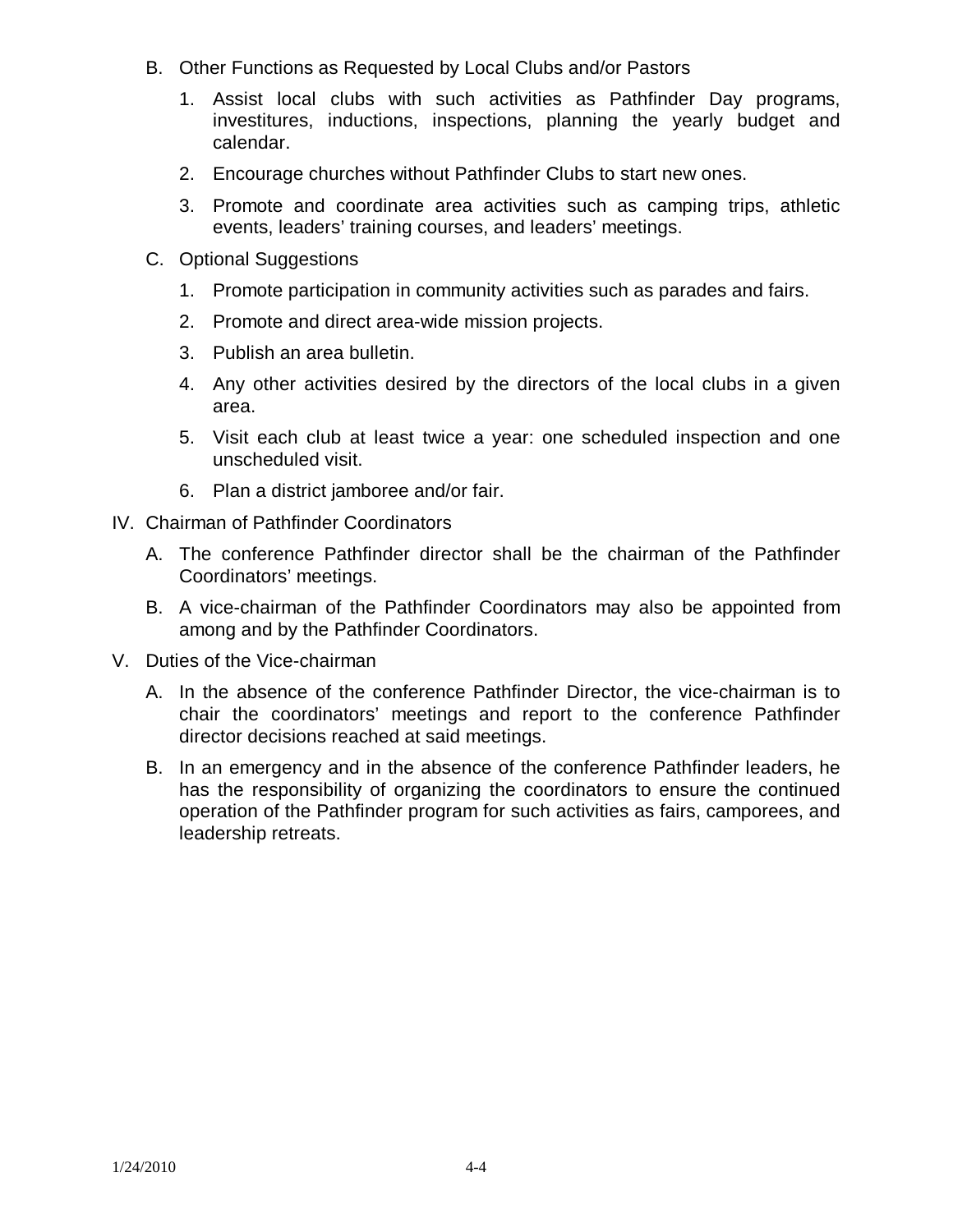## **Chapter 5 The Points System**

**Points Sys-tem** - (1) *A method to determine whether or not a Pathfinder is a member in good and regular standing*. (2) *A method to determine if the Pathfinder club's activities are balanced and contributing to form a balanced club.* (3) *A method to predict the scores of this week's sporting events*.

This chapter deals with two different points systems. The first is a points system that the local club could use for each of its members. The second points system that is explained in the policies portion of this chapter is the points system the Conference uses for each Pathfinder club.

What is a points system and why should a Pathfinder club have one? It seems as if it is just more paper work to do. Well, it does take some effort and a little time to design and use a point's system for your club. The results of having a point's system, however, are well worth the time and effort. When you design a point's system and then explain to the entire club how it works, you are letting the club members know what your expectations are for them. Everybody likes to know what others expect of them. If we just came to a meeting and weren't sure what was expected of us, we would either do nothing or whatever we want. This would not be a very good environment for a Pathfinder meeting.

There are a couple good reasons for having a points system. The conference asks that only Pathfinder members in good and regular standing come to conference events. Rather than have the staff make a judgment call, the points system could be used to determine member status. Some clubs use the points system to help pick their Pathfinder of the Year. Probably the best reason for having a points system is it teaches Pathfinders responsibility. Someday those Pathfinders will have a job where they are expected to arrive on time, wear proper clothing, and behave in an acceptable manner. So the points system is just another tool for preparing young people for life's situations.

"What incentive can I give so the Pathfinders will want to earn those points?" For some Pathfinders just knowing what the expectations are and wanting people to be pleased with them is all it takes for them to want to earn the points. Some different motivation will be required to get some of the other members moving. Some possible incentives could be:

> Pick a unit each month that has the highest percentage of their points and recognize them in some way.

Must have a certain percentage of the points to go on any club trips.

Have a trip at the end of the year for the members who have a perfect or near-perfect record.

Pizza parties for those over a certain percentage of points. Many more. Get creative.

The points system you design for your club will be tailored to meet the needs of your club. Some categories that you may include in your points system could be:

Attending the meeting Arriving on time Wearing complete uniform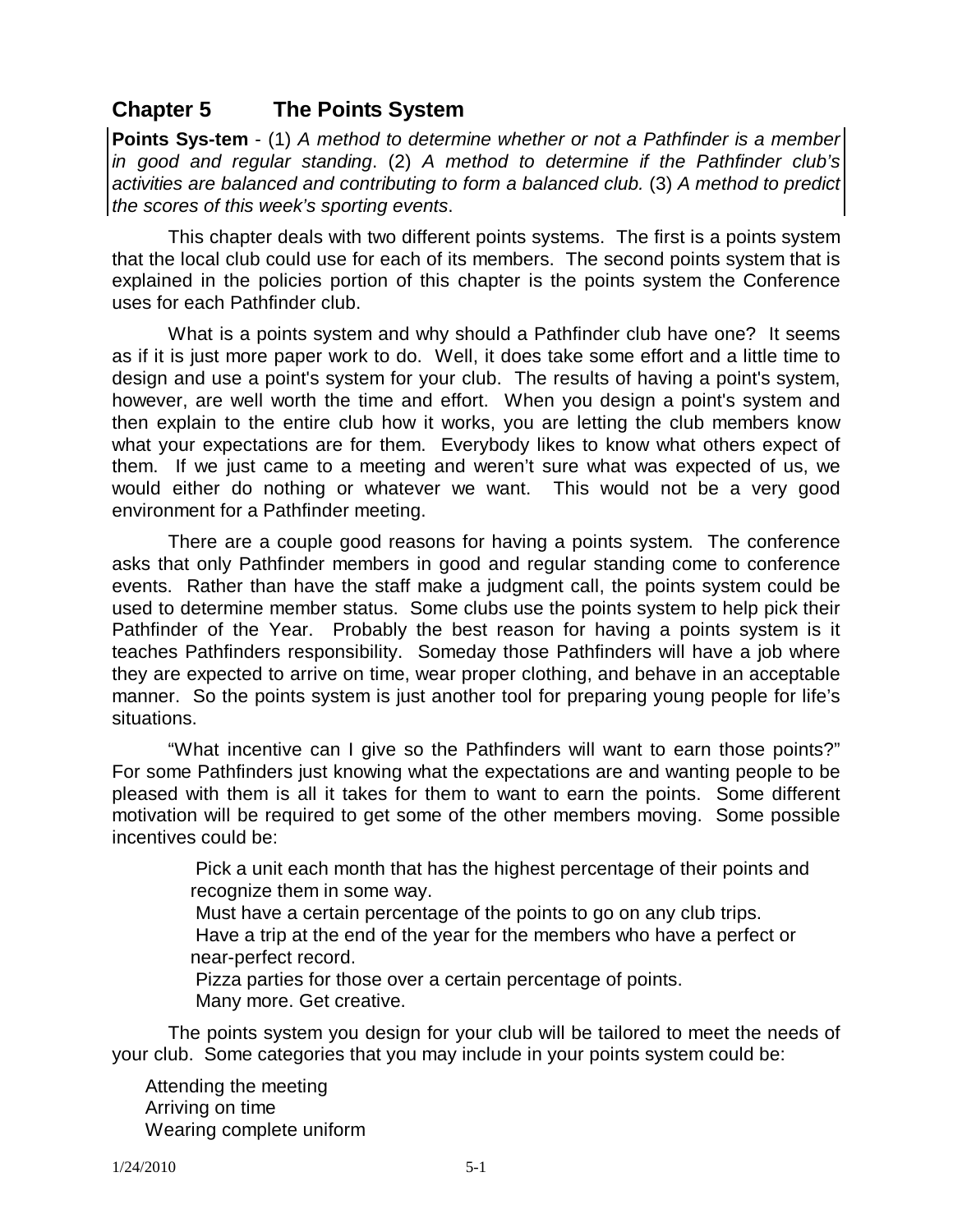Paying dues on time Good citizenship (behavior during the meeting) Good deeds done during the week Helping to set up for or put stuff away at meeting Participating in opening exercises

Put together a system that works for your club. If the first thing you try doesn't quite do for you what you wanted, make some changes. It may take a few years to refine your system down to something that works just the way you want.

You may want to use the points system to help determine which of the Pathfinders should receive good conduct ribbons or the little stars that attach to the good conduct ribbons in following years. (Only one ribbon may be worn. The star is awarded for subsequent years).



Another use for the points system is to help you determine who should receive Pathfinder of the Year. Many clubs select one or more Pathfinders to receive special recognition because of their participation in Pathfinders. Sometimes recognition is given to one teen and one junior, or one boy and one girl, or whatever works for your club. The recipients usually are presented with a certificate, plaque, trophy, or gift. We have seen presentations of bicycles, backpacks, or other items of camping gear.

## **Policies**

UCC has a points system for the Pathfinder clubs. This system is used to determine which category of trophy the club receives at the end of the year. More importantly, it lets the club's staff know if the club is heading in the right direction. The monthly reports are used to calculate points for the club. Even if you had the most active Pathfinder club in the world, but never sent in a monthly report, your club would receive the same third-place trophy every year. The monthly reports are important! Here is an explanation of the monthly reports and the conference points system.

#### **Trophies are awarded based on**:

Monthly reports 240 points possible Camporee attendance 25 points Pathfinder Fair 50 points possible TOTAL 320 points

#### **Award placement**:

John Hancock Award 220+ points "Pa" Hatley Award 120 to 219 points Henry T. Bergh Award 50 to 119 points

#### **The Monthly Report**

The easiest way to earn 60 points for your club is to be sure every monthly report is postmarked by the 5th of the month following the month covered by the report. This is a real deal when you look at the points earned for doing some of the other things on the report that take much more effort. Of course the report for April must be turned in by the time of the Pathfinder fair.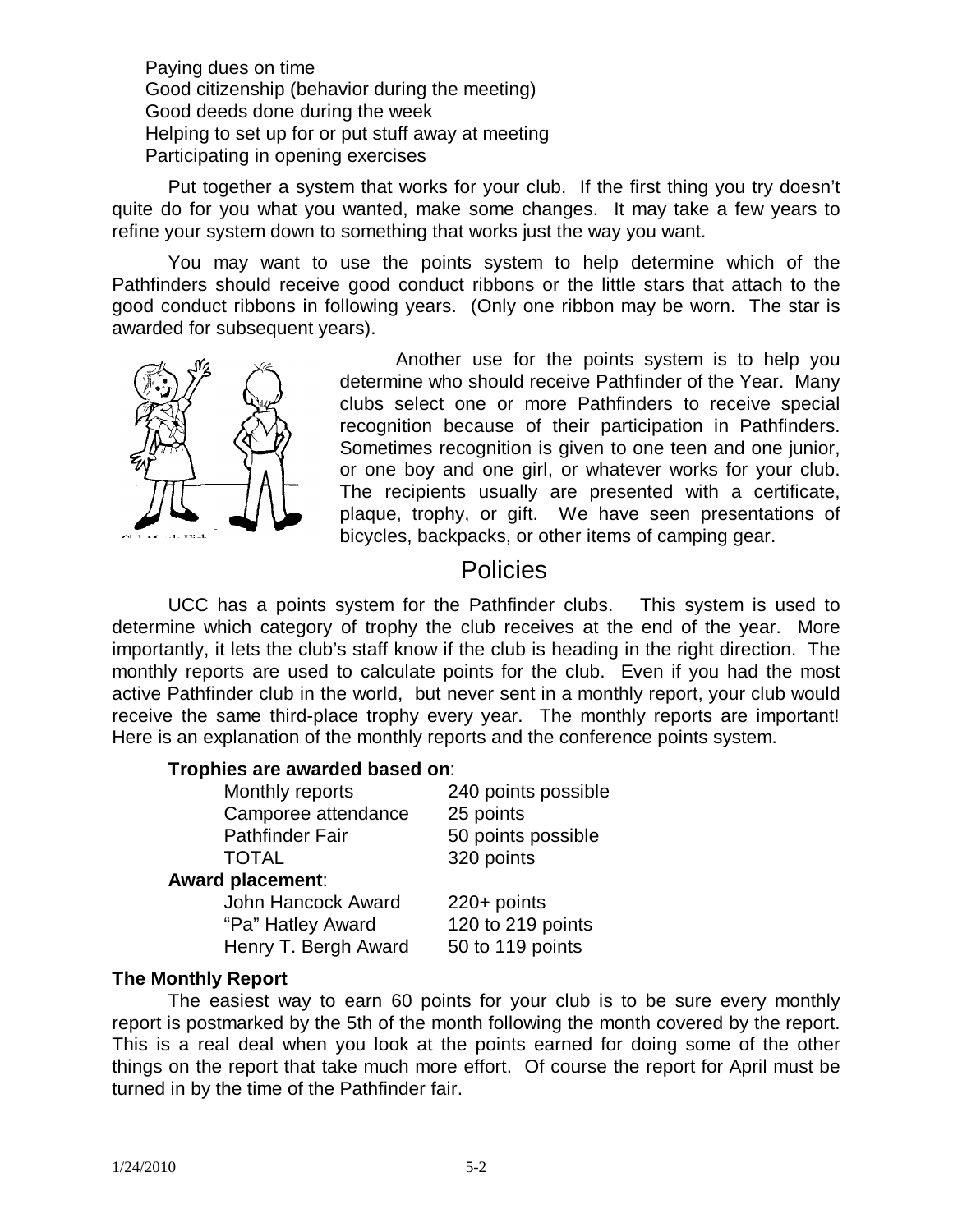The club earns five points per night of camping. A parent-Pathfinder event earns two points for each qualifier that is checked, otherwise no points. One point is earned for each of the other items that is checked on the monthly report:

- At least one executive committee (staff) meeting this month
- At least two club meetings this month
- 80% or more average attendance at all meetings
- One counselor for each 8-10 Pathfinders
- All, including leaders, in dress or field uniform New PF's have 60 days
- All members working on AY class work and, honors or crafts listed
- Club is involved in or has had a missionary project this month
- Club had a field trip this month. (6 pts max/year)
- Club had a social activity this month. (6 pts max/year)
- Club had a campout this month (5 points per night)
- Club had a Parent-Pathfinder activity this month that was (4 pts pos)
	- 2 points Announced in church service or in the bulletin at least 2 Sabbaths before activity
	- 2 points And communicated to parents by written note, phone call, or verbal invitation.

#### **Pathfinder Fair Points**

The 50 possible points earned at the Pathfinder Fair are distributed as follows:

| Percentage in attendance                                         | Points         |  |
|------------------------------------------------------------------|----------------|--|
| $91 - 100\%$                                                     | 5              |  |
| 76 - 90%                                                         | 4              |  |
| $51 - 75%$                                                       | 3              |  |
| $5 - 50%$                                                        | $\overline{2}$ |  |
| Percentage in uniform at the Fair                                |                |  |
| (clubs less than 60 days old receive 5 points)                   |                |  |
| 91 - 100%                                                        | 5              |  |
| 76 - 90%                                                         | 4              |  |
| $51 - 75%$                                                       | 3              |  |
| $5 - 50%$                                                        | $\overline{2}$ |  |
| Percentage with crafts or honor scrapbooks displayed at the Fair |                |  |
| 91 - 100%                                                        | 5              |  |
| 76 - 90%                                                         | 4              |  |
| $51 - 75%$                                                       | 3              |  |
| $5 - 50%$                                                        | $\overline{2}$ |  |
| <b>Grand Parade</b>                                              |                |  |
| Marching                                                         | 10 possible    |  |
| <b>Banner</b>                                                    | 5 possible     |  |
| Flags                                                            | 5 possible     |  |
| Guidons                                                          | 5 possible     |  |
| <b>Drill Team Participation</b>                                  | 10             |  |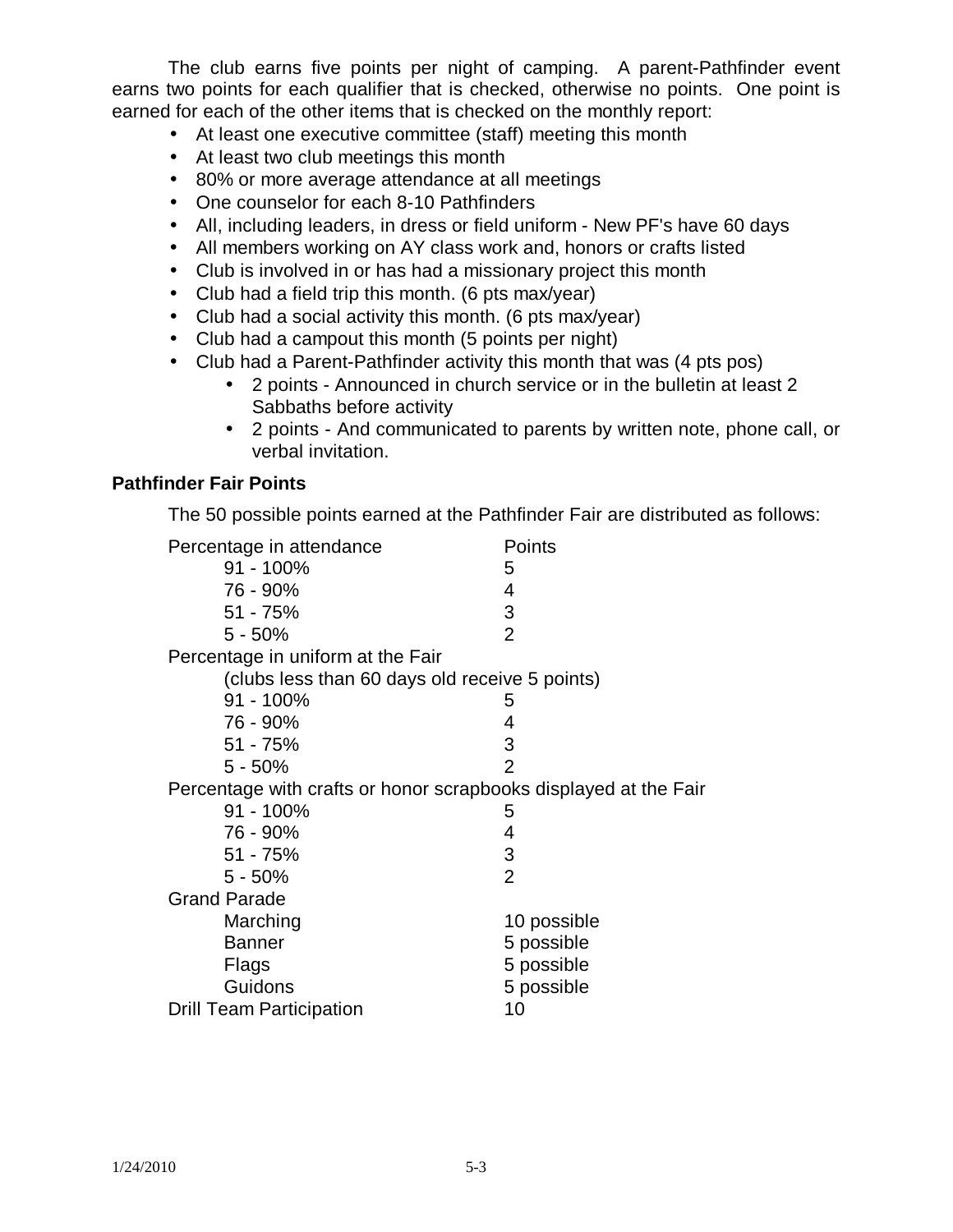#### **Bonus Points**

Besides earning bonus points for promptly sending in your monthly reports the Pathfinder club can earn bonus points.

Having a staff planning retreat as described in *The Pathfinder Year* chapter will earn bonus points. At least 80% of the staff members must be present to earn the bonus points. Ten points can be earned for having a one-day retreat or twenty-five points can be earned for having a weekend retreat.

Attending the Pathfinder leadership retreat can also earn the club bonus points. If 100% of the full-time staff attend, fifteen points are awarded. Clubs that bring 75% of their full-time staff will receive ten bonus points for their yearly total.

#### **Trophy Presentation**

The club is required to be at the awards program to receive its trophy. This is usually done at the closing ceremonies at the Pathfinder Fair.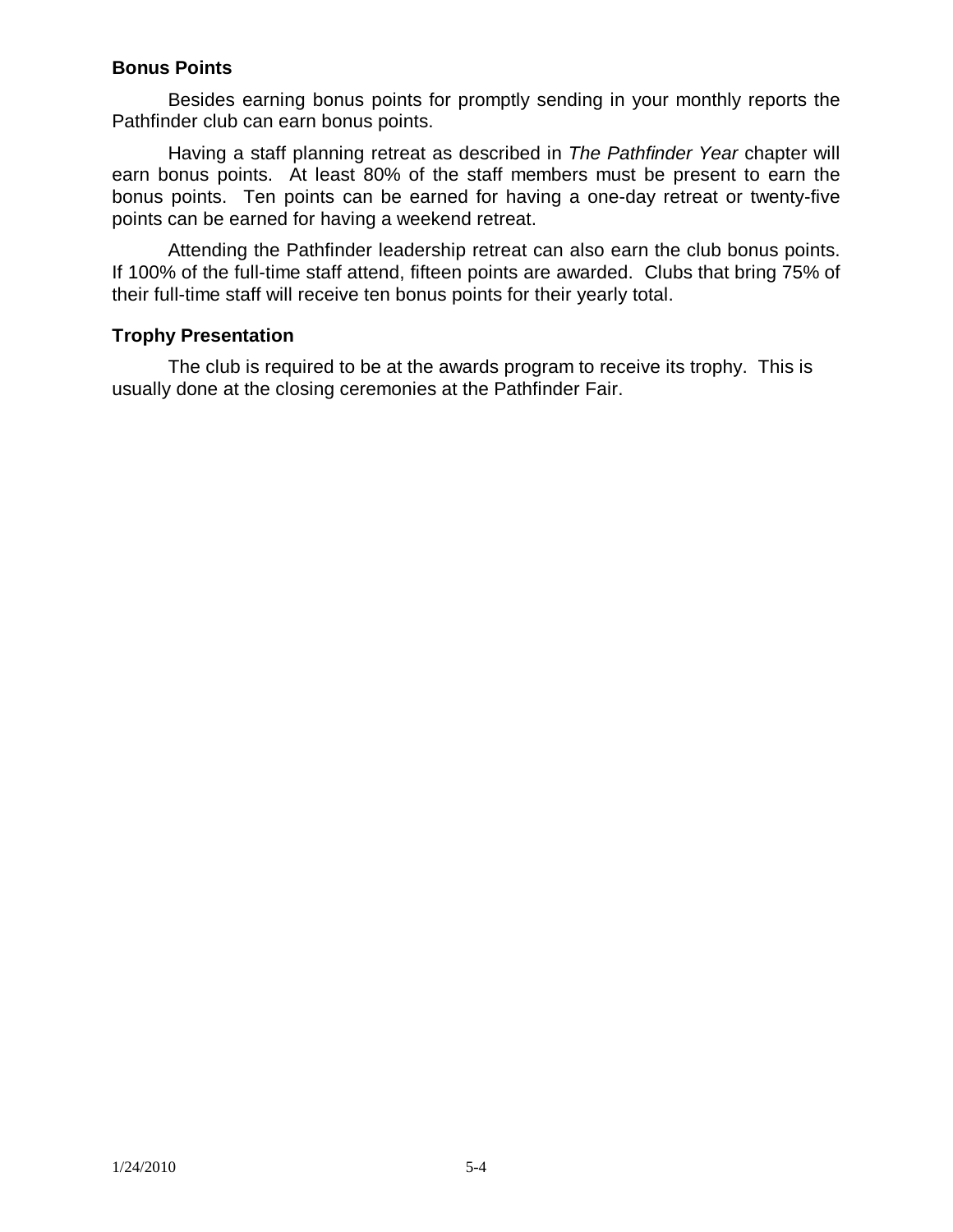## **Chapter 6 The Rules**

**Rule -** (1) *An authoritative, prescribed direction for conduct, especially one of the regulations governing procedure in a legislative body or a regulation observed by the players in a game, sport, or contest*. (2) *Something old people make up to make the lives of young people miserable and the young people will test to their fullest ability*.

Most of us don't like rules. Probably the only people we can think of who actually like rules were a few school principals we had the pleasure of knowing. However, rules are necessary for the smooth operation of any organized activity.

The most important rule for Pathfinders is "Have fun." If you make this rule number one and tell the Pathfinders you will enforce this rule without mercy, it will help them accept the rest of the necessary rules. The rest of the rules exist in order to make attending Pathfinder functions a positive experience (fun) for everybody. Explain the necessary rules clearly with well-defined boundaries. Whenever possible, state the rules in a positive way rather than negatively. Try to avoid beginning any statement of a rule with "NO....."

Notice the term 'necessary rules'. The necessary rules are the only rules you need for your club to operate smoothly. Don't make up rules and announce them for the sake of having rules to cover every possible situation. Start each Pathfinder year with only a few rules such as:

- Have fun
- \* Your counselor must know where you are at all times
- Conflicts will be settled in a non-physical manner (Notice we didn't say "No fighting")

As the year progresses you can announce more necessary rules as they are needed. Just before leaving on a trip, remind the Pathfinders that their counselor needs to know where they are at all times and that the ladies and gentlemen are to stay out of each others' tents. This introduces the new rule and gives them only one more to remember. Whatever rules you make remember rule number one. "Have fun!"

"So what if I break the rules?" You will have members (and sometimes staff) who will test the rules. Have a published procedure listing the consequences for handling these problems. The consequences could include losing points, a time out, suspension from a club meeting, or termination of membership. Kicking someone out of Pathfinders is a last resort and should only be necessary if the person is causing such a distraction or disturbance that it is causing others to lose sight of the purpose for being a Pathfinder.

There was once a director who had a saying he used just before loading up for any overnight Pathfinder trip. "Home is only a phone call away." He told the Pathfinders that breaking any of the major rules would be their ticket for an early return home. It also meant that their parents would get a call asking them to come get them. "But what if they won't come get me?" "Then I will take you home and send your parents a bill." After a couple years of not getting through a trip without having to send somebody home, everybody realized it was for real. If you have rules, be prepared to enforce them. This is another reason to be careful when creating rules. The only thing worse than having no rules is having rules that are not consistently enforced. If you don't enforce your rules, you are teaching young people that rules are not important.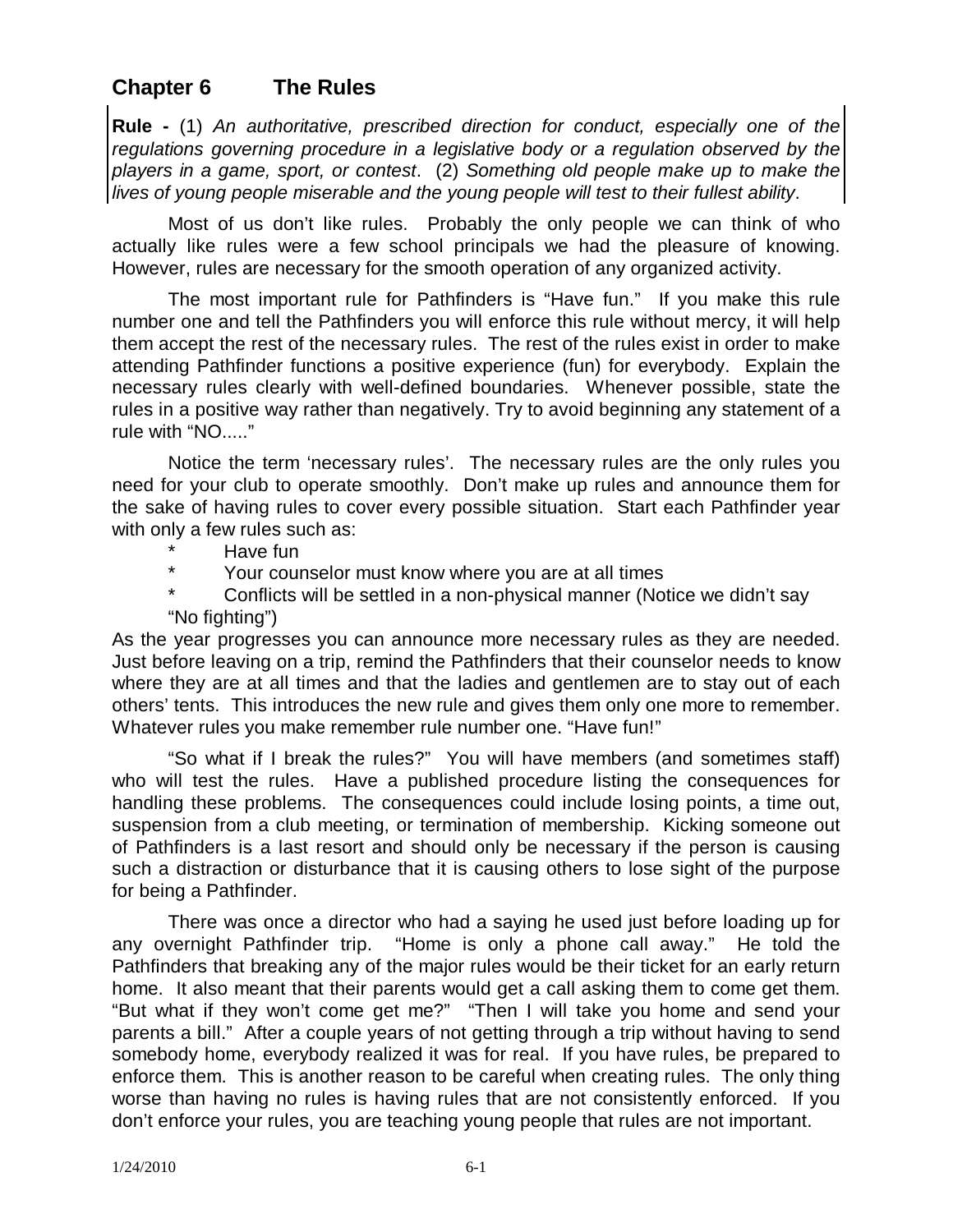This chapter was not fun to write. That's another reason to not like rules.

## Policies

Some of your rules are already made for you.

We have some rules for conference events. We will list the rules here, but if there is ever an exception to the rule we will let you know in the newsletter or by some other means.

#### **Dress Code**

There's at least two nice things about cold rainy weather:

- 1. It provides nicknames for victimized conference Pathfinder directors
- 2. It cuts down on problems of abbreviated dress. This can be a really tough problem for all of you staff to handle. However, if we simply announce the standards before the trip, most of the hassles can be eliminated.

What are the standards?

- Shoes with uppers and not sandals or flip-flops
- **Long** shorts may be worn on Sunday if the weather allows. Please note: This privilege stays in force as long as the shorts remain modest. If it becomes too much of a hassle (as it once was) for directors and staff to police the modesty of their Pathfinders' shorts, we will disallow them again.
- No shirts or blouses without sleeves

The reasons?

- Modesty
- Safety
- The Pathfinder Class A dress uniform will be worn on Sabbath for church and Sabbath school and at other times specified for the event. Sometimes the Conference director will allow coats to be worn over the uniform or pants worn beneath the girls' skirts if the weather is cool. The conference director will make this announcement at a directors' meeting at the event. The conference director may also allow Class B uniforms. This will also be communicated to the directors.

#### **Electronic Code**

Electronic devices such as cell phones, personal radios, tape players, boom boxes, iPods, MP3 players, electronic games, personal computers etc. are not allowed at conference events. They tend to distract from the purpose of coming to these events. Please have your Pathfinders leave them at home.

#### **Personal Food**

Clubs provide most adequately for Pathfinders' nourishment. We do not need sugar or caffeine highs. Let your Pathfinders know that a personal food cache will not be necessary. There is no history of Pathfinder starvation at a camporee or fair. There have been a few cases of foundering.

#### **Generators**

Generators are not to be run after curfew or before reveille. They have become so prolific that we need to request that they be used sparingly during other hours. In some cases, they are needed for medical reasons. We will be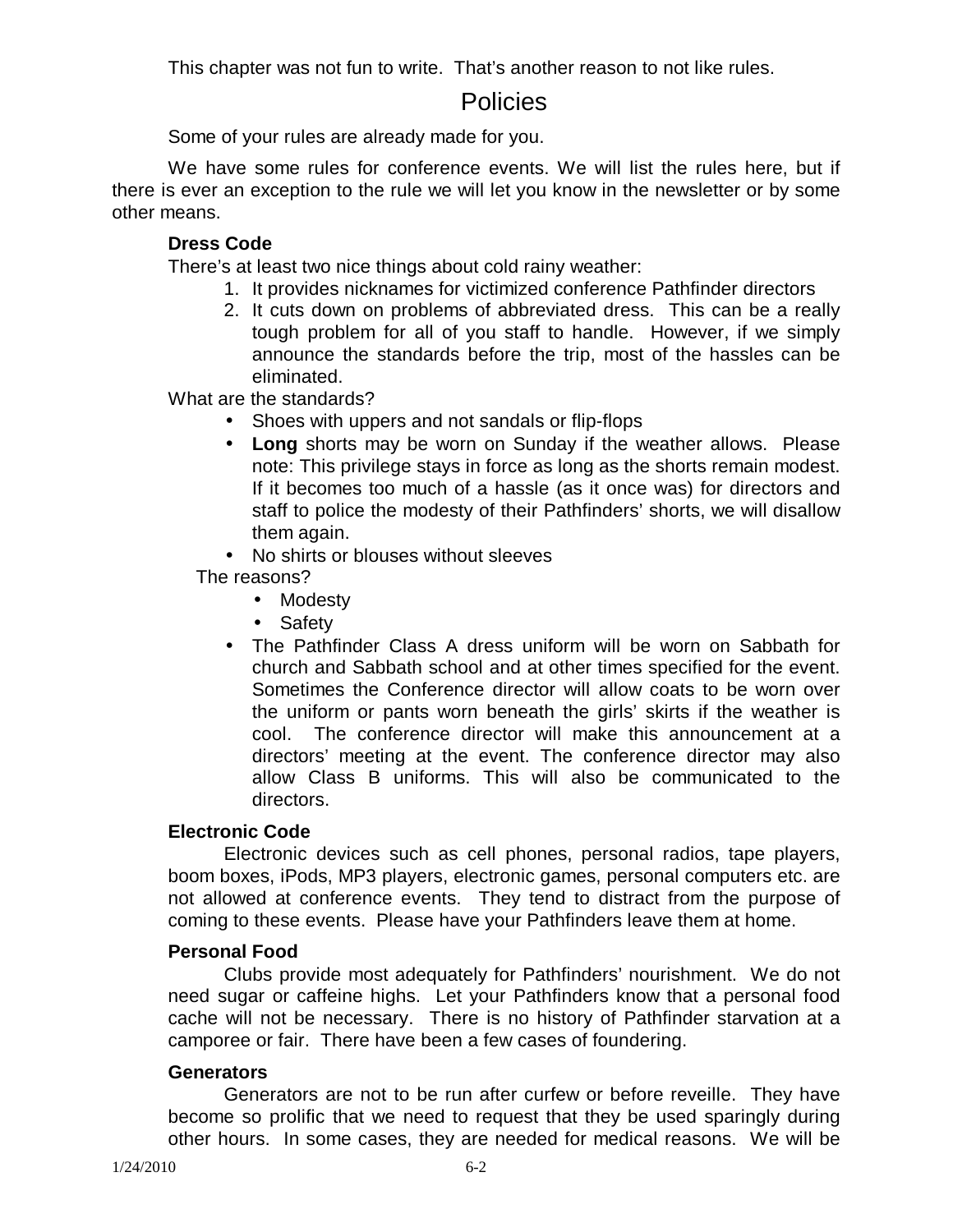more than happy to provide a location that will not be distracting to other campers.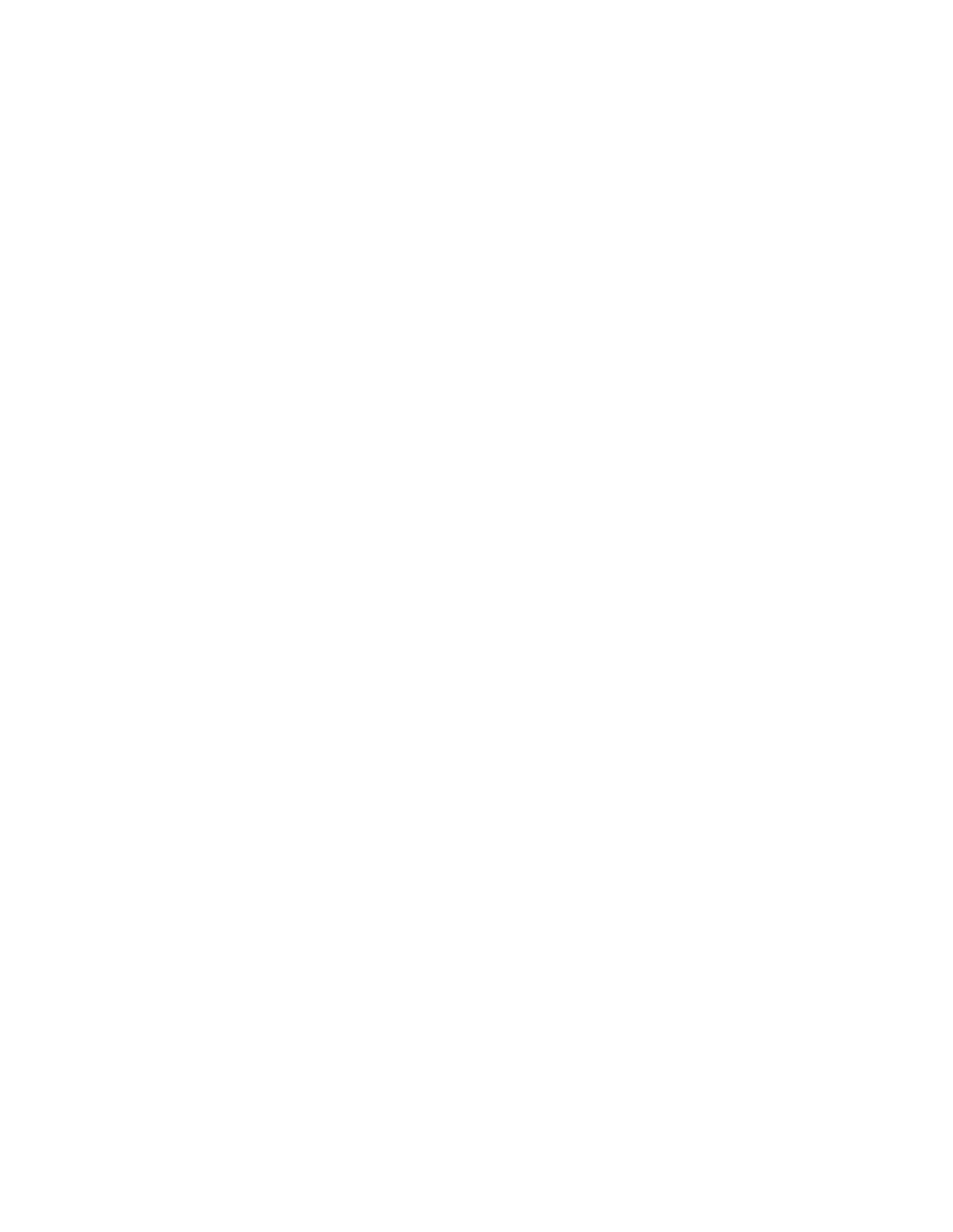## **Chapter 7 Conference Events**

**Con-fer-ence Event** - (1) *A noteworthy happening in a territorial division of a denomination.* (2) *A collection of Pathfinder directors who are ill because they were too busy to get sufficient rest prior to the trip.*

OK. We'll answer the most popular question about conference camping trips right here at the start of the chapter. "Are there showers"? As a rule the only showers we have at a conference camping event are the type that help keep the grass green and the dust under control. These showers may contain solids the size of marbles and also be accompanied by a pleasant breeze with sufficient force to move your tent to the next state. If you want a shower for personal hygiene reasons, grab a bar of soap and head for the great outdoors and take a chance on getting knocked senseless, or you can use the manmade showers that we are sometimes blessed to have available, or you can build a solar shower for your club. If you want to assure perfect attendance of all your ten-year-old boys, tell them there is no shower.

What are the conference, union, and division events?

a) UCC Camporee

You won't want to miss the Pathfinder camporee. This is usually the first conference event most Pathfinders attend. That's because it happens when



most new members join the club in late September or early October right after school starts and when many clubs are being restarted after a summer break.

Camporees are usually in a somewhat primitive setting. There are always 'Honey Huts' and water available, but this is definitely a camping situation. We have guest speakers, special events, good music, chances to explore strange new places, to go where no one has gone before.

#### a) Union and NAD camporees

Your Pathfinders won't let you miss these events. For all but a very small number of Pathfinders there will only be one opportunity to attend a union or division camporee as a Pathfinder member.

Recent Union camporees have taken place at Farragut State Park in Idaho, Port Angeles, Washington, and Astoria, Oregon. This is a chance to camp with and become better acquainted with Pathfinders from all of Washington, Idaho, Oregon, Montana and, sometimes, Alaska and Canada. Attendance for these union events ranges from 2000 to 3000 campers.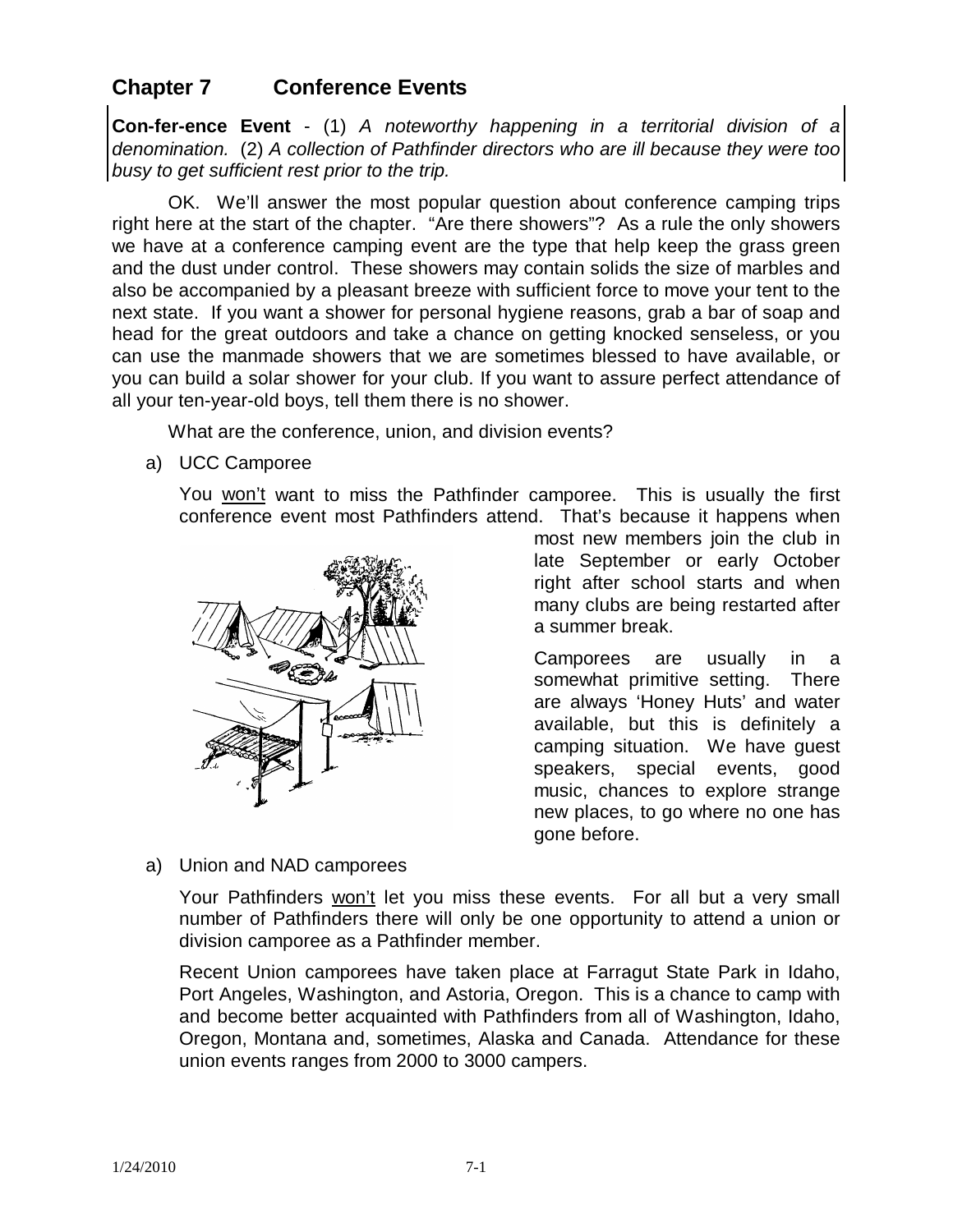North American Division camporees can have up to 10,000 campers or more. All of North America is invited to these events and a few countries from around the world also attend. Locations for these bigger camporees have been in the central and eastern parts of the United States. The next NAD camporee is scheduled for August 1999 in Oshkosh, Wisconsin. The Oshkosh camporee will last for five days. Plan now to attend and start those fund raisers.



a) Universal Camporee

Don't miss this event and don't let anyone you know miss this event. The theme for the month-long camporee is *Home at Last - The Path is Found*. Our guest speaker will be Jesus and the song services will be led by the renowned trumpet player, Gabriel, backed up by the *Heavenly Band*. Can't wait.

b) Leadership Retreat

You can't miss the Pathfinder Leadership Retreat. The Pathfinder Leadership Retreat takes place the first weekend of November at Camp Mivoden. This is where you can: learn more about how to operate a Pathfinder club; learn how to deal with difficult people (we don't have many difficult people there, of course); have fun; get away from the kids for a weekend for a very reasonable price; share ideas with leaders from other clubs; dress up in theme costumes for the Saturday night banquet; have fun; participate in the most popular grand march in the Pacific Northwest; satisfy requirements for your Basic Leadership Training, Master Guide, Pathfinder Leadership Award, or Pathfinder Instructor Award; have fun; do no cooking but yet eat lots of good food; and *HAVE FUN!*  Every staff member of every Pathfinder club should attend the leadership weekend. The Pathfinder club earns points based on the number of staff attending. Look for details in the *Points System* chapter.

If you can, get your church to cover the cost of the leadership retreat. The director should include the cost of the leadership retreat in the proposed annual budget being submitted to the church board. See the story in the chapter *The Money*.

c) Teen Retreat

You just must be at the teen retreat because teens are so much fun to be around and to watch. The teen retreat usually occurs during the Winter. The last several years it has been held on the first weekend of February. The Pathfinders and staff stay in the heated dormitories at Camp Mivoden with bathrooms, showers, and electrical outlets for the hair dryers, hot rollers, curling irons, and whatever else the girls (and some of the guys) carry in their tackle boxes. So bring your clothes, a sleeping bag, a costume for the Saturday night banquet and be prepared for a spiritual, fun weekend. There will be guest speakers, guest musicians, good food, fun activities, swimming in the heated pool, snowball throwing (fights), chances for hiking, many teens to look at and get to know, and several nervous counselors.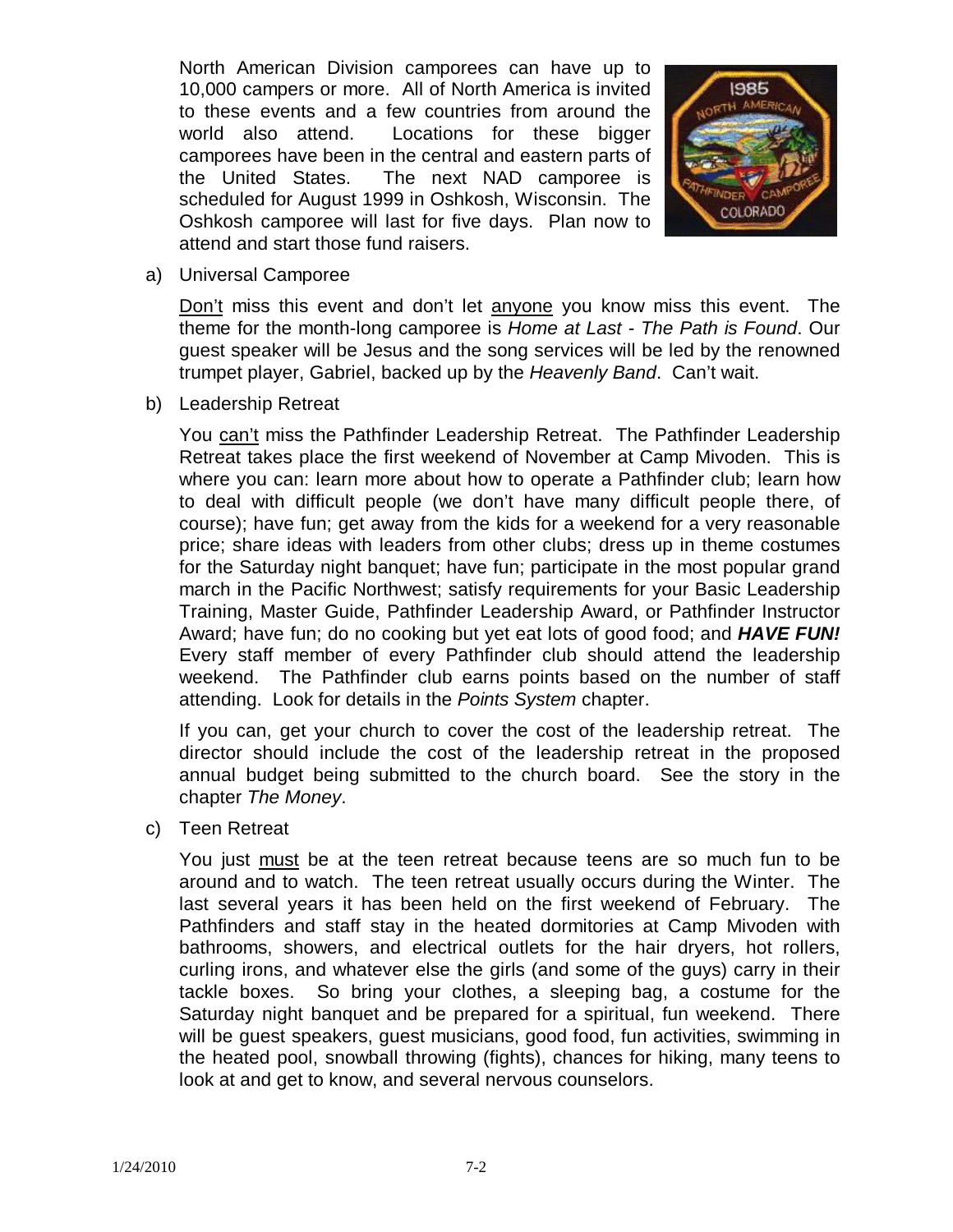d) Pathfinder Fair

The Pathfinder fair is usually held in late Spring. We have a camping fair that lasts for a full weekend. We usually, but not always, have the fair at a county fairground (good place for a fair, huh?) located somewhere in the conference. You just *can't* miss the Pathfinder fair. You would miss too many good things that happen. Interesting speakers, good music, a chance to show off your honor displays, drill teams, "Simon Says" drill down, motor home TP'ing, camping with other clubs, getting your club inspected by area coordinators and directors from other clubs, presentation of club trophies, a "Big Event" that is always fun, and so much more happens at the Pathfinder fair. Read every newsletter for information about things you may have to prepare for before arriving at the fair. The "Big Event" usually takes some preparation time for the club. Come prepared to participate and to *have fun!*

Here is an example schedule of events for the weekend:

| <u>Friday</u>  |                                              |
|----------------|----------------------------------------------|
| 3-5:00 PM      | <b>Registration and Honor Display Set-up</b> |
| 5:00 PM        | Supper                                       |
| 7:30 PM        | <b>Evening Assembly</b>                      |
| 8:30 PM        | Directors' meeting                           |
| 9:30 PM        | All lights out and all quiet                 |
| <b>Sabbath</b> |                                              |
| 7:00 AM        | Reveille                                     |
| 7:30 AM        | <b>Breakfast</b>                             |
| 8:15 AM        | <b>Campsite Inspectors Meeting</b>           |
| 8:30 AM        | Campsite and personal inspection             |
| $9:20$ AM      | <b>Assemble for Grand Parade</b>             |
| 9:30 AM        | Grand parade and church service              |
| 11:00 AM       | Sabbath School                               |
| 12:00 PM       | Lunch                                        |
| 2:00 PM        | Round robin or free time                     |
| 5:00 PM        | Supper                                       |
| 6:30 PM        | Vespers                                      |
| 8:00 PM        | Big event                                    |
| 9:30 PM        | Directors' meeting                           |
| 10:30 PM       | Curfew                                       |
| <b>Sunday</b>  |                                              |
| 7:00 AM        | Reveille                                     |
| 7:30 AM        | Club worship                                 |
| 8:00 AM        | <b>Breakfast</b>                             |
| $9:15$ AM      | Morning assembly                             |
| 10:00 AM       | Drill teams                                  |
| 12:00 PM       | Drill down                                   |

- 12:30 PM Closing Ceremony
- 1:00 PM Tidy up the place and head for home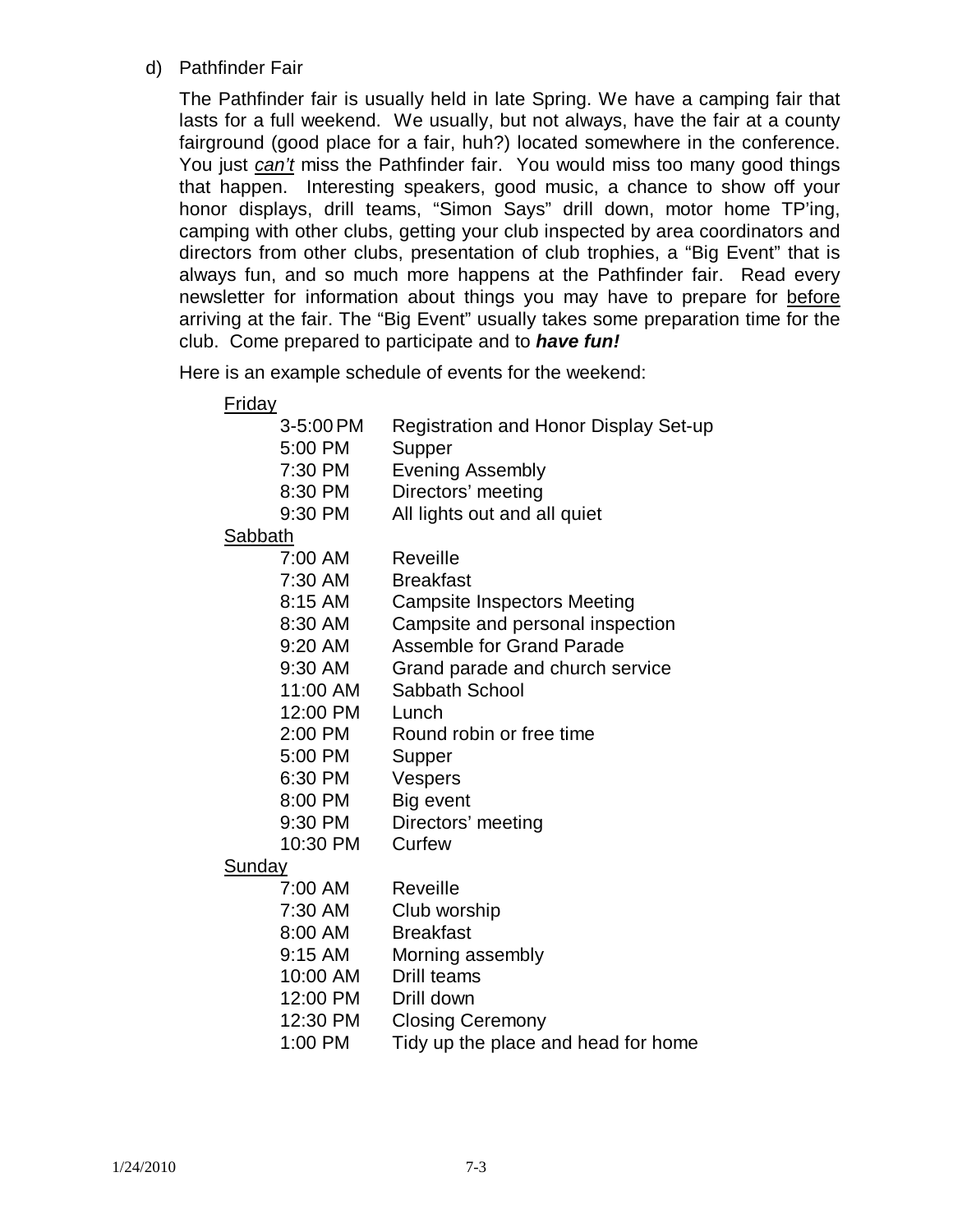## Policies

At any conference, union, or division event the club director is expected to register the Pathfinder during the published hours of registration before Sabbath and to pay any required fees at that time if the fees haven't already been paid. Registration is also where you will pick up a schedule of events for the event, patches, and whatever else applies to the event. For some events preregistration is required with a discount given for early registration. Be sure to watch for those registration deadlines.

The directors and area coordinators are expected to attend the directors' meetings during the event so they are aware of any changes or needs that arise. The director is also responsible to make sure the Pathfinders in the club are quiet from lights out until the published wake up time. If a club is not quiet anytime from curfew to reveille, ten points may be deducted from their points total for the year. With 600 to 800 other campers at conference events or up to 10,000 campers at division events, you don't want to be responsible for those other campers loosing their sleep. You are outnumbered!

At the teen retreat there must be a female counselor for every four girls and a male counselor for every four boys.

At any Pathfinder event the counselor must be with the Pathfinders at all times. See the chapter *Risk Management*.

Pathfinders must be at least thirteen years old to be eligible to attend the teen retreat.

Staff members who have children under ten years old may bring their children to events. The fee for under-age children is the same as for everyone else. Staff "brats" may participate except for: fair and camporee big event, drill down, and drill teams.

Fundraising for your Pathfinder club is not allowed at Conference events.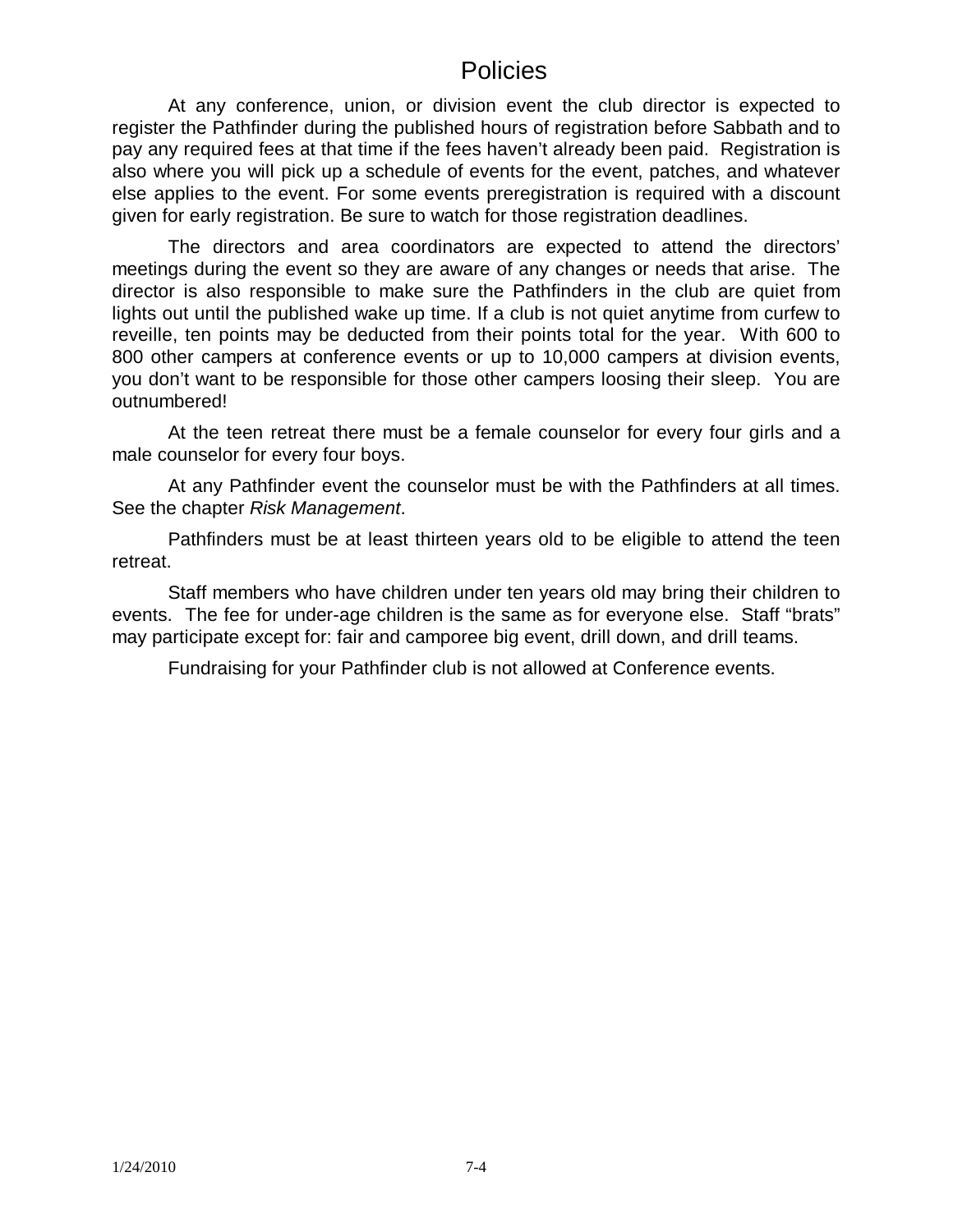## **Chapter 8 The Pathfinder Year**

**Path-find-er year -** *The time period for which a Pathfinder club director and staff members accept responsibility for planning and operations - consisting of 365 days, 5 hours, 49 minutes, and 12 seconds of mean solar time and not a second more*.

The Upper Columbia Conference area coordinators have approved a plan to give Pathfinder clubs additional points. Points can be earned by having an annual planning session with at least 80% of the club's staff members attending. This article



describes the concept and some of the how-to's for putting together a retreat. Much of what is said in this chapter is guidance. You may have to adapt some of the ideas to fit your particular situation. This chapter will address both the weekend (or three-day) retreat and the one-day retreat. Clubs have the option of doing either one. There are 10 points available for a one-day retreat (8 hours) and 25 points for a three-day retreat.

There are a few really good reasons for getting the entire staff together for an annual planning session. Having the entire year scheduled ahead of time is probably the most useful product of the retreat. Also, at the end of the retreat, the staff will be better acquainted with each other and be a stronger team. Each person should have a better vision of what the club's goals are for the year; and getting together with a group of people who have similar interests is just plain fun.

There are some things to think about when choosing when and where to meet for the retreat. Many clubs have a more relaxed program or no program at all in the summer. Many clubs will want to meet either early or late in the summer. When to have the retreat will be determined by the goals of the club director. If there are going to be several new people on the staff, having the retreat later in the summer gives the director more time to recruit new staff. The new staff would then be included in the scheduling and planning. The director may want to use part of the retreat for training new staff. You may want to invite your area coordinator to attend your planning retreat and help in some way. Having the retreat during the early part of the summer has the advantage of giving more time to plan before the program goes into high gear in the fall, and there are usually fewer dates on the church calendar to schedule around. Being the first department to schedule means everyone else should schedule around the Pathfinder club.

Choosing where to have the retreat will depend on whether the retreat is a oneday or weekend event. Some clubs like to go a couple hours away from home. That way the staff members are forced to find someone else to take care of their responsibilities at church for the weekend. Choose a location that will be relaxing and quiet. If the retreat is for only one day, a park or even someone's house may be a satisfactory place to meet. Regardless of the location, telephones are not allowed.

The following is a possible schedule for a weekend retreat with an explanation of each activity. A schedule for a one-day retreat is included at the end of this section. The event descriptions will be the same for both retreats.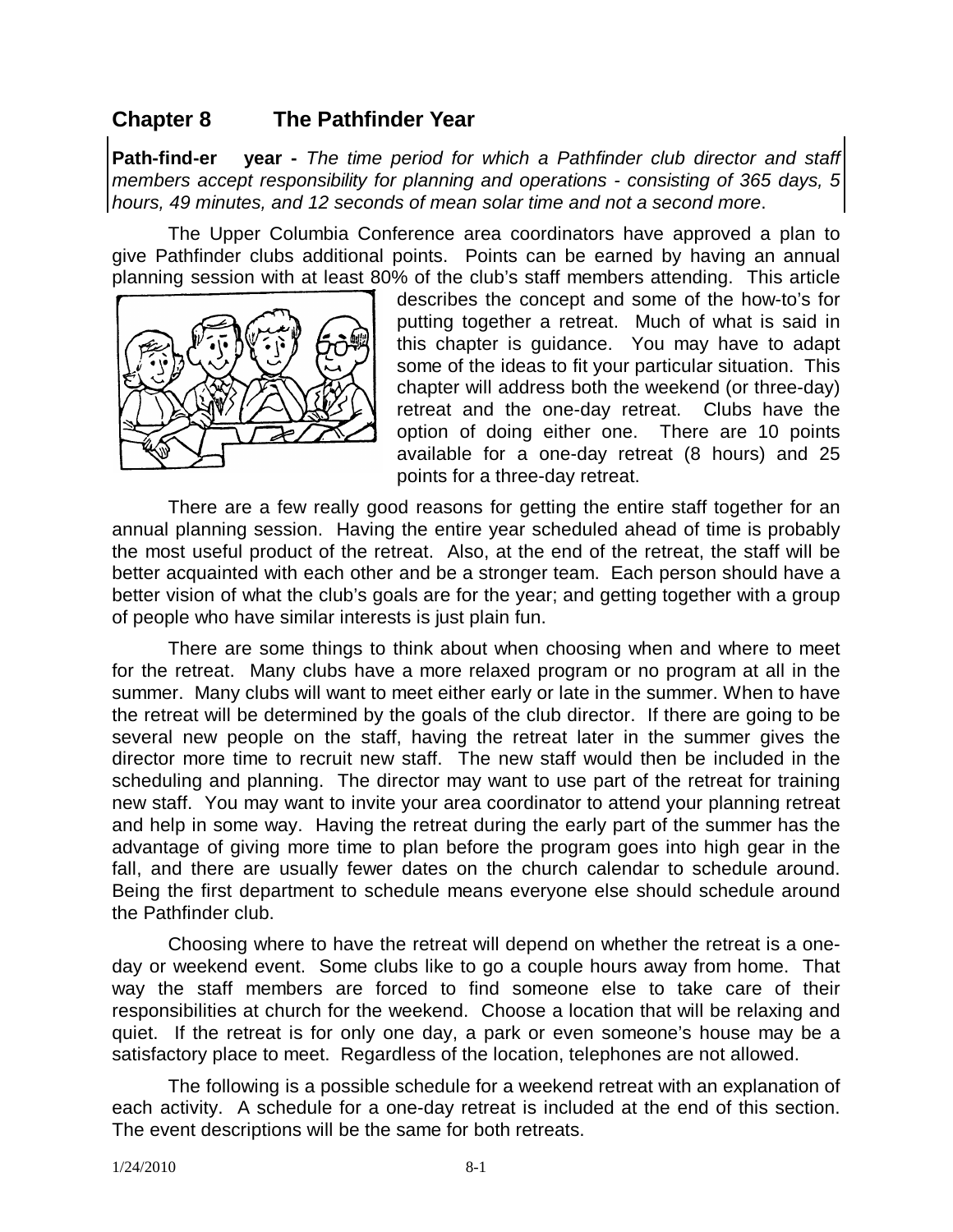FRIDAY

8:00 PM - Introduction

The director should welcome everyone and cover the goals of the weekend. An icebreaker of some kind usually works well. Go around the circle and ask each person a question like "What is your favorite kind of squash?" (Actually ice cream flavors usually get a more enthusiastic response.) Before or after the icebreaker, the director should introduce any new staff members.

8:20 PM - Evening Vespers

The director or preferably one of the staff members will have a prepared program.

8:50 PM - Free time to visit

**SABBATH** 

10:00 AM - Worship

This should be a worship service for all ages because there will likely be children of staff also attending. Even though the pastor may be at the retreat, have the staff present the worship service.

11:00 AM - Job Descriptions

This is an explanation of the various duties involved in making the club operate during the year. This gives everybody an idea of what everybody else is doing. If there is already a name associated with the job, mention the name and explain the job. When listening to the job descriptions, there may be someone who decides a particular job sounds interesting and is something they could do for the club. Have something for the "staff brats" (children of the staff members) to do during this hour. Making dioramas with a Biblical theme is a very popular activity. Then have all the staff take a tour of the dioramas and guess what story they are telling.

- 12:00 PM Potluck Lunch
- 1:30 PM General Meeting

This time could be used to discuss general matters of the club -- the points system, uniform issues, or any other general business matters. The staff may want to discuss the teaching of the honors or AY classes.

- 2:30 PM Free Time
- 5:30 PM Supper
- 7:00 PM More General Meeting if needed
- 8:00 PM Vespers
- 9:00 PM Brainstorm session

The club could spend some of the time during the last meeting of the school year to do a brainstorm session with the entire club. This gives the leaders a picture of what the Pathfinder members would like to do for the following year.

9:00 Give introduction and explain rules for brainstorm session.

Each person will need a blank piece of paper and a pencil or pen. Four different areas will be "stormed." It should only take about seven minutes per category to develop a good list of activities. When the time is up for one category, move right on with the next. There are no bad ideas during a brainstorm session and there is no planning allowed. If someone begins to evaluate an idea or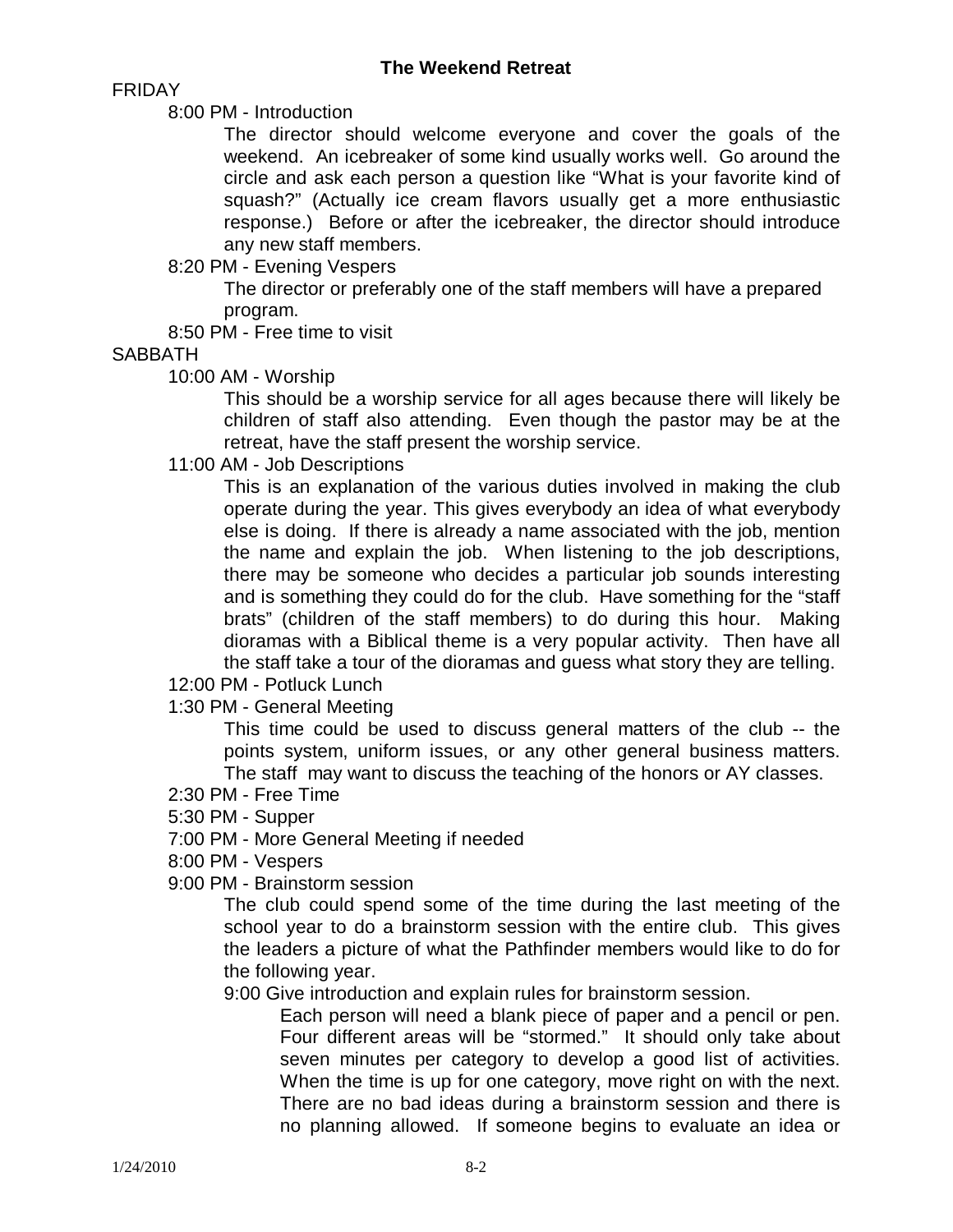begins to plan the event by saying, "Hey, we could...", the session chairperson should keep things on track and continue getting ideas. It is probably a good idea for the chairperson to warn the participants ahead of time that the chairperson is the "bad guy" and will try to keep things on track. The time to evaluate ideas is during the Master calendar scheduling session.

- 9:05 Social events brainstorming
	- This includes staff socials.
- 9:12 Outreach activities brainstorming
- 9:19 Program content brainstorming

This category is any special speakers or guests the club would like to have, special programs for club nights, field trips, and anything else that could happen during the meetings.

9:26 Honors to offer brainstorming

It may be helpful for each person to have a copy of the honor order sheet that has a list of all the honors.

- 9:33 All done
- 9:33 PM Free time

#### **SUNDAY**

9:00 AM - Master Calendar

This is the longest session of the entire weekend. It can be tiresome, but the result of spending this time now, scheduling the entire year, will make the year run much more smoothly than if scheduling is done each month. This session is for scheduling only. The chairperson should stop any planning that starts. The monthly staff meeting is where the planning should be done. Each person should have a blank calendar for the entire year on one piece of paper and a pencil. Here is a suggested order for this session:

- 1. Explanation of rules and blank calendar
- 2. Fill in the calendar by scheduling
	- a) Holidays
	- b) Conference dates
	- c) District dates
	- d) Other church activities
	- e) School activities
	- f) Investiture
	- g) Camping trips
	- h) Pathfinder Sabbaths
	- i) Club nights
	- j) AY nights
	- k) Honor nights
	- l) Outreach activities
	- m) Staff meetings
	- n) Staff socials
	- o) Other activities from brainstorming session
	- p) Sheryl Janke's birthday

12:00 PM - Lunch, playtime, or go home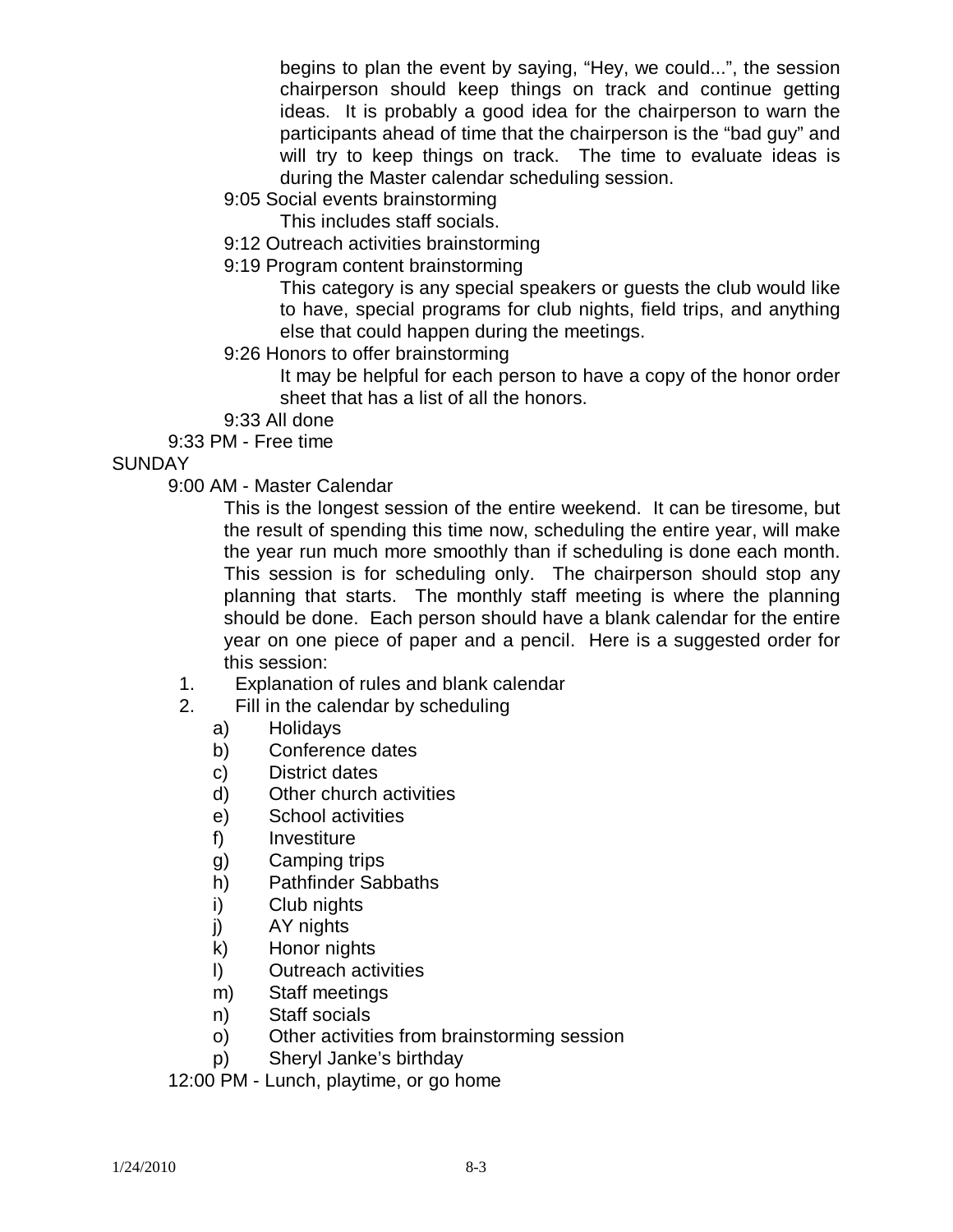#### **The Single-Day Retreat**

This is a possible schedule for the single-day retreat.

8:00 AM - Breakfast with everybody 9:00 - Devotional 9:15 - Introduction 9:30 - Job Descriptions 10:30 - Break 10:45 - General Meeting 12:00 - Potluck Lunch 1:15 - Brainstorm Session 2:00 - Master Calendar Scheduling 5:00 - All Done

Every Pathfinder staff member and, if possible, the club members should be included in the monthly planning of the events that are scheduled at the retreat. The counselors could get ideas from their units at a regular meeting, or the entire club could have a short planning session. The final plans could be made at a staff meeting using the input from the Pathfinders. Giving each person a chance to help in the planning gives them more of a feeling of ownership and the person will probably work a little harder to make the event a success.

When making up the annual calendar, consider some summer activities. Many Pathfinder clubs in UCC have a reduced program or no program at all during the summer months. Why is that? True, people leave for vacations, some Pathfinders go to summer camp, and the staff needs a break, but there are many activities that are much easier to do in the summer than during the rest of the year. Backpacking, water skiing, sailing, cycling tours, and camping skills to name a few. Different staff members could be responsible for leading the club for each month or other period of time during the summer. This would give most of the staff a reduced load. Some clubs teach the basic AY classes during the school year and teach the advanced classes during the summer. There are many possibilities for being active during the summer. Remember, "kids" (Pathfinders) have more free time in the summer than other seasons. You know the saying "Idle hands …" Summer Pathfinders and church activities are keenly important to keep youth looking at Christ. Consider some of them at your next annual planning session.

## **Policies**

Our Pathfinder year in the Upper Columbia Conference begins on the first day of May. If the fair takes place in April, all monthly reports for the current Pathfinder year must be in by that time so awards can be presented at the Fair.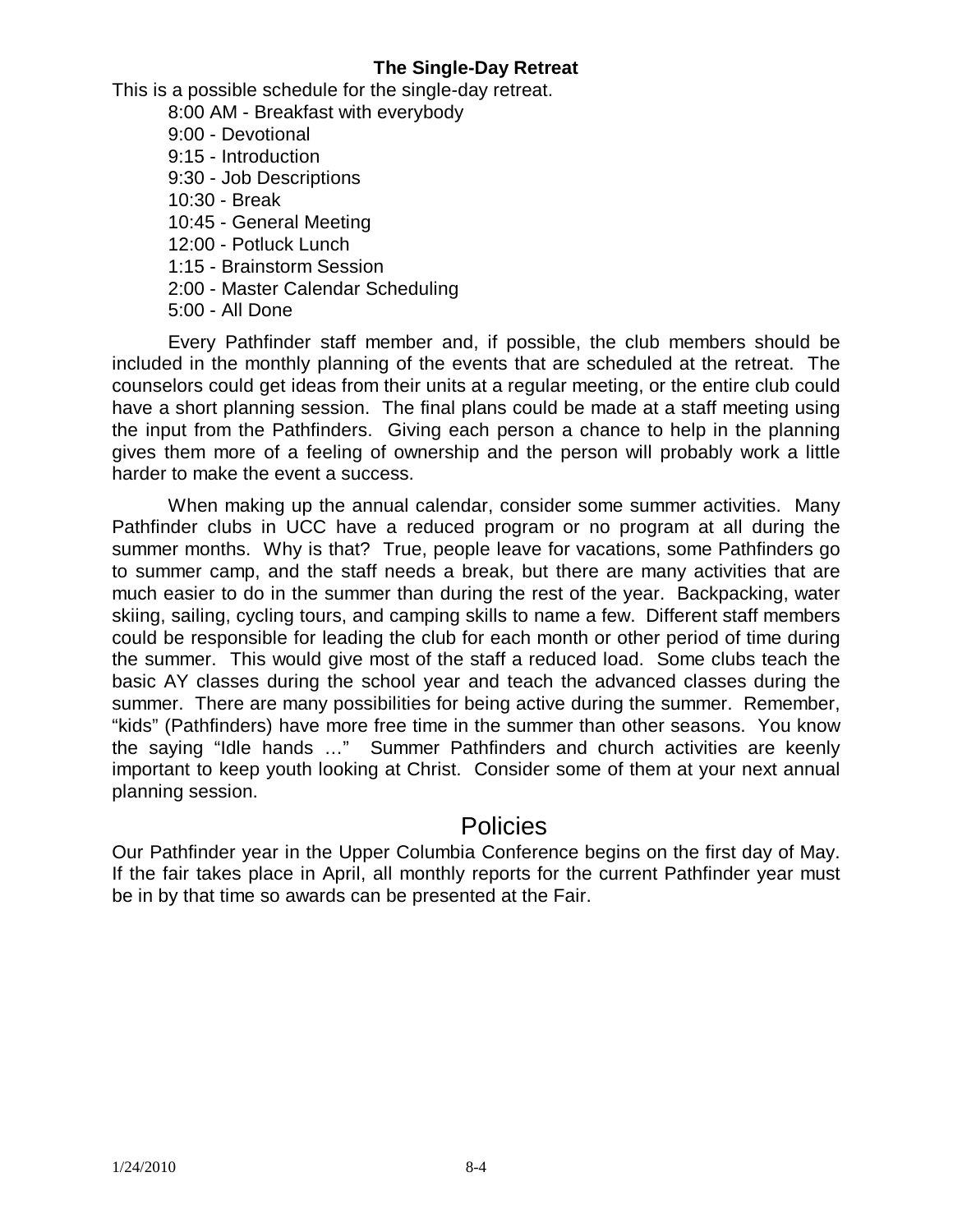## **Chapter 9 The Club Meeting**

**Club meet-ing -** (1) *An assembly or gathering of people, as for a business, social, or religious purpose.* (2) *The coming together of an implement, especially a stick with a protruding head, with a golf ball.*

A Pathfinder club must meet at least twice during a month to earn points for meeting. This is the minimum for earning points, but is not recommended. No club in this conference has survived for even a year when meeting only twice per month. Here is the recommended minimum:

- 2 Formal meetings
- 1 Unit meeting
- 1 Activity

#### **Formal Meeting**

A formal Pathfinder meeting begins with all the Pathfinders falling into formation and taking record. An opening ceremony includes the flag salute, recitation of the Pathfinder pledge and law. Sing the Pathfinder song sometime during the meeting each week. The program content can vary a great deal at a formal meeting. The club could work on AY class work or honors classes. You can have a guest speaker for worship or lecture. You could have new member enrollment or induction for a formal meeting.



#### **Unit Meeting**

The unit meeting is an opportunity for the counselor to get to know the Pathfinders better and for the unit to grow as a team. Unit meetings usually begin with



the entire club getting together for taking record and announcements. However the units could just meet on their own for their meeting. Activities for unit meetings could include having a party, doing some outreach activity, going shopping, a visit to the library, work on an honor, work on preparing for the Pathfinder fair, or many others. Counselors should include the Pathfinders in the planning and should encourage a variety of activities. Regardless of the activity the counselor should always have a devotional with the unit.

#### **Activities**

There are many things a club can do on an activity night. Canned food collecting, delivering food baskets, theme party, field trip to a local attraction, a game night, or one of many other things are possible activities for the club.

## Policies

A Pathfinder club must meet at least twice during a month to earn points for meeting.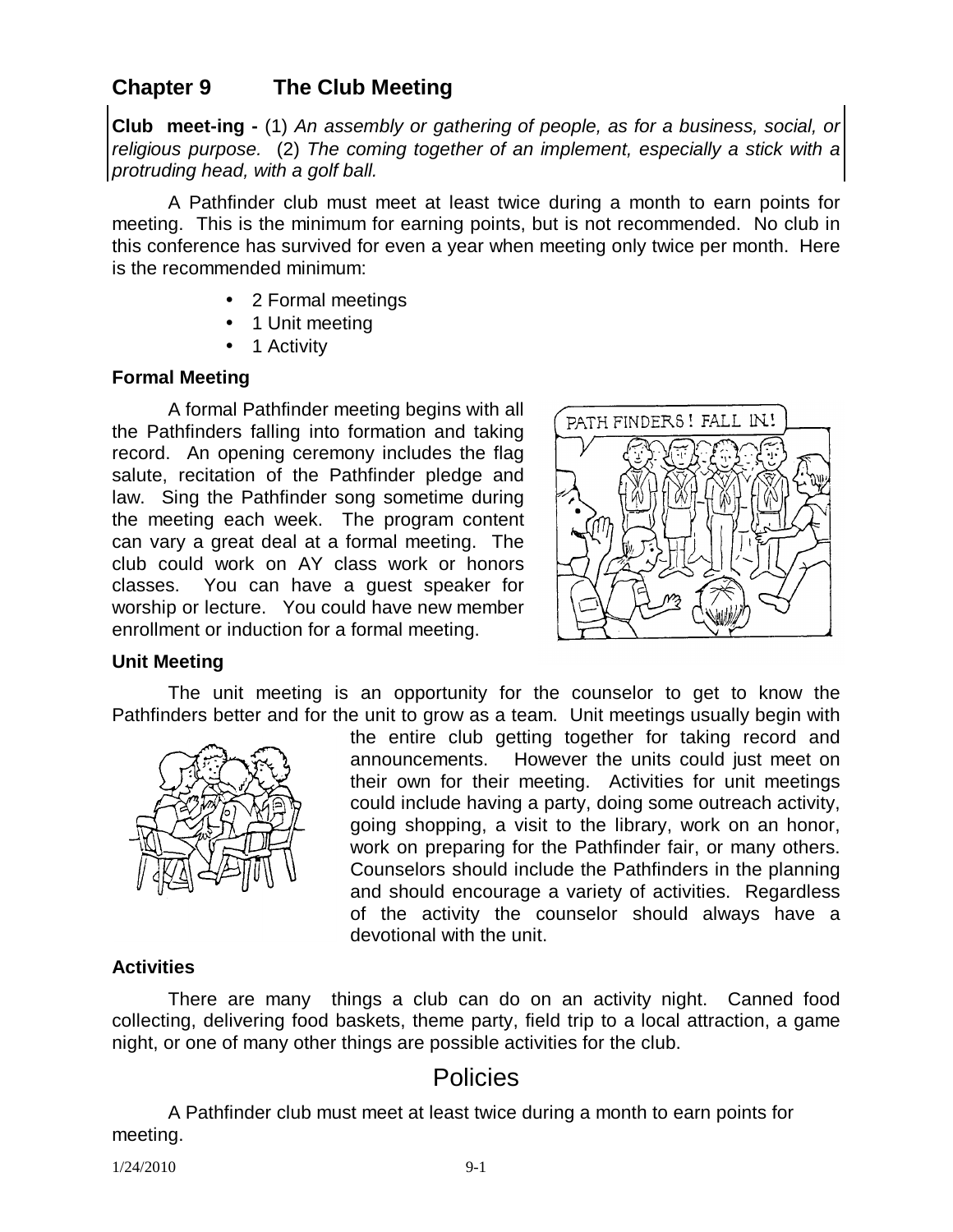## **Chapter 10 Honors and Curriculum**

**Cur-ric-u-lum -** (1) *A set of courses constituting an area of specialization.* (2) *A type of wispy white cloud usually made of frozen lums. (Look up lum. It's a real word).*



The AY class work is designed to help a person grow as an individual and as a Christian. You will notice the categories taught in the AY classes are the same for all of the various classes. The requirements, however, are more challenging for the classes designed for the older Pathfinders.

The honors classes teach us things about ourselves, teach us things about the world around us, and teach us about the world to

come. There are so many different categories and honors it is easy to see there is something for everybody. Always offer honors of different skill levels to be sure there is something for your teens and for your juniors. Also offer classes that will keep active hands busy like crafts, but offer another class for those who would rather mostly learn theory. Regardless of the class, it is most important to make the class a fun experience. Most of the students already spend much time in a school classroom, so try to make the class different from the typical classroom setting.

Where will you find all those teachers for the AY and honor classes? Parents of Pathfinders, staff members, and people from the church community are all possibilities. You could also get people from the general community to teach honor classes. One thing that has been tried with success is to publish the need for honor teachers in the church bulletin. Take a survey of the Pathfinders to see what classes they would like to have offered. Take the top choices from your survey and publish the list in the church bulletin. You should list about twice as many classes than what you intend to teach. That way you should be able to recruit enough teachers for the number of classes you want to teach.

For both the AY classes and the honor classes it is important to be sure the classes are completed. The teacher should be committed from the start to seeing the class through to the end. Nothing will discourage a Pathfinder more quickly than to have them work on something and then not give them the opportunity to finish. They may completely loose their interest in Pathfinders because of only one of these bad experiences.

## Policies

The honor and AY class requirements must be followed precisely. Altering of the honor requirements may only be done with prior approval of the conference Pathfinder director.

1/24/2010 10-2 The Upper Columbia Conference Pathfinder department has a program that makes it possible to earn the "advanced" AY classes (Trail Friend, Trail Companion,…) without being required to also earn the "basic" class. In many places, some of the AY class work is taught in the church school and some is taught in the Pathfinder club. This program makes it possible for a Pathfinder who does not attend church school to earn the advanced class. This program may also help you decide which requirements to teach at school and which to teach at Pathfinders. Of course the club still has the option of teaching all the requirements for both classes, or the Pathfinder who doesn't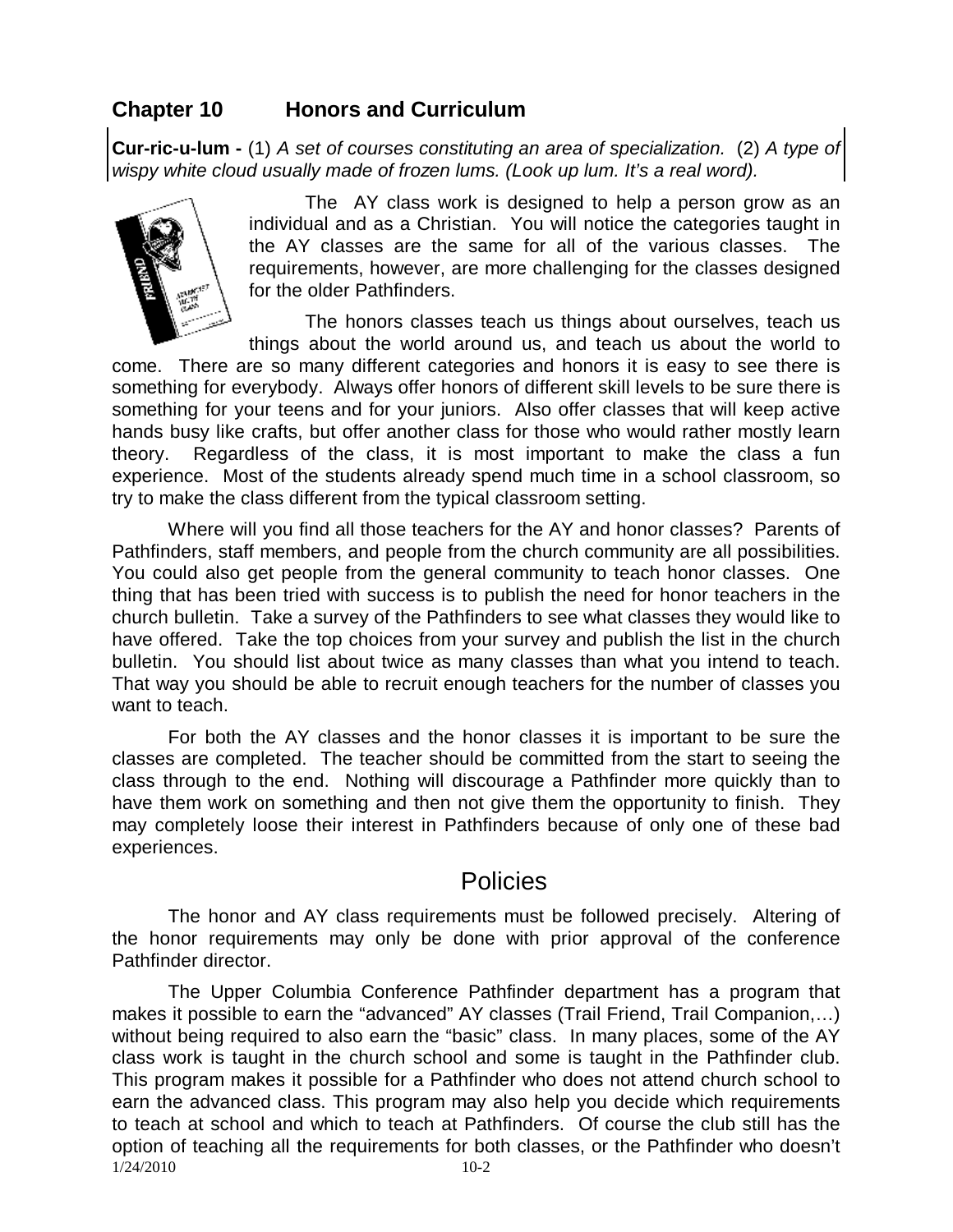attend church school could work on the other requirements at home to earn his "basic" class pin.

So, why isn't there an *Automobile Hood Ornament* honor? Maybe you have asked yourself this question - probably not. However, maybe you have asked that question about another possible honor. The answer is...just do it. The procedure for submitting new honors for approval is detailed in the *Adventist Youth Honors* book. Here is a brief description:

- 1. Type up the honor requirements
- 2. Type up the honor answer sheet
- 3. Type up the honor test
- 4. Fill out the submittal form that includes some biographical information about the author.
- 5. Submit all materials to the local conference Pathfinder director.
- 6. The Conference Pathfinder director will check to make sure the honor meets the criteria on the Worksheet for Developing New AY Honors which is found in the honors book. Then the proposed honor is sent to the NAD Pathfinder Specialty Committee chairman.
- 7. A letter of recognition and thanks is sent to the author by the NAD.
- 8. The proposed honor will be returned to the conference to be piloted, evaluated, and voted by the Conference Pathfinder Advisory Committee.
- 9. Honors which are not approved are returned to the author with a written explanation.

**Read more about it** in the *Adventist Youth Honors* book.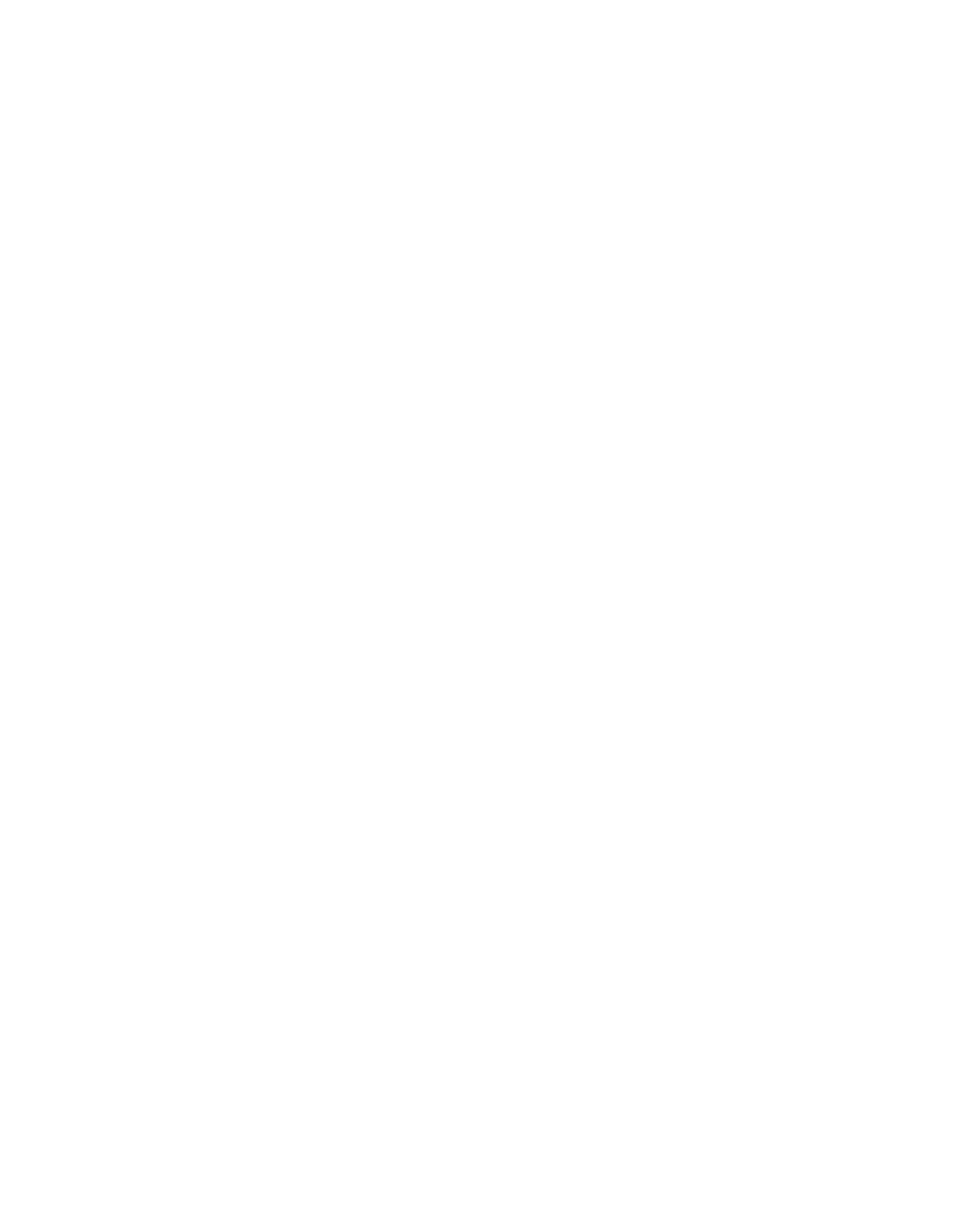## **Chapter 11 The Investiture**

**Investiture -** (1) *The act of establishing in office or ratifying : confirmation* (2) *That big celebration usually at the end of the Pathfinder year where the Pathfinders are graduated from their AY classes and receive their honor Patches and we get to hear one of Wayne's neat stories*.

The investiture program is usually an annual event and is rather like a graduation. The class work pins and ribbons and the honor patches are awarded to

those who have completed requirements. This is one of the events your coordinators and conference Pathfinder director should be invited to attend. At most investiture programs the conference Pathfinder director is invited to be the main speaker. It is an excellent idea to get on the conference Pathfinder director's schedule when you schedule your investiture program, especially if your program is in April or May.



Another thing you will have to do when you know your investiture program date is start planning to get each person through the classes with all requirements completed in time for the investiture program.

Having a couple special features or events during the investiture program makes the program much more interesting and memorable. Some ideas would be: drilling and marching demonstration, review by some of the Pathfinders of what they have learned or made during the year, model rocket launches, skits, musical presentations, or reports by the Pathfinders on the Share Your Faith activities for the year.

## Policies

All requirements for the AY class work and the honors must be completed before the person is invested or is presented an honor badge.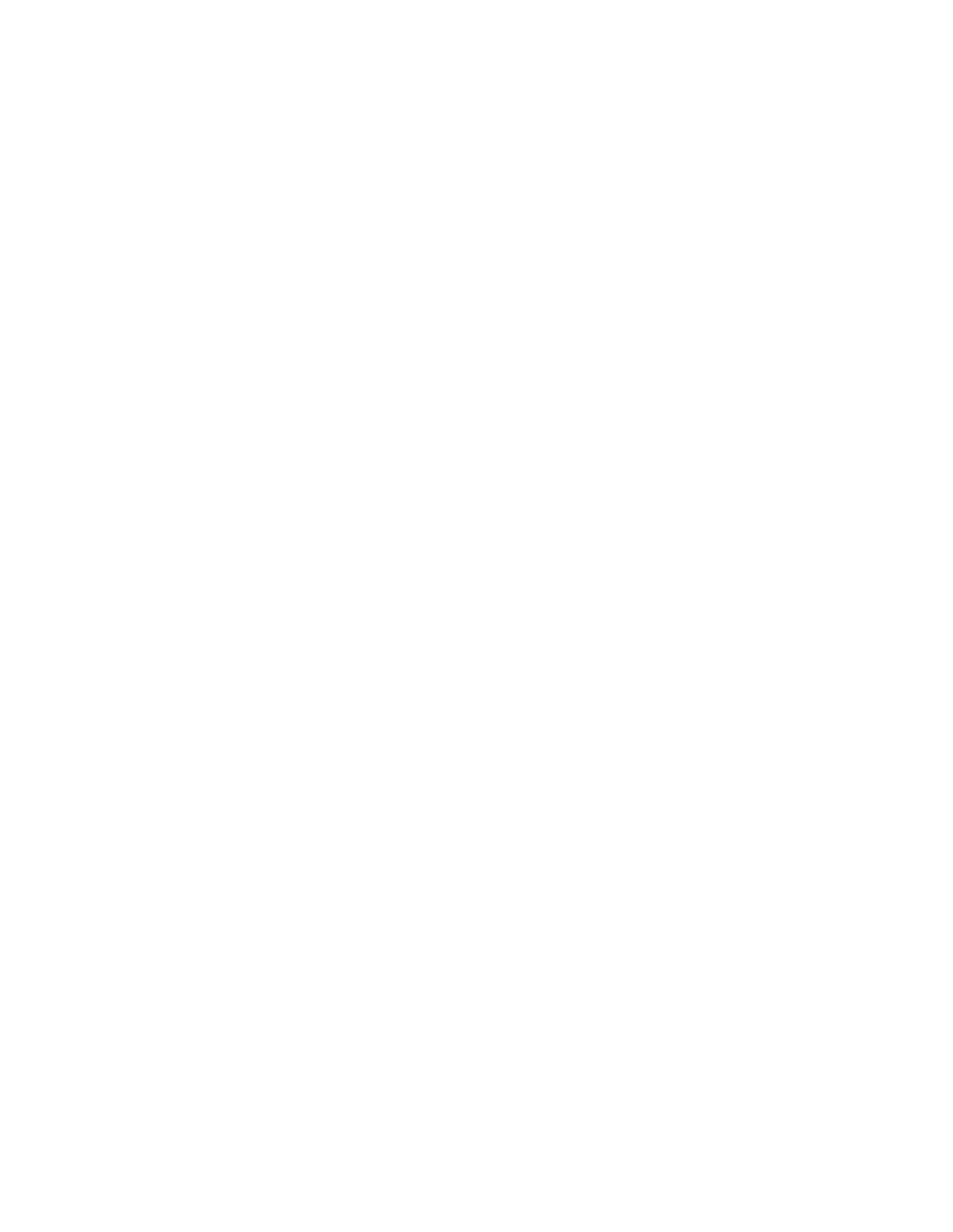# **Chapter 12 The Flags**

**Flag Et-i-quette -** (1)*The conduct or procedure required by good breeding or prescribed by authority to be observed in social or official life when dealing with a, usually, rectangular piece of fabric of distinctive design that is used as a symbol or as a signaling device*. (2) *One of the more popular topics of discussion at the directors' meetings at the Pathfinder Fair*.

It is very important to show respect to the symbols we use to represent our nation, state, church, and Pathfinder organization. This is why we have policies and procedures on how we display and care for these symbols.

#### **National Anthem**

Whenever the national anthem of the United States is played or sung, all U.S. citizens should stand to their feet and place their hands over their hearts. The gentlemen should remove their hats and hold them over their hearts.



### **Flag Raising**

How the flag is raised will depend on what the event is and where it is being held. The following are examples of what could be done.

Some clubs prefer to have the flags already in place before the start of the club meeting. Others march into the meeting room and post the flags. When posting the colors inside a building everyone in the room should stand when the flags enter the room. The national flag should either lead or should be to the right of the flag beside it. The national flag should be posted to the right of whoever is being served by the flag. If the flag is on a platform, it should be to the right of the speaker. If the flag is on the same level as the main group of people, it should be to the right of the group. Here's a sample flag posting ceremony for indoors:

- Command given to color guard to get moving (forward march)
- Flags enter room everyone stands
- Flags are held by the color guard while the pledge of allegiance and the Pathfinder pledge and law are repeated.
- Command is given to the color guard to post the colors
- Color guard is dismissed.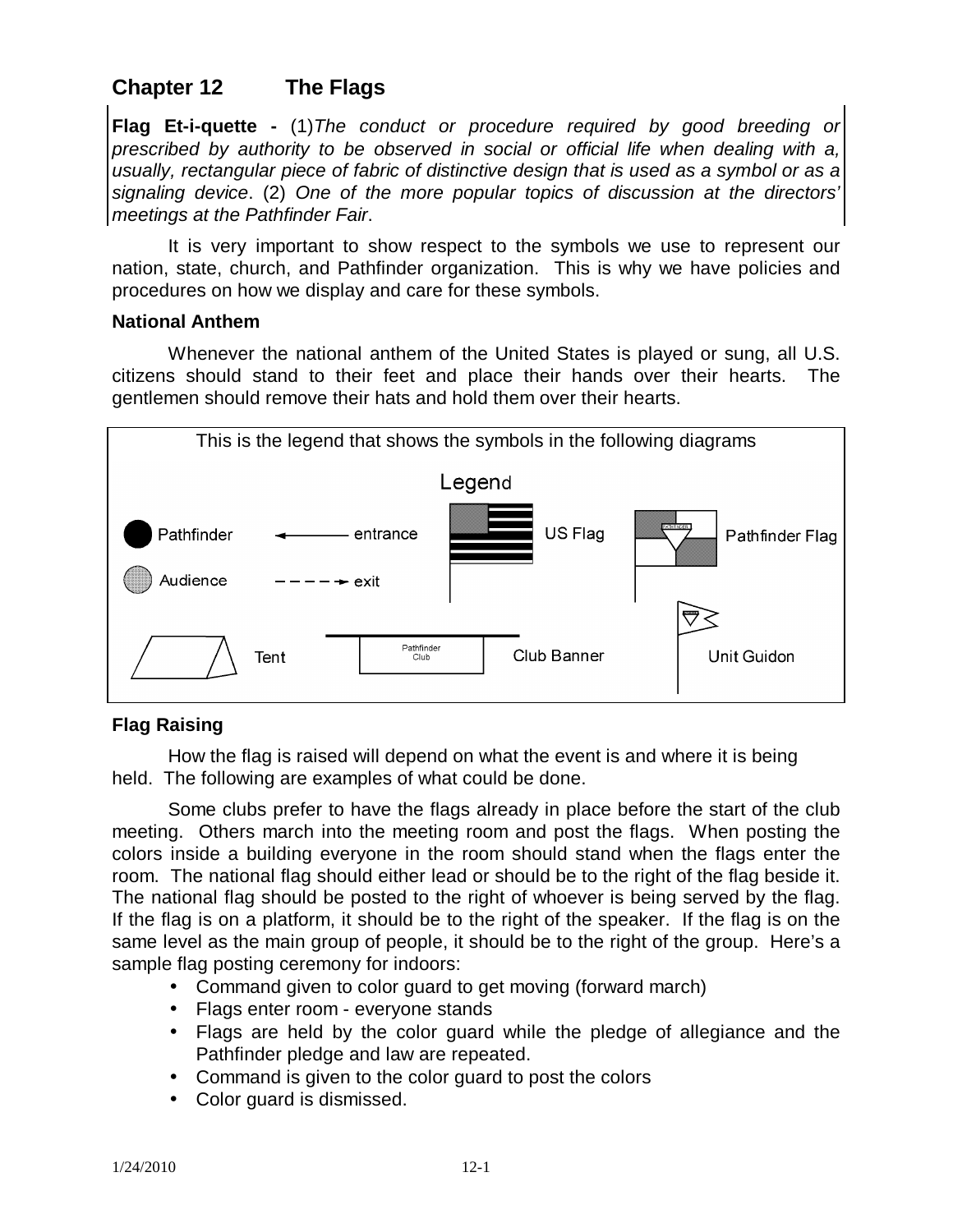

This procedure can also be followed for posting the colors outdoors. Sometimes outdoors you will have flag poles rather than flags on staffs. This situation is a little different. Here's a sample flag posting ceremony for outdoors using flag poles:

- Everyone is brought to attention
- Color guard is given the command to get moving
- One person will receive the national flag from a person on the platform
- One person will receive the Pathfinder flag from the person on the platform
- Any other flags being used would be handed out at this time
- Color guard will march to the designated flag poles and attach the flags to the lines
- The command of "present arms" is given.
- The flags are raised quickly to the top of the pole and tied off
- The pledge of allegiance is repeated
- "Order arms" is given
- "With hand over heart present arms" Everyone faces the Pathfinder flag and repeats the Pathfinder Pledge and Law
- "Order arms" is given
- Color guard is dismissed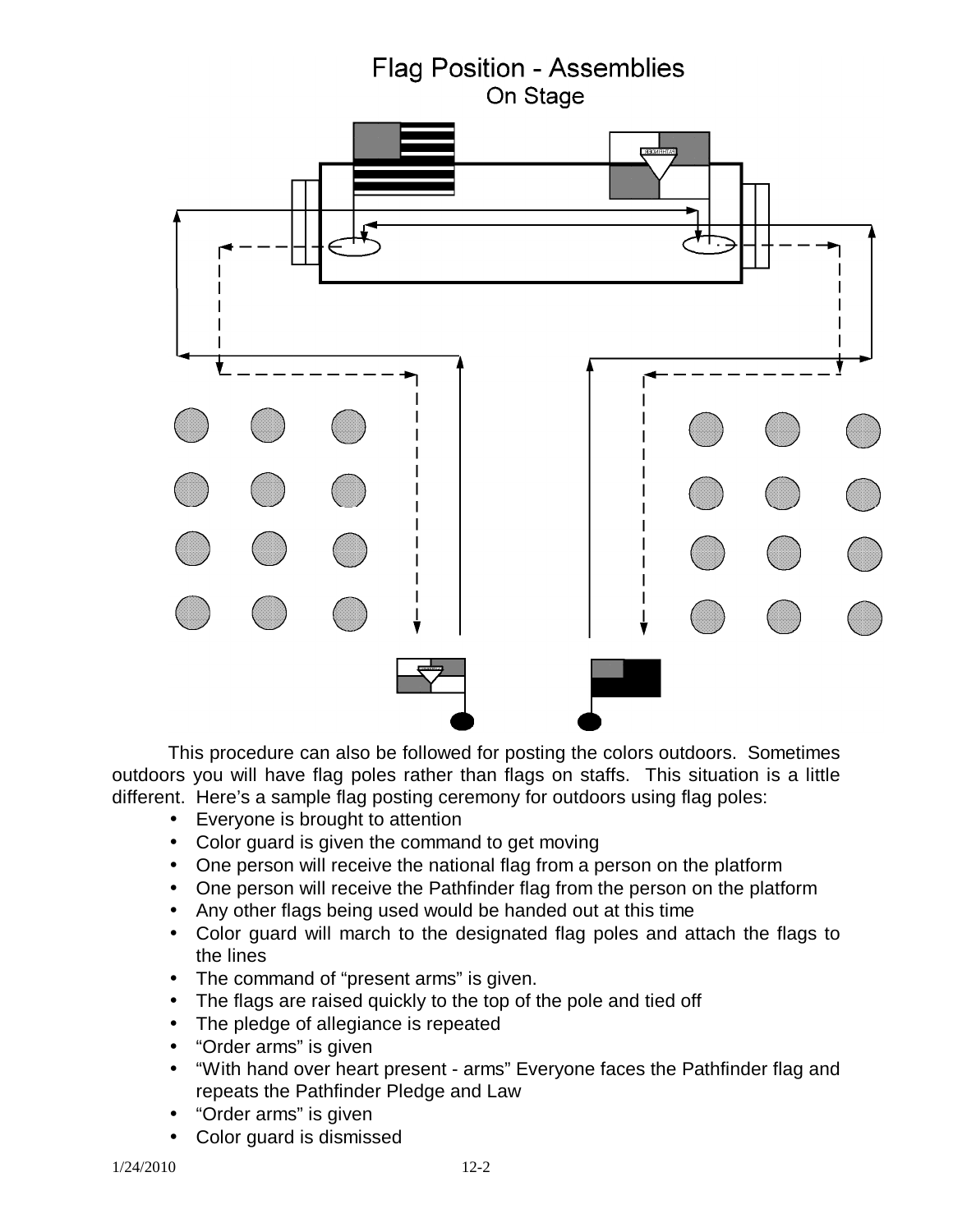## **Flag Position - Assemblies** Off Stage



#### **Flag Lowering**

Here is an example of retrieving the colors when flags on staffs are used:

- Everyone is called to attention
- Color guard is commanded to get into position. There are a variety of ways to get this done. Usually just tell them to "forward - march."
- Color guard gets into position
- "Present arms"
- Color guard picks up the flags from the stands and prepares to carry them
- "Order arms"
- Color guard marches out with the national flag either leading or with any other flags to its left.

Here is an example of a flag lowering when flag poles are used:

- Everyone is called to attention
- The color guard is given the command to retrieve the colors
- Color guard marches to the flag poles and unties the lines
- "Present arms"
- Flags are slowly lowered making sure the national flag is always higher than any other flag
- "Order arms"
- Flags are folded and presented to the person in charge. The national flag should be the last flag presented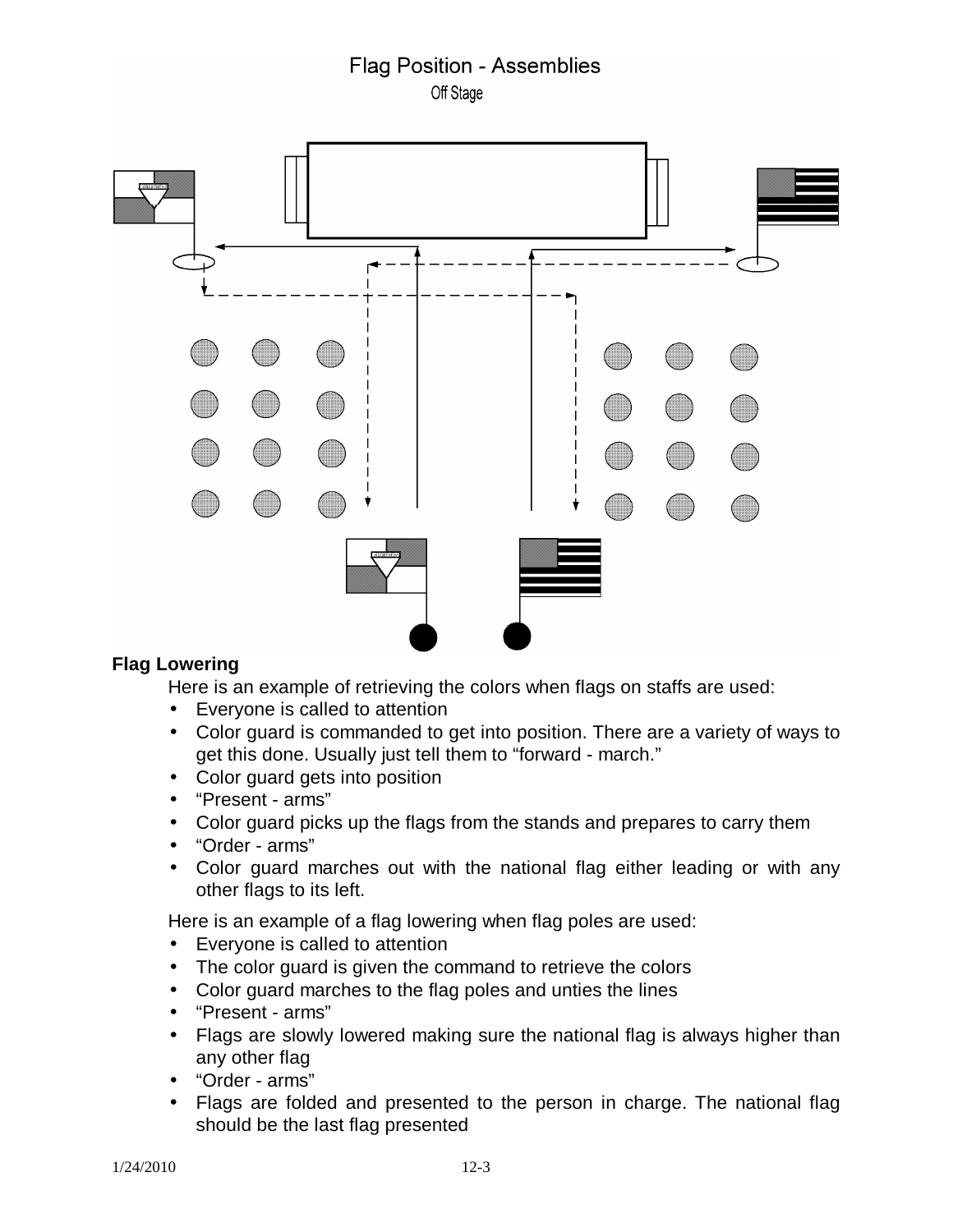• Color guard is dismissed

At the Pathfinder Fair or Camporee it is a good idea for the color guard to meet and practice ahead of time. This will give the Pathfinders a familiarity with the surroundings and a chance to get used to the particular hardware being used.

#### **Grand Parade**

At every Pathfinder Fair there is a grand parade of all the Pathfinder clubs. The grand parade counts for points for the club. See the *Points* chapter for details. The uniform for the grand parade is the class A dress uniform. The conference Pathfinder director and any visiting dignitaries will be on the review stand. The hosting club will lead the parade followed by the rest of the clubs in the order of arrival at the parade assembly. Eyes right will be executed when passing by the stage or reviewing stand. The club should be able to do the following commands in order to complete the grand parade and assembly:



| Fall in               | Eyes right              |
|-----------------------|-------------------------|
| Dress right dress     | <b>Ready front</b>      |
| Column left and right | Attention               |
| Parade rest           | Present and order arms  |
| Stand at ease         | <b>Prayer attention</b> |
| Forward march         | Halt                    |

The guidon carriers should know all the proper "moves" for each of the commands.

The formation for each club is:

- Club banner leads approximately ten feet ahead of the club formation to announce the club
- American and Pathfinder flags come next as the beginning of the club formation
- Any orderly arrangement of members is acceptable. Guidons are required.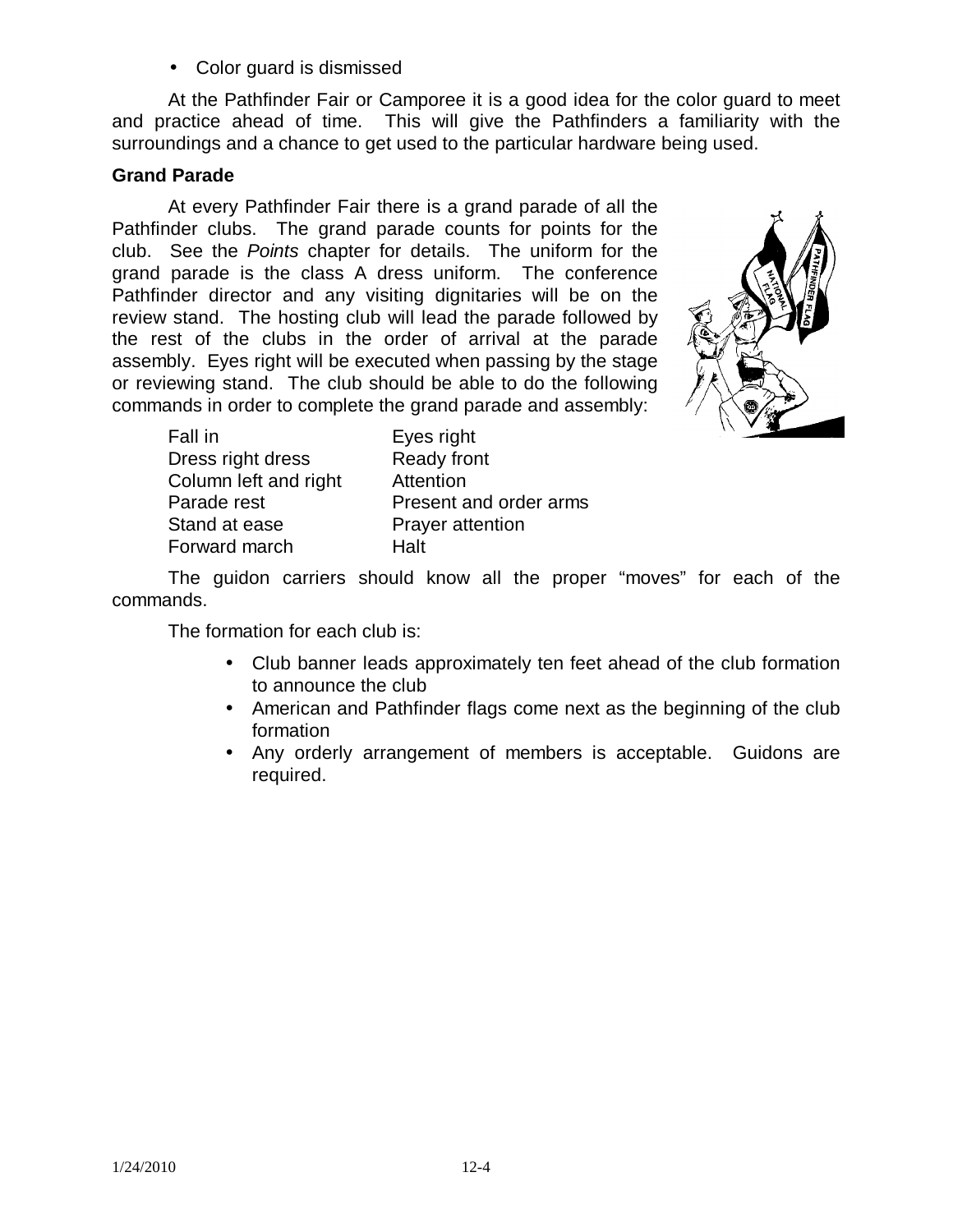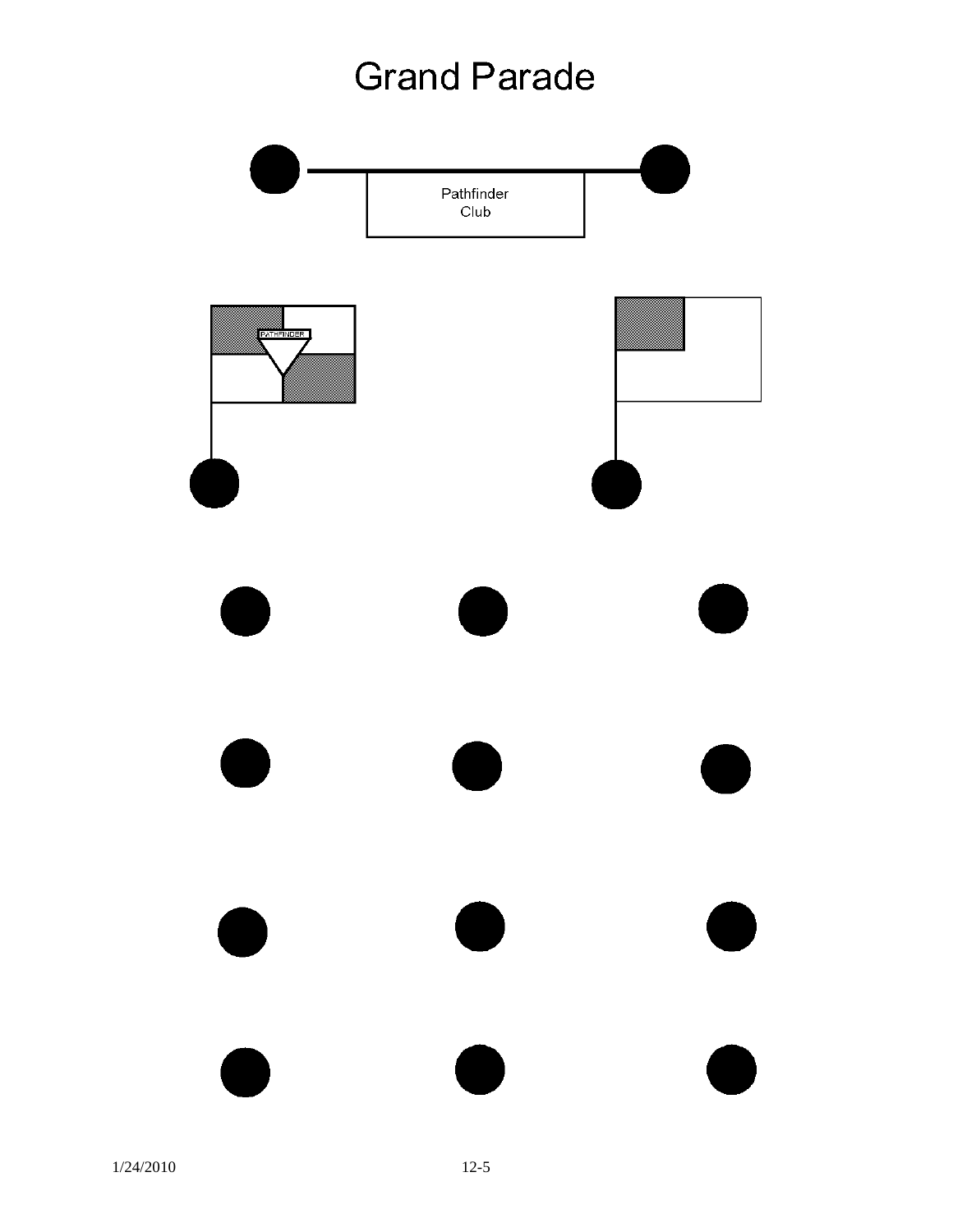### **Camping**

Whenever camping the club banner, national flag, and Pathfinder flag should be displayed at the entrance into the club's camping area. The national flag is placed to the right of the Pathfinder flag as one looks out of the camping area.

**Campsite Flag Arrangement** 



#### **Pledge of Allegiance**

When saying the pledge of allegiance to the U.S. flag and wearing a dress uniform, the person should face the national flag and a salute is held from the time the command "Present - Arms" is given until the "Order - Arms" command is given. When wearing field uniforms or no uniform the right hand should be placed over the heart.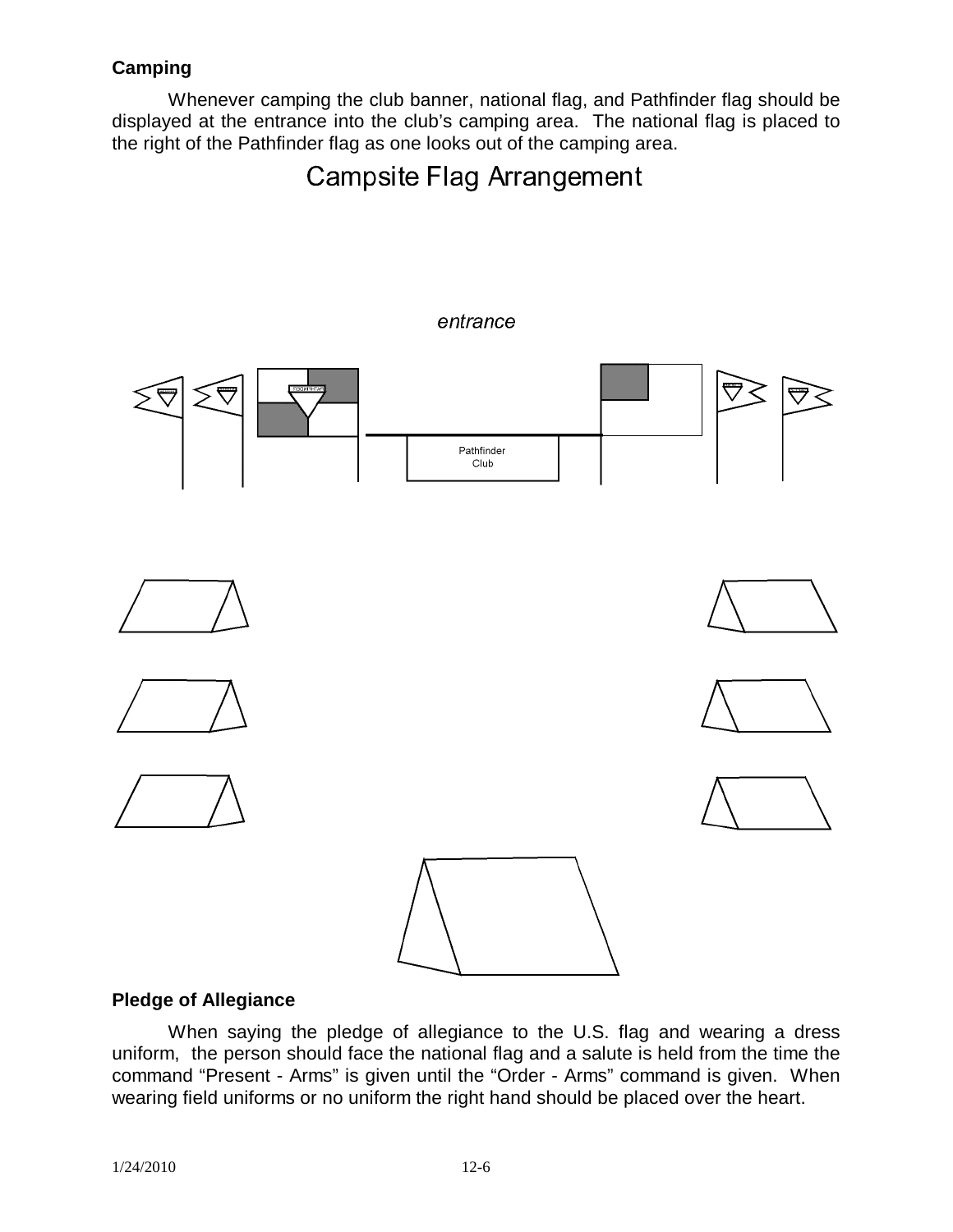Please notice the punctuation in the pledge of allegiance. We want to say it correctly so please don't pause where there is no comma. It says "One nation under God" not "One nation, under God."

#### **The Pathfinder Pledge and Law**

Before repeating the Pathfinder pledge and law, the preparatory command "With hand over heart, present" will be given followed by the command of execution "arms." Each person will place the right hand over their heart. After reciting both the pledge and the law, the command "Order - arms" will be given.

**Read More About It** in the Pathfinder Drilling and Marching Manual.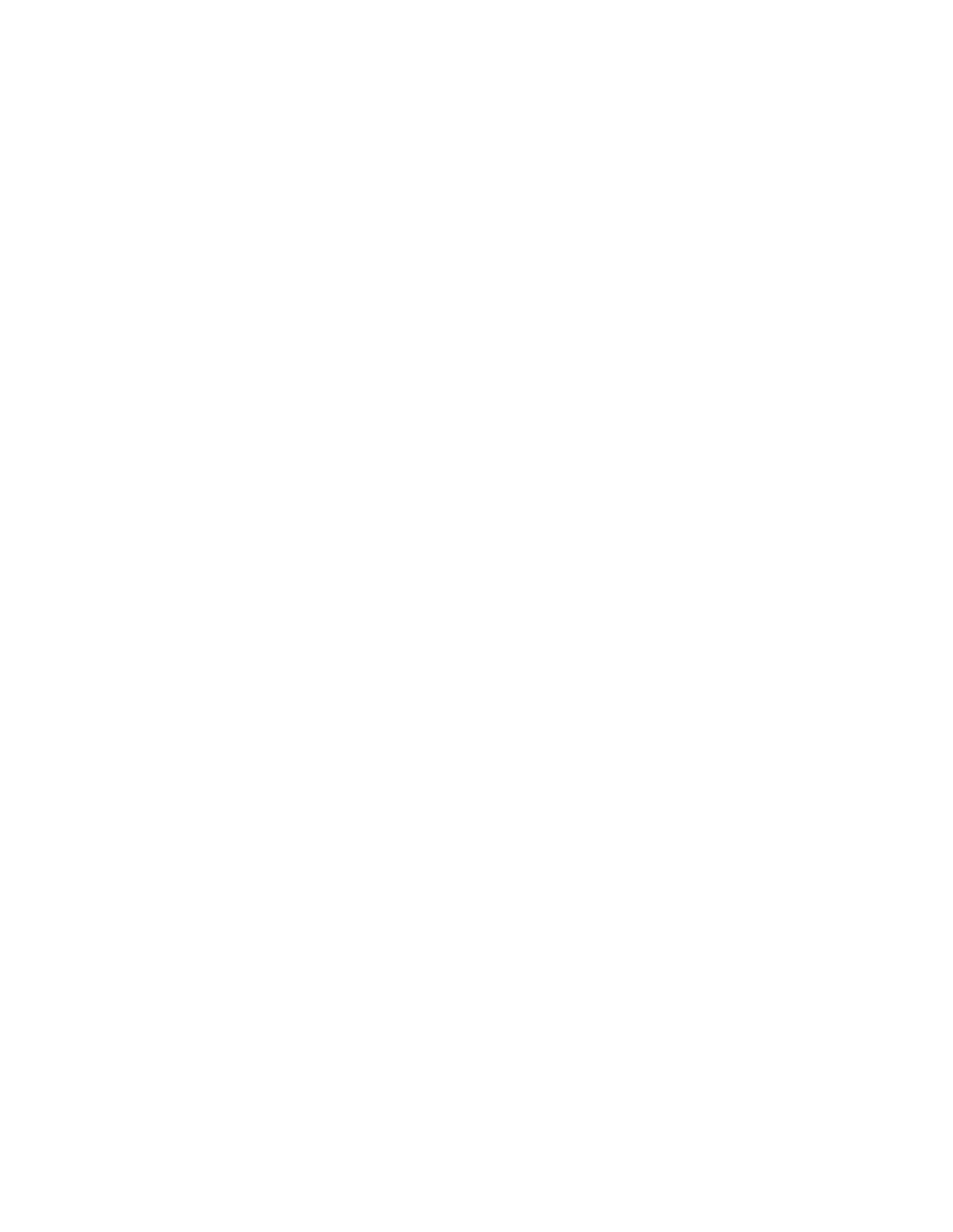## **Chapter 13 The Campout**

**Camp-out -** (1) *A gathering of people at a place where tents, huts, or other temporary shelters are set up, as by soldiers, nomads, or travelers.* (2) *The experience of eating burned food and sleeping in a rain-soaked sleeping bag while dreaming of that warm shower at home*.

The camping trip is an excellent opportunity to practice outdoor skills and create many lasting memories. In the darker side of our minds, we may secretly hope it rains on a camping trip because experiencing a common hardship always brings the participants closer together. Usually experiencing rain on a Pathfinder outing is not a problem. I have found an effective method of controlling the weather. If you ever want your yard watered while you are out of town, just write "Pathfinders" on the calendar and you can count on having a green lawn when you return home.

Many of your camping experiences, good and bad, will be remembered with laughter. One director and many of his neighboring campers will never forget the backpack trip when one Pathfinder had a bad dream during the night and was screaming for help. The screams were so desperate they thought he was being eaten by some wild animal. The director was dressing as



quickly as he could but his wife was first out the door of the tent. Five seconds later she was back inside the tent because she had her boots on, but forgot to put on her pants. This was the same trip that another staff member and the director packed in an eighteen-pound watermelon and hid it in a snow bank until Sabbath afternoon. Take advantage of these opportunities to create positive memories. Do something unusual or outrageous and your Pathfinders will come back years later and say, "Remember when .. "

Camping traditions are important because they give continuity and something to pass on from one group to the next. Several years ago the teen boys in one club discovered the director's wife was not a morning person and that she didn't care for music or singing early in the morning. Five minutes later they started a tradition that continues today, even though none of the original group is still with the club. They gather around her tent or camper while she is still in bed and sing one of several very cheerful wake up songs until they get some response. It usually doesn't take very long for something to come flying in their direction. Another good tradition to have is playing in the fire. That doesn't mean lighting sticks and carrying them around camp, but holding a stick in the fire or rearranging coals or pieces of wood in the fire is usually not dangerous and should be encouraged. It is fun and you know where your campers are.

It is very important to have your trip well organized. Your trip should have a purpose. Maybe you are working on AY honor or class requirements or maybe you are camping just for the fun. The purpose of the trip will determine the type of activities you will plan. Have enough activities planned to keep most of the time occupied. However,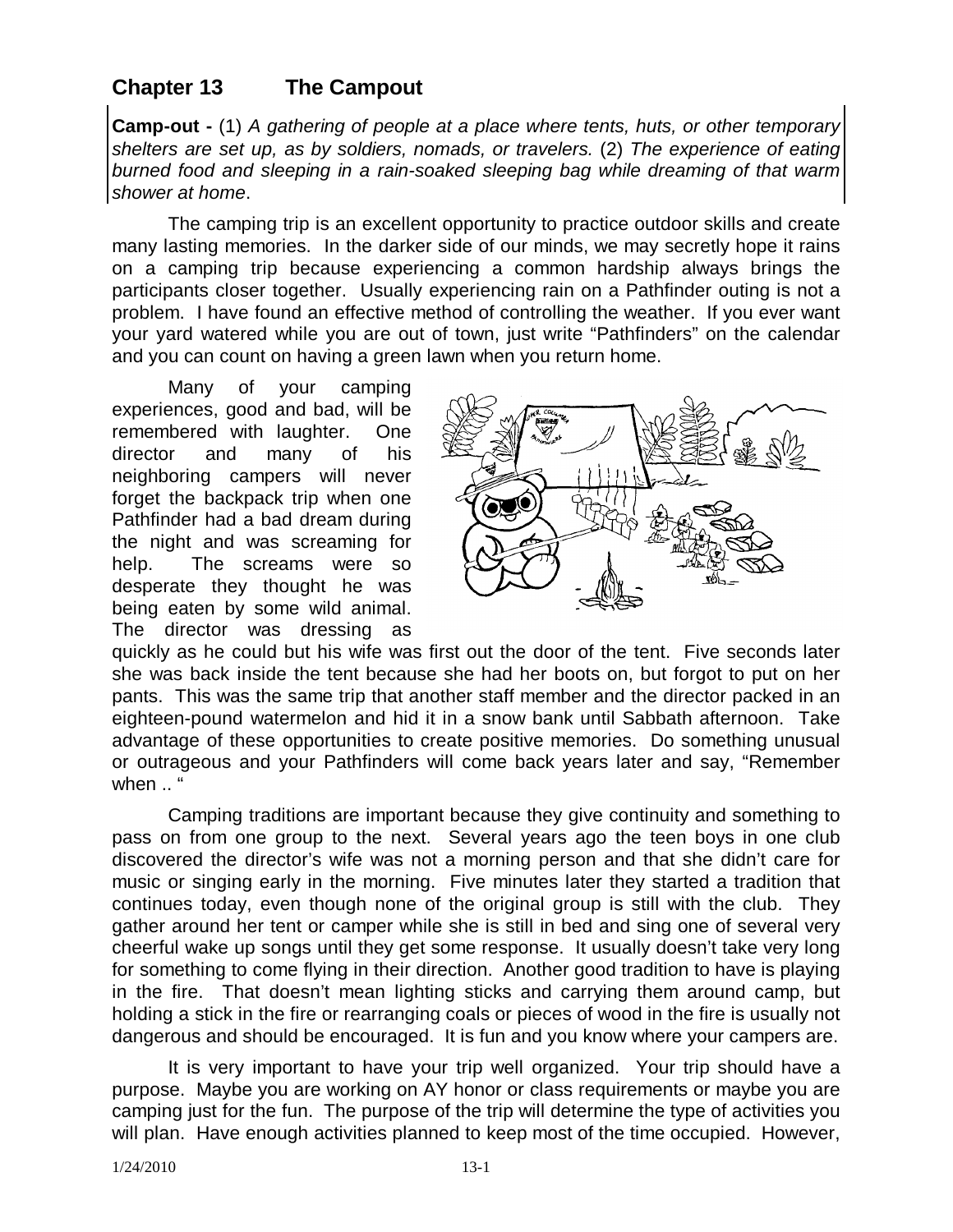be sure to also schedule some free time for everyone to do what they wish, except sleep. Be flexible enough to rearrange if the need arises.

"It is never safe to assume anything." As long as you remember this statement, life will be much easier. Don't assume people know what to bring on a trip. You should give each camper a check list of items to bring and encourage them to get help from a parent when packing. (See sample checklists in the *Forms* chapter). A junior room leader once took a group of junior-aged youth backpacking. One of the girls arrived at the trail head with her very large suitcase. For some of your campers this could be their first camping experience. Your clear communications will help make this first experience memorable and fun.

Worship time around the campfire should be the most special time on any camping trip. Being in God's nature and the informal setting can start minds thinking and hearts opening. One thing that has worked well for some clubs on a weekend campout is to have the church service at the end of the day. There may be nothing worse than taking a group of energetic young people into the woods and make them sit down after breakfast for a meeting. They will be thinking and planning the rest of the day while the presentation is mostly ignored. When the worship service is at the end of the day, these young people will be planning the rest of their life.

## Policies

We are legally required to have a parents' "consent to treat form" and a "permission to attend form" in the vehicle in which the Pathfinder is riding and at the destination of any Pathfinder function that involves travel. See the Forms chapter for example forms.

Please study the Risk Management chapter for more rules about trips.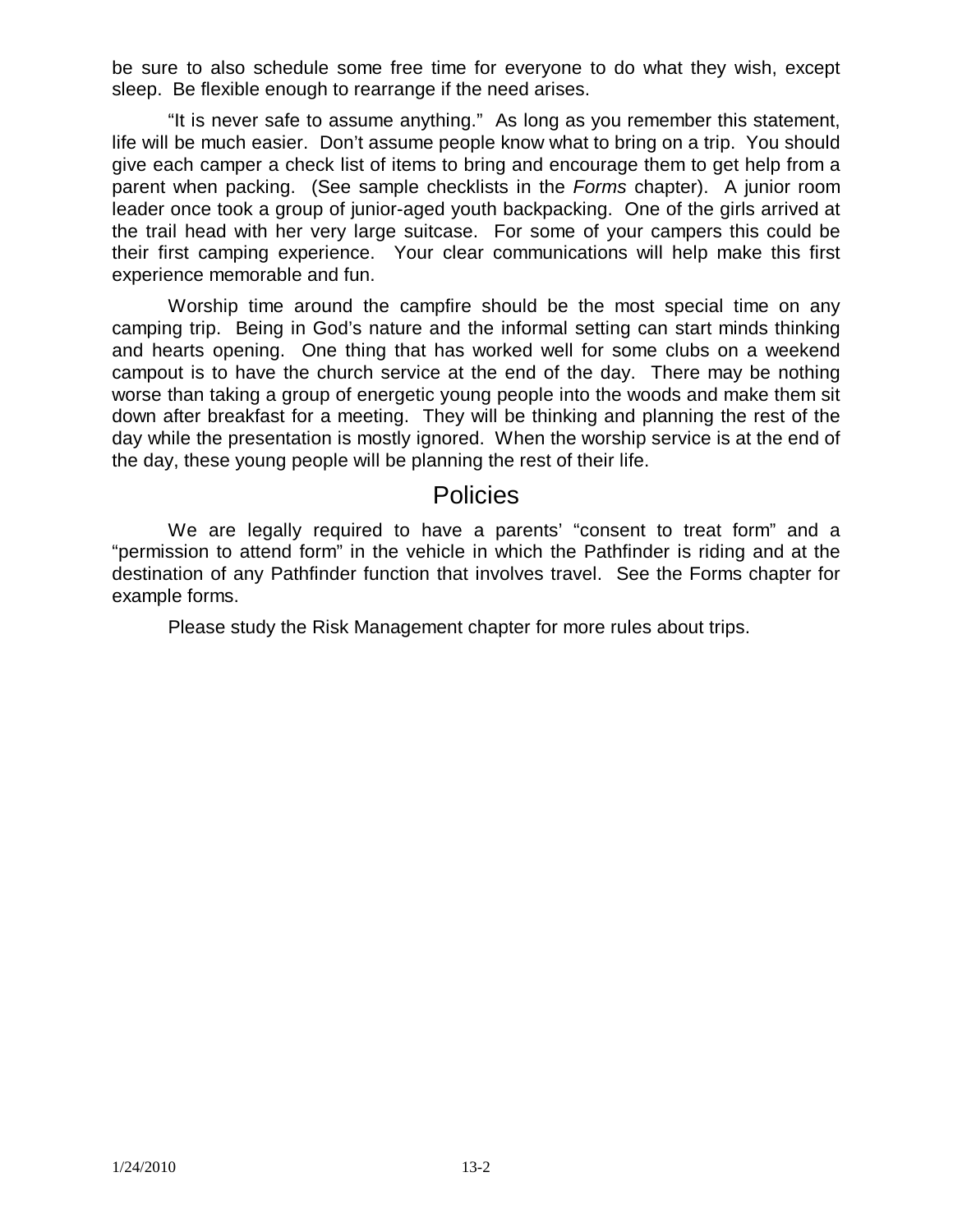### **Chapter 14 Sabbath Observance - Camporees and Fairs**

**Sab-bath ob-ser-vance -** (1) *The act of observing the seventh day of the week from Friday evening to Saturday evening as a day or rest and worship by Jews and some Christians.* (2) *The act of boring a group of kids for 14% of the week.*

The sun starts to set on Friday, you can often tell without looking up by listening for the collective groan of youth.

We, as youth leaders, walk a delicate balance. Do we plan a fun day for our charges, or do we pacify the elders of Israel with *traditional* boredom? Or can we do both?

Let's keep some basic principals in mind. First, we start by being sure of our own relationship with Christ and His great gift of the Sabbath.

Second, we plan our day remembering that God is not boring nor does He want His children to be bored.

Third, we realize that all stages of Christian development are represented in the club. We have avid Bible students and Pathfinders with little Christian background. We have to plan activities interesting for all. Even a *baby Christian* can enjoy Bible study if its creative and not overdone.

Fourth, some activities that might seem acceptable to your conscience may cause some parents to pull their kids out of the club. We can't minister to kids if their parents won't let 'em come. Some Adventist churches in other counties have no problem with a Sabbath picnic followed by a game of cricket (I think it's like baseball and not a nature study). Especially in America, we steer clear of sports.

Sabbath should be the busiest, most meaningful, most exciting day when kids

say that was good stuff. When kids ask, "Why can't we water-ski on Sabbath?", we answer, "We have so much neat stuff to do today, that we don't have time to water-ski on Sabbath." Let's don't confuse the kids with things like Bible Baseball, private Frisbee throws, etc. It's time for people, God, and imitating Christ.



Suggestions:

Nature:

- games hikes stories discovery activities track and field animal stalking/photography nature honors
- SYF Share Your Faith Activities senior homes evangelistic activities feeding the hungry hospital (especially pediatric) visits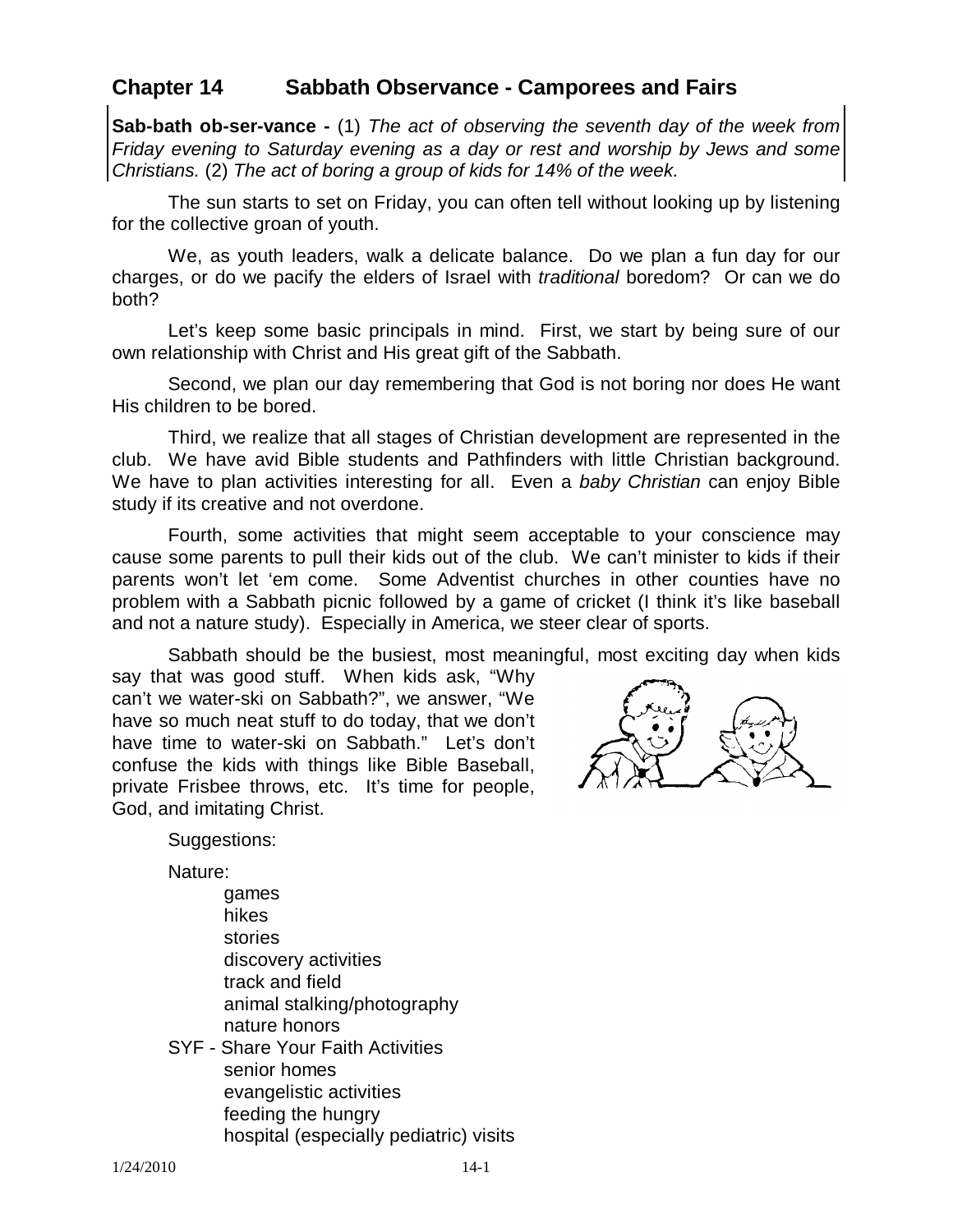Humane society

#### Field trips

fish hatchery

youth rallies

planetariums and telescopes

Indian paintings

### Bible Activities

Bible bowl (not bowling) Bible strategy learning activities

### **Resources**

A Family Guide to Sabbath Nature Activities, Eileen Lantry, Pacific Press. Pathfinder Field Guide, Lawrence Maxwell, Review and Herald. Junior High Ministry, Wayne Rice, Zondervan. Group's Junior High Ministry magazine Kid's Stuff magazine, Review and Herald **Junior High Talksheets, Youth Specialties.**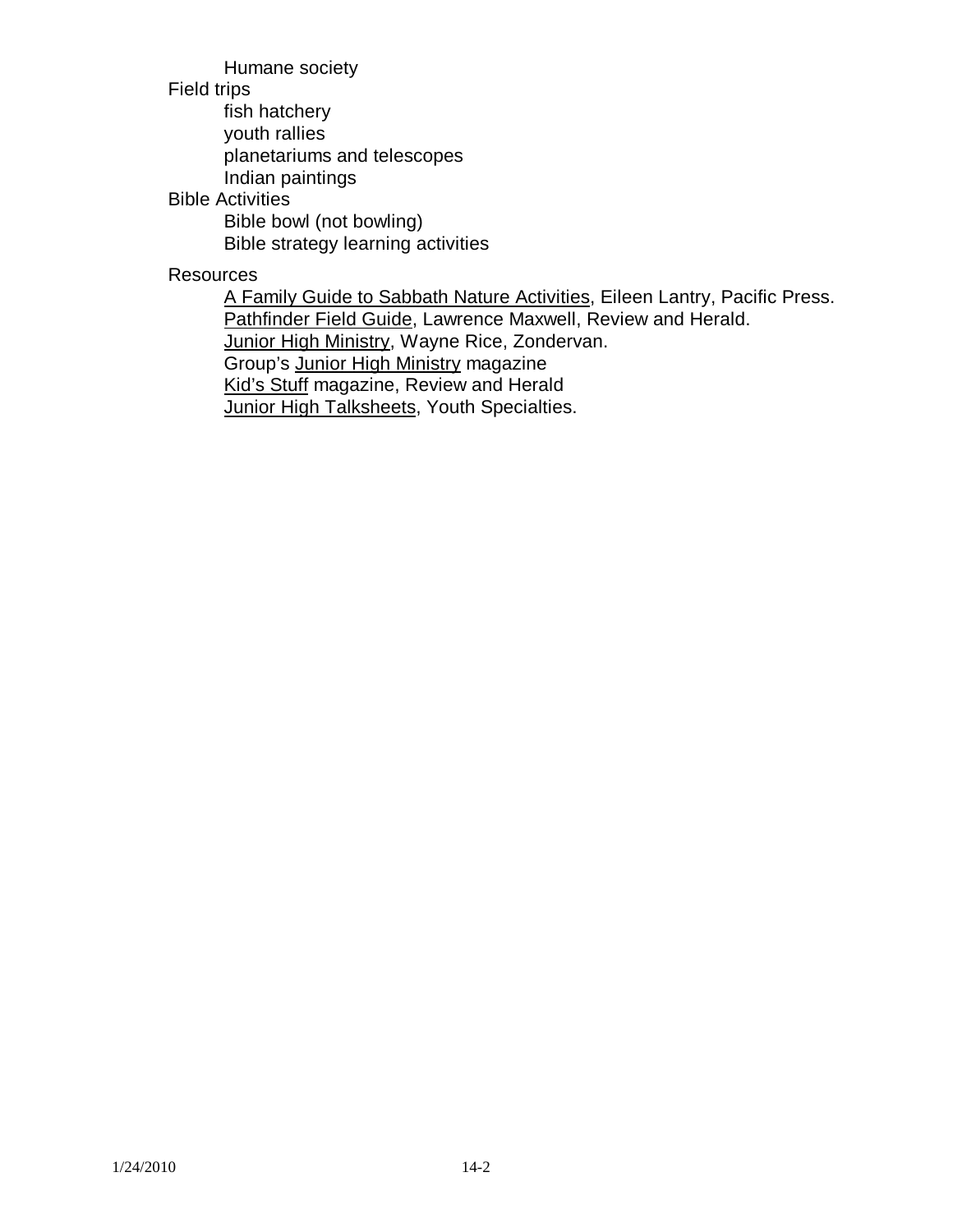## **Chapter 15 Risk Management**

**Risk Management -** (1) *Practices that will maximize the safety of each person and minimize the possibility of loss or injury*. (2) *Moving your armies around the game board in such a manner as to conquer the world*.

We all desire Pathfinder activities to be the safest possible environment for the young people and the staff members. We have several policies dealing with risk management to help us achieve this goal,. Some of these policies are legally required, some are required by insurance companies, and they all make good sense.

## Policies

#### 1. Volunteer Service Forms

The club director, all Pathfinder staff members, and volunteers who will ever be the only adult in the presence of one or more Pathfinder members are required to fill out a *Pathfinder Staff/Volunteer Service Information Form* and submit that form to The Conference. Any person who has not been previously approved by The Conference must have an application submitted and approval must be received from The Conference before that person may be present at any Pathfinder activity. The front side of the form deals with collecting general information about the applicant. The back side of the form deals with unlawful conduct and references. The information on the back side of the form is confidential. The front side of the form will be photocopied and returned to the director with an indication whether the applicant is recommended or not recommended. Since the information on the back of the form is confidential, reasons are never given for not recommending someone. Every year current staff are required to fill out an update form. **Notice:** The update form should not be used for new applicants. The recommendation from The Conference may be rescinded at any time.

Whenever there is a group of Pathfinders together for a Pathfinder function an adult that has been recommended by The Conference must be present.

#### 2. Automobiles

a) Drivers

Every volunteer driver (not a conference employee) must have a driver's questionier on file with the conference. The conference must approve each volunteer driver based on the current regulations set by Risk Management.

3. Pathfinder insurance

Even though you have a parental consent form, you should always attempt to contact the parent before a Pathfinder is treated for anything more serious than a minor illness or injury.

When it is necessary to file a claim for a Pathfinder related illness or injury, a claim form can be obtained from either the conference Pathfinder secretary or the conference Risk Management manager.



3. Guns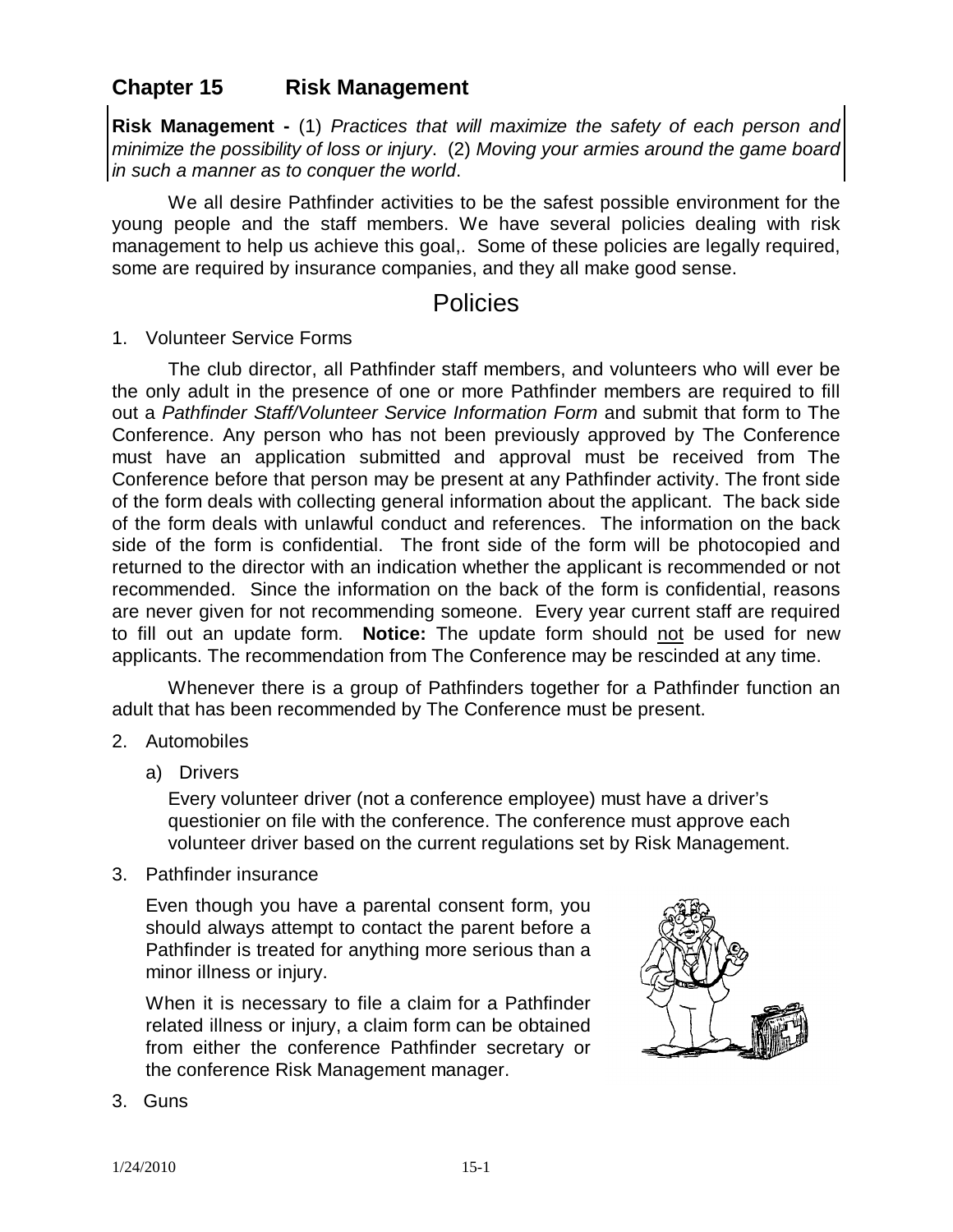No firearms of any kind are allowed at Pathfinder activities. The only exception would be firearms approved in advance by the conference Pathfinder director. Usually this would be for exhibitions or a cannon to startle everyone during flag ceremonies.

In an effort to be bettter prepared as a Pathfinder club we are making the following suggestions for the first aid part of your club:

- 1. Have at least one person with a current first aid and CPR card.
- 2. Have one person that is in charge of first aid and the kit keeping the kit where it is close at hand.
- 3. Have the following permission forms:
	- Consent to treatment (required)
	- Permission to administer over-the-counter medicine
	- Permission to administer prescribed medicine

4. The following are suggestions for what you may want in your kit. (Over-thecounter meds are in *italic*)

- Rubber gloves
- Scissors
- Triangle bandage
- Gauze pads 2x2, 3x3, 4x4
- Gauze wrap
- Tape
- Hot and cold packs
- Bee sting kit
- *Antihistamine*
- *Aspirin and Tylenol*
- Assortment of bandages
- *Syrup of Epicac* (1)
- *Betadine*
- Ace bandage
- Toungue blades
- Thermometer
- Extra blanket
- One-way valve mask
- *Alcohol*
- *Neosporin ointment*
- *Caledrill lotion*
- Activitated charcoal (1)
- *Anti-acid*
- *Cold remedies*
- *Pepto Bismol*
- Prescribed meds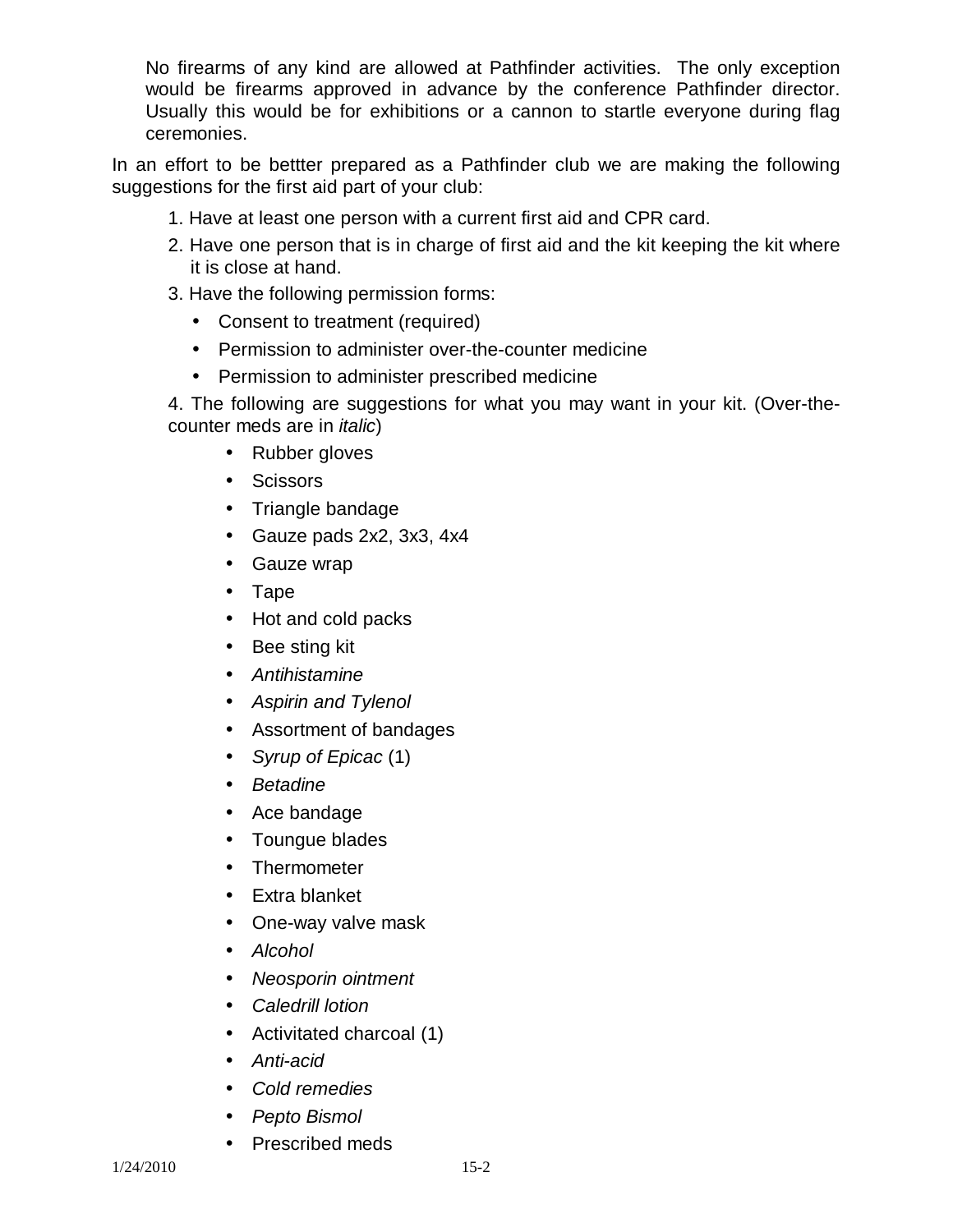(1) Need permission from doctor or poison control to administer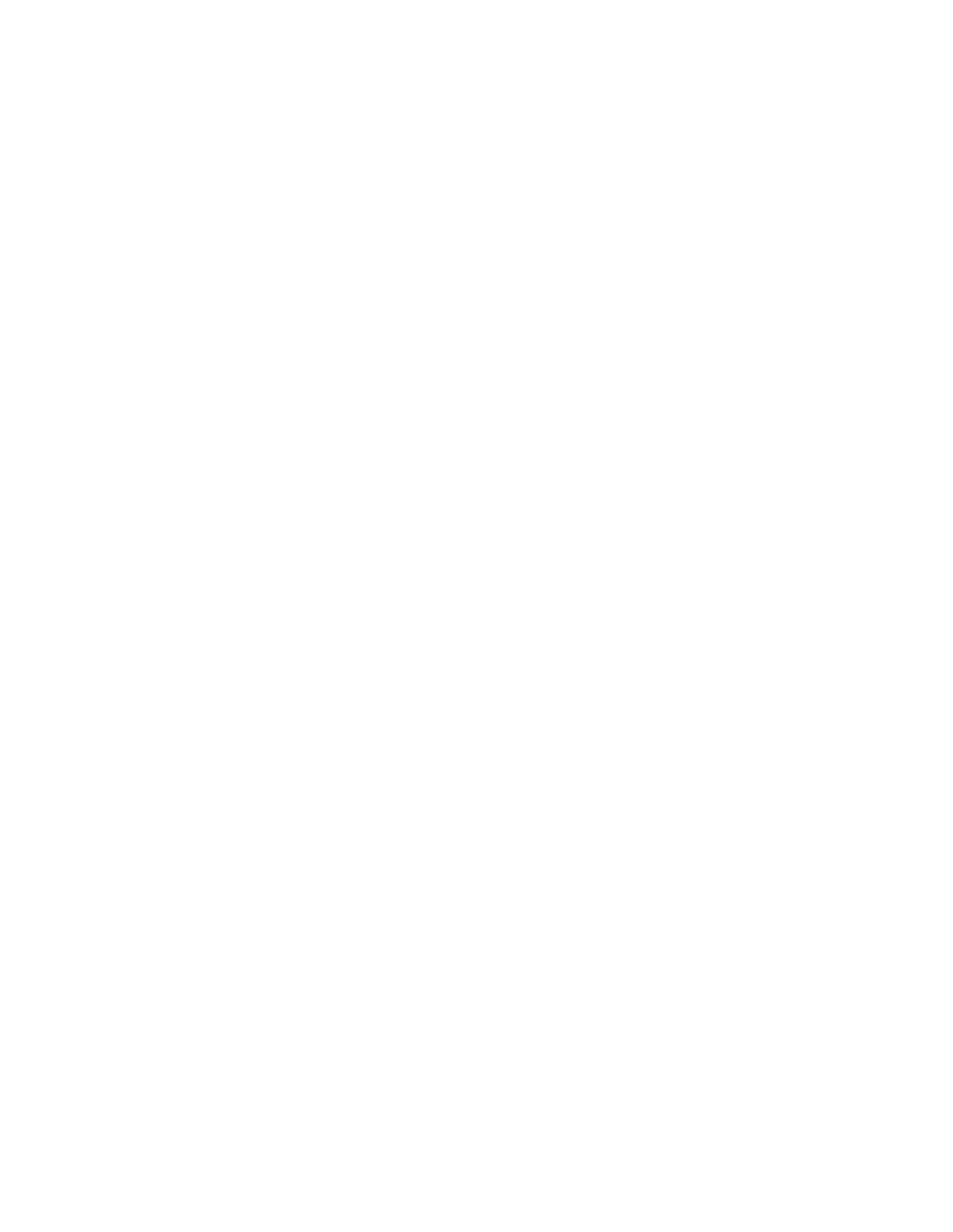# **Chapter 16 The Uniform**

**U-ni-form -** (1) *A distinctive outfit intended to identify those who wear it as members of a specific group*. (2) "*That uncomfortable, yucky thing they make me wear*"



The uniform is an interesting part of the Pathfinder club. Most clubs use two different uniforms - the field uniform and the dress uniform. Not too many people have a problem wearing the field uniform that usually consists of an informal shirt (that matches everybody else) and jeans. However, if you want to hear moans and groans and great wailing, just announce, "We will be wearing dress uniforms next week." Most of those groans will probably be coming from the older members. However, one club took a survey of their forty members and eighty percent of the members said they liked the uniform.

We have all heard several excu... ahh ... reasons why Pathfinders wear uniforms. Probably the best reason to wear a uniform is it gives the wearer a sense of belonging to something. Even gangs roaming the streets wear symbols that identify them as belonging to something. A Pathfinder who is new to the club can't wait to get that uniform on and show everyone. That same Pathfinder may become more reluctant about wearing the uniform as the Pathfinder grows older and starts feeling a little more independent. This is a natural part of wanting to show independence.



"But I can't afford a uniform." It's true. There are some people who can't afford to buy a dress uniform for their Pathfinder. What many clubs are doing now is renting the uniforms to the Pathfinders. The first couple years may be a bit of a strain on the club's finances, but then it becomes much easier for everyone. How much do you charge for rent? That is up to you. There is one club that charges an amount that will pay for the uniform in about 4 years. This is much more reasonable than having the member buy a new uniform every time the Pathfinder outgrows it. The items that aren't outgrown are usually owned by the Pathfinder - scarf, slide, sash.

Part of the points system at most clubs is the wearing of the uniform. A complete uniform earns points. An incomplete uniform earns no points. Over the years we have heard many excuses for arriving at a meeting with no uniform. The following is a sample of some actual excuses:

- \* "I couldn't find it."
- \* "My mom didn't do the laundry."
- \* "I forgot."
- \* "My cat had kittens on my skirt."
- \* "It shrunk. I don't understand. It fit me last year." (We've heard this from a few adult staff members too.)
- \* "I didn't go home between school and the meeting."
- \* "It's ugly."
- \* "I thought I lost it, but then I found it under my bed and it was covered with dust thingies."

 $1/24/2010$  16-1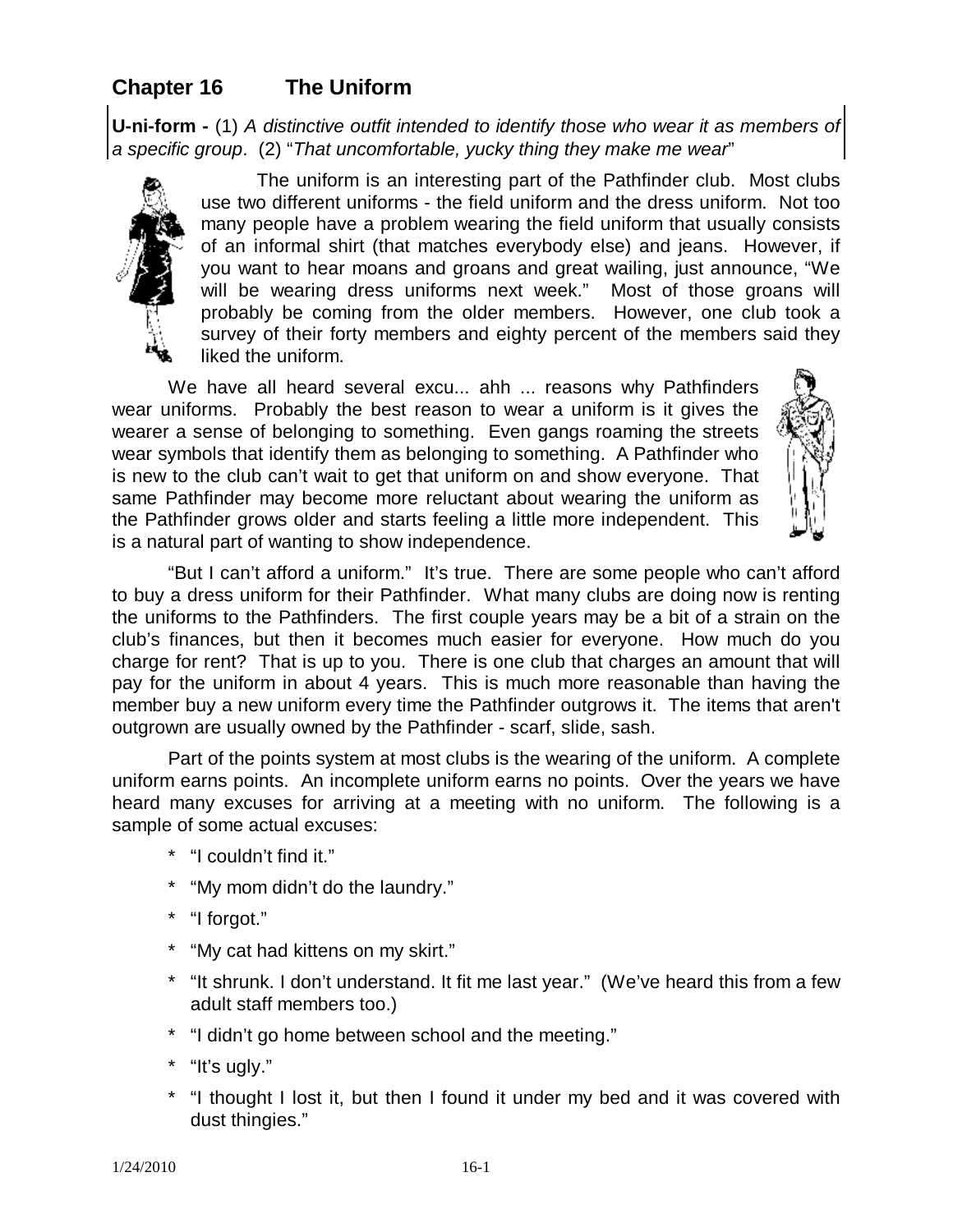We reserve the dress uniform for more formal occasions such as Pathfinder Sabbath, induction, investiture, and when we have guests or go visiting. The rest of the time we wear the class B or the field uniform. This really makes sense when you are working on crafts or picking up trash somewhere. Things have really changed over the years. There was a time when the Pathfinder had to run the obstacle course at the camporee while wearing the dress uniform. Things will continue to change, too.

# **Policies**

Each Pathfinder and staff member must have a full dress uniform. The new Pathfinder or staff member has sixty days to get into a dress uniform before the club looses points. The field uniform can count for points until the  $60<sup>th</sup>$  day. Here is a description of each of the three classes of uniforms as taken from the minutes of the coordinator's meeting where the policies for UCC were developed:

- Class A Black uniform slacks for Class A uniform/vs jeans for males. No rivet, patche pockets. They have to be cotton/cotton mix, nonfadish such as low crotch, and must have belt loops in the waistband. UCC Class A uniforms should be worn at programs such as Sabbath School, church, Investiture, Induction, Grand parade, basic drill and any other designated Conference or club activity.
- Class B Class B Uniform=Tan uniform dress shirt + jeans with no scarf, slide or sash. Wear with blue or black jeans. UCC class B uniforms should be worn any time when the class A is not required at the discretion of the club director.
- Field Uniform UCC Field Uniform description is any shirt designed by the individual clubs plus jeans, black or blue, a uniformly worn color specified by the club.

There apparently seems to be some ambiguity about the placement of the various patches on the uniform. At least it would appear so to the casual observer. The following diagrams show where patches, pins, and everything else belong on a Pathfinder uniform in the Upper Columbia Conference. It is a good idea to photocopy these diagrams and give them to the Pathfinder's parents so they know where to place the patches, pins, and all.

Notice there is no approved headgear. Some of you remember when we had to wear those weird hats that were always being lost. Also notice there is no provision to wear more that one sash. Only one sash should be worn over the right shoulder as shown in the following diagrams: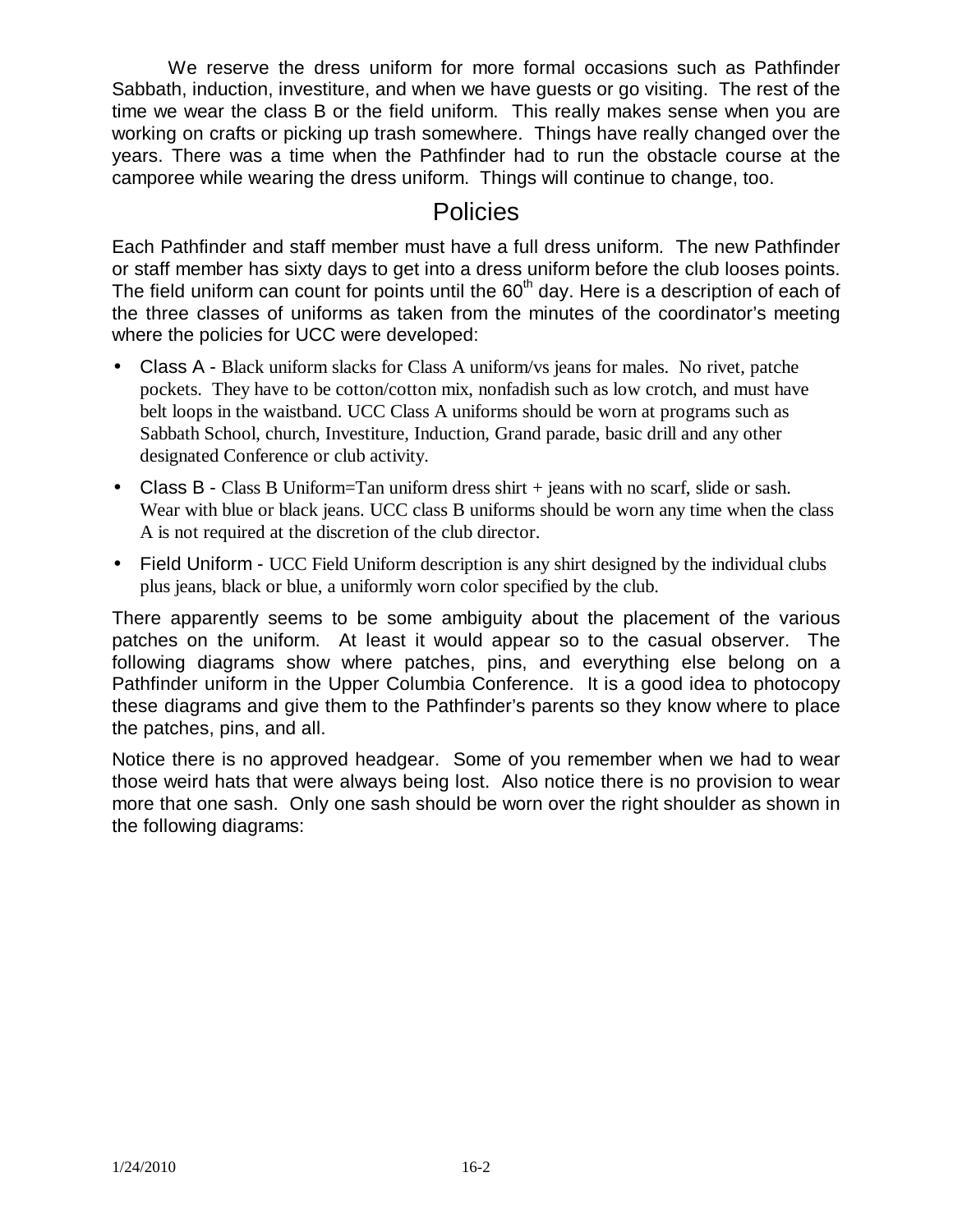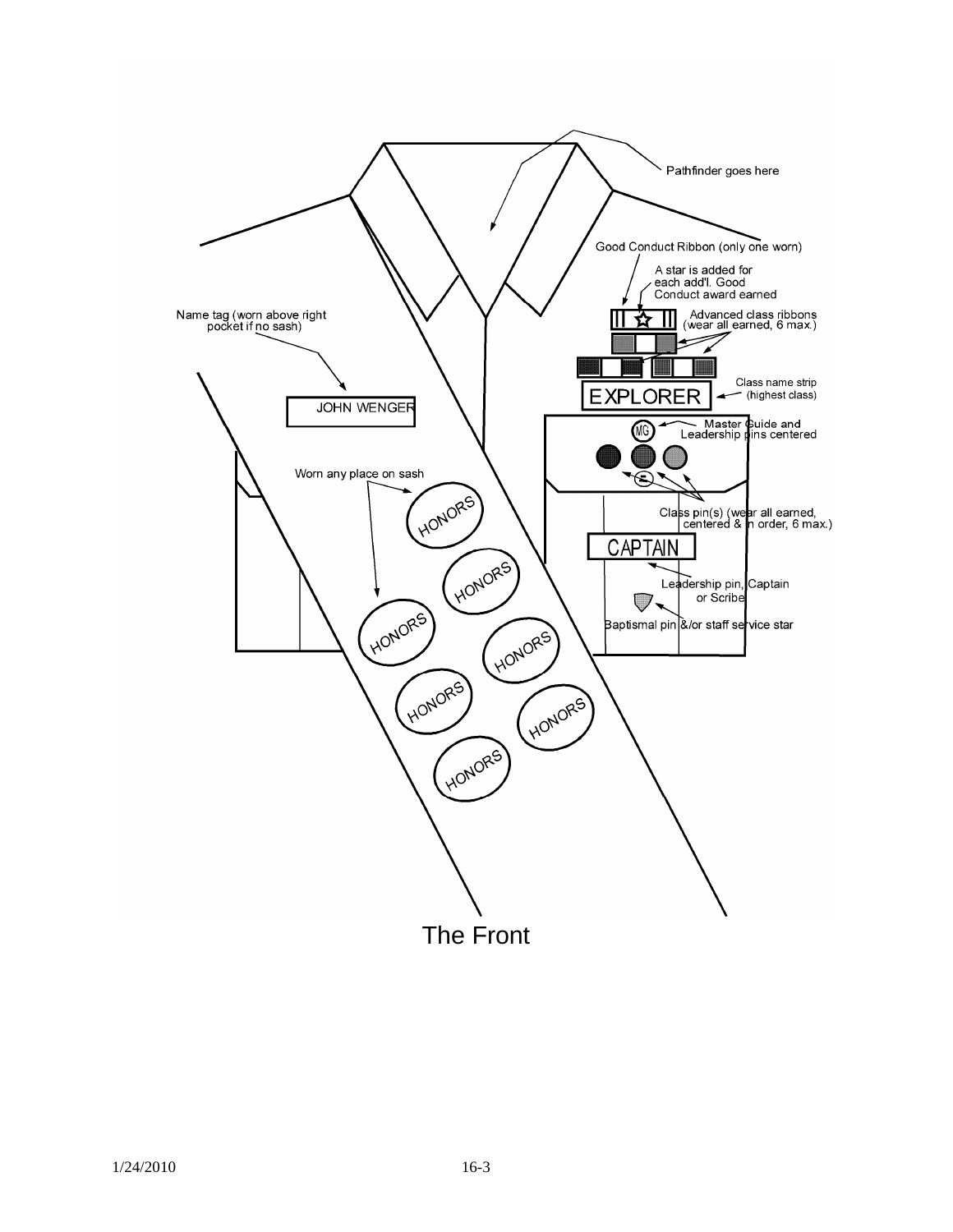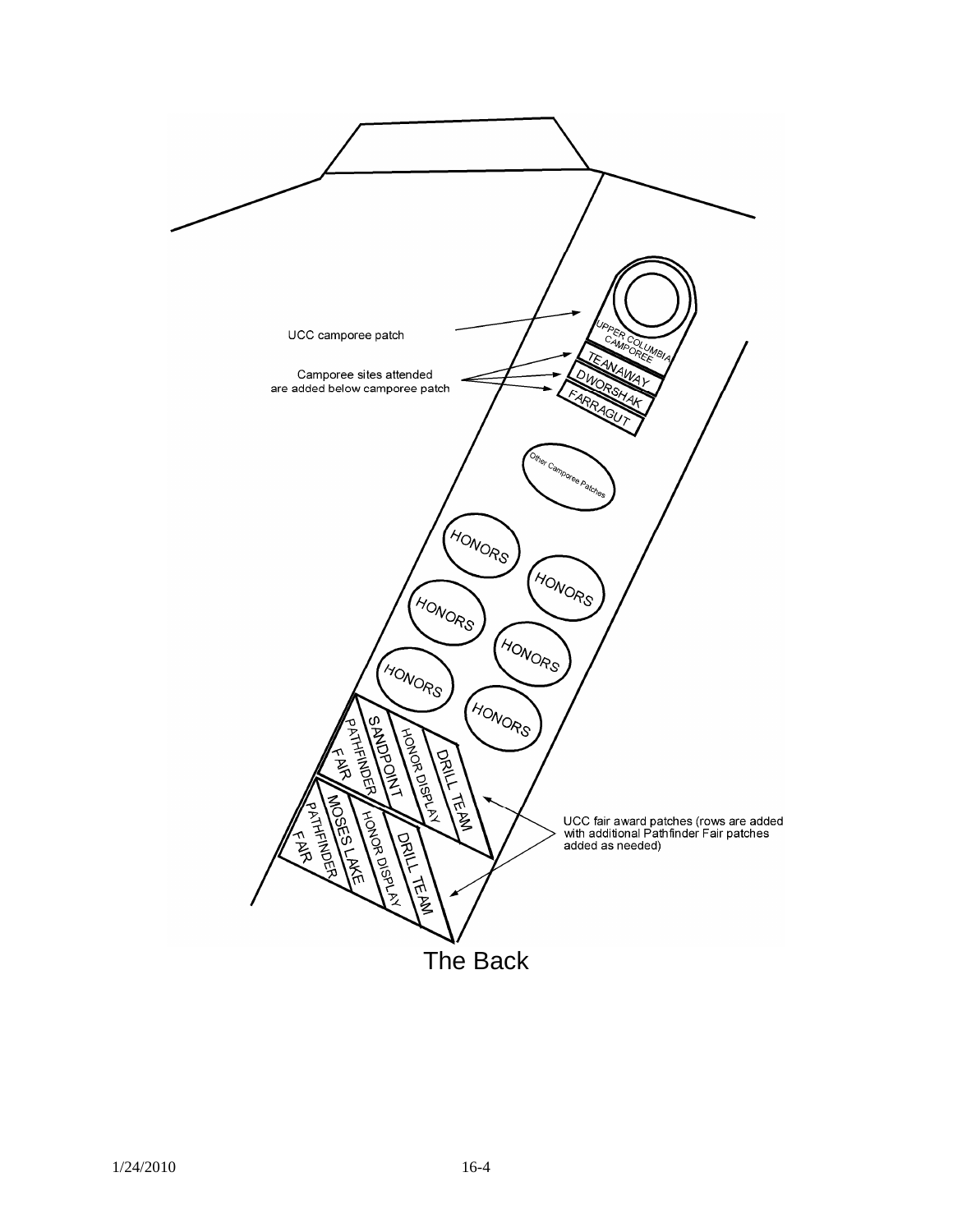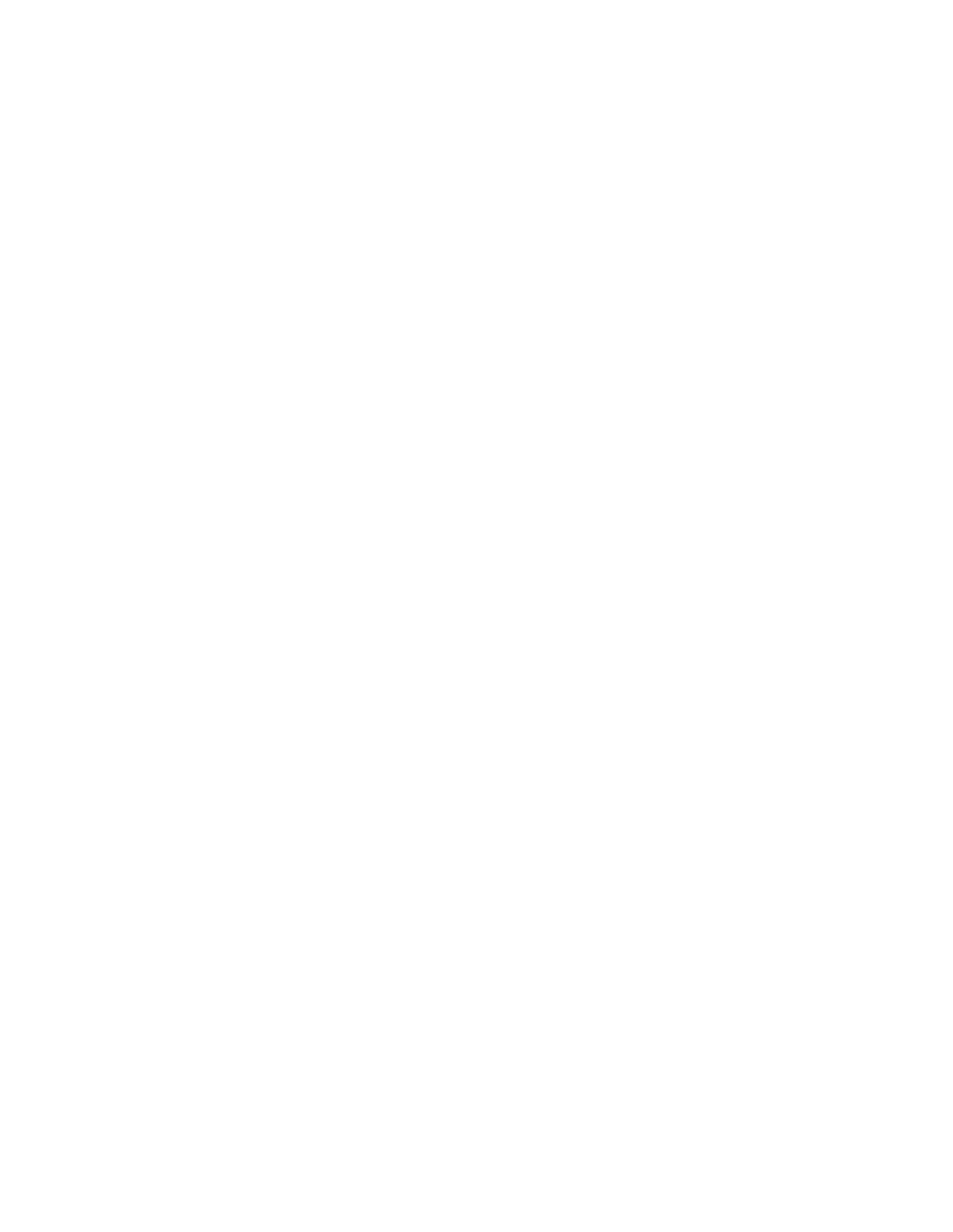## **Chapter 17 The Money**

**Mon-ey -** (1) *A commodity, such as gold, or an officially issued coin or paper note that is legally established as an exchangeable equivalent of all other commodities, such as goods and services, and is used as a measure of their comparative values on the market.* (2) *Something nobody ever believes they have enough of.*



Unfortunately, operating a Pathfinder ministry is also like running a business - it takes money. The sources for potential income will vary from one club to another. Some clubs are fortunate enough to

have a church that includes Pathfinders in the annual budget. Every church should support its Pathfinder club prayerfully, and financially. It does take a good public relations effort and sometimes some good selling to get your church to help finance the club.

One year the finance committee at one church decided that since the club had surplus funds left over from the previous year, they would get nothing this year. The director pointed out to the church board that the club had been letting their account build over the years in preparation for attending an international camporee a great distance from home. He also explained that the club was mainly self-financed except for AY pins and honor patches and staff leadership training. He had done his math ahead of time and told them that paying for the staff to attend the leadership weekend was like paying them less than five cents per hour for the time they put in during the year. He got the money.

Lack of money is never a good reason for a young person to not join the Pathfinder club or miss going on outings. There is usually someone in



the church who is eager to sponsor a Pathfinder. Some clubs have a sponsorship account to which donors can contribute. The funds are then appropriated by the club's executive council. This has the advantage to the donor of, possibly, being a charitable contribution as long as the donor does not specify which Pathfinder benefits from the money.

Another way to raise money for the sponsorship account or general fund is through fund raisers. Fund raising can be a lot of fun. Here are some fund raising ideas:

♦ Free Car Wash

How do you earn money doing a free car wash? Accept donations. Many times the donations are more than you would charge anyway. What if someone doesn't pay? Great! You just did an outreach activity.

♦ Trash-a-thon, Bike-a-thon, Jog-a-thon

Have each Pathfinder get pledges before your event based on pounds of trash, or miles done. Then the Pathfinders collect the money for what they did.

- ♦ Talent /Dinner Show
- Most Pathfinders and staff have some kind of talent they can share with others. Put together a list of acts that could be performed at a program. Include everything from readings to pet tricks to music to tumbling. Put on a dinner using the Pathfinders and staff members as hosts, waiters, waitresses, and entertainers. Periodically during the dinner present one of the acts for entertainment.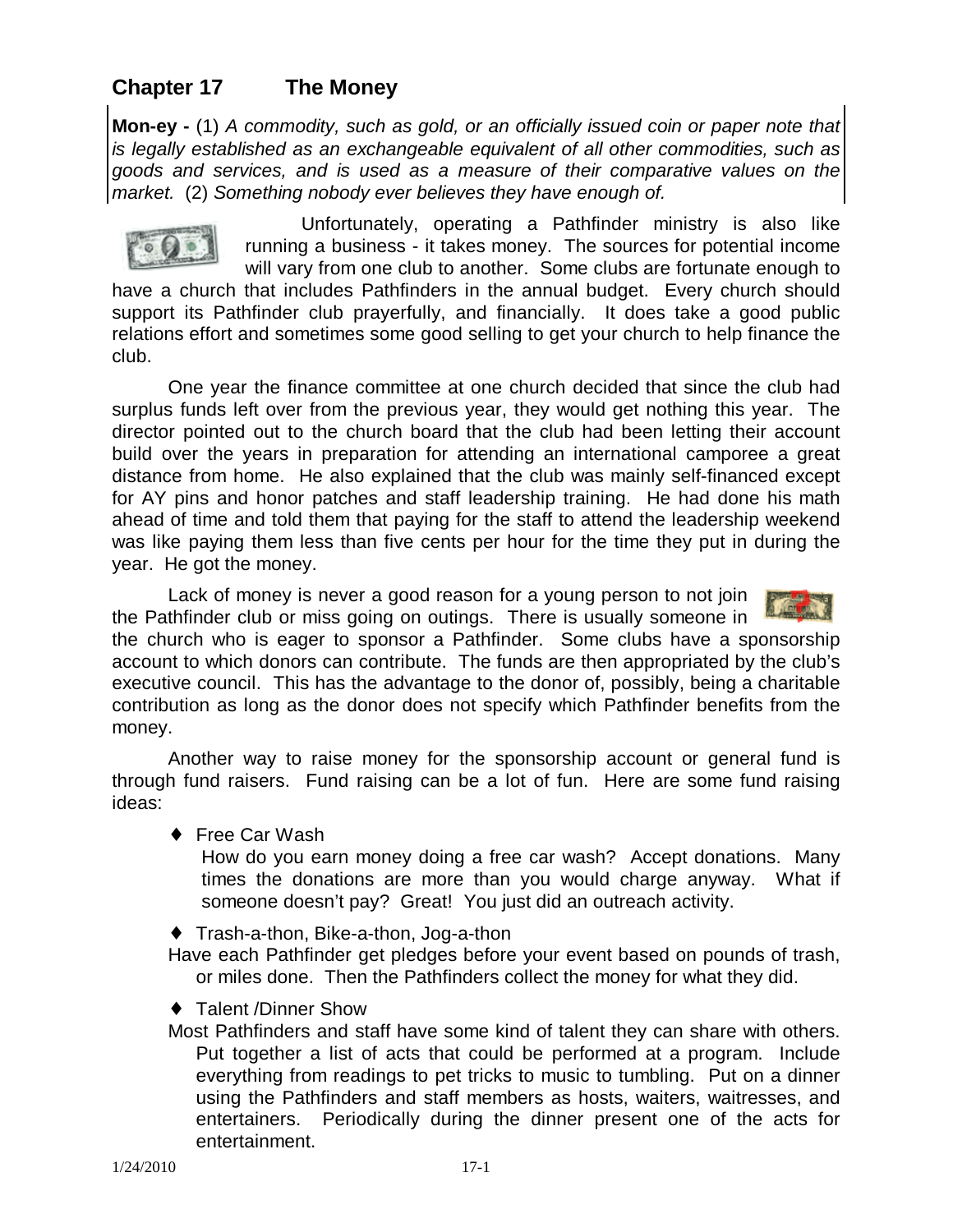♦ New Year's Eve Baby Sitting

Have a party for kids on new year's eve and charge the parents for baby-sitting. Have them bring a sleeping bag so the kids can get to sleep at a reasonable hour because Mom and Dad probably won't be back before midnight.

♦ Door-to-door Car Wash

This works well for a single Pathfinder or a small group. Just knock on doors with your bucket, rags, soap, and hose and sell the person a car wash. If you have a shop vacuum and extension cord, you could also clean the inside of the vehicle.

♦ Movies

Present a Saturday night movie with popcorn, apples, and juice.

◆ Pet Wash

Similar to car washes, but much more interesting.

♦ Hired Guns

You may know of someone in your area or someone you can bring into your area to put on a program for the benefit of your club. For example, in this conference we have a family of national champion fiddlers who do shows.

- ♦ Letter Writing
- Sometimes all you have to do is ask. Have the Pathfinders send letters to people they know asking for money. This usually works best if you have a specific project.

These are only a few ideas. We're sure you creative people out there have done many different fund raising activities. Let us know what you did.

## Policies

Money is one of those things that can cause people to become quite emotional and protective. The Pathfinder club should adhere to good accounting practices in all its accounts. The following is the Conference Pathfinder Club Checking Account Policy as approved by both the Conference Pathfinder Director and the Conference Treasurer:

1. Pathfinder clubs, due to many purchases, are encouraged to have a checking account.

- 2. Funds in that account come from any source other than donations, eg:
	- a. club dues
	- b. fund raisers
	- c. transfers from the local church Pathfinder fund
- 3. There is not an established limit on how much is held in the account.
- 4. The club leadership or club treasurer should ask for an audit once a year.

5. All funds must be accounted for with receipts or signed vouchers. Detailed credit card statements must be backed with receipts.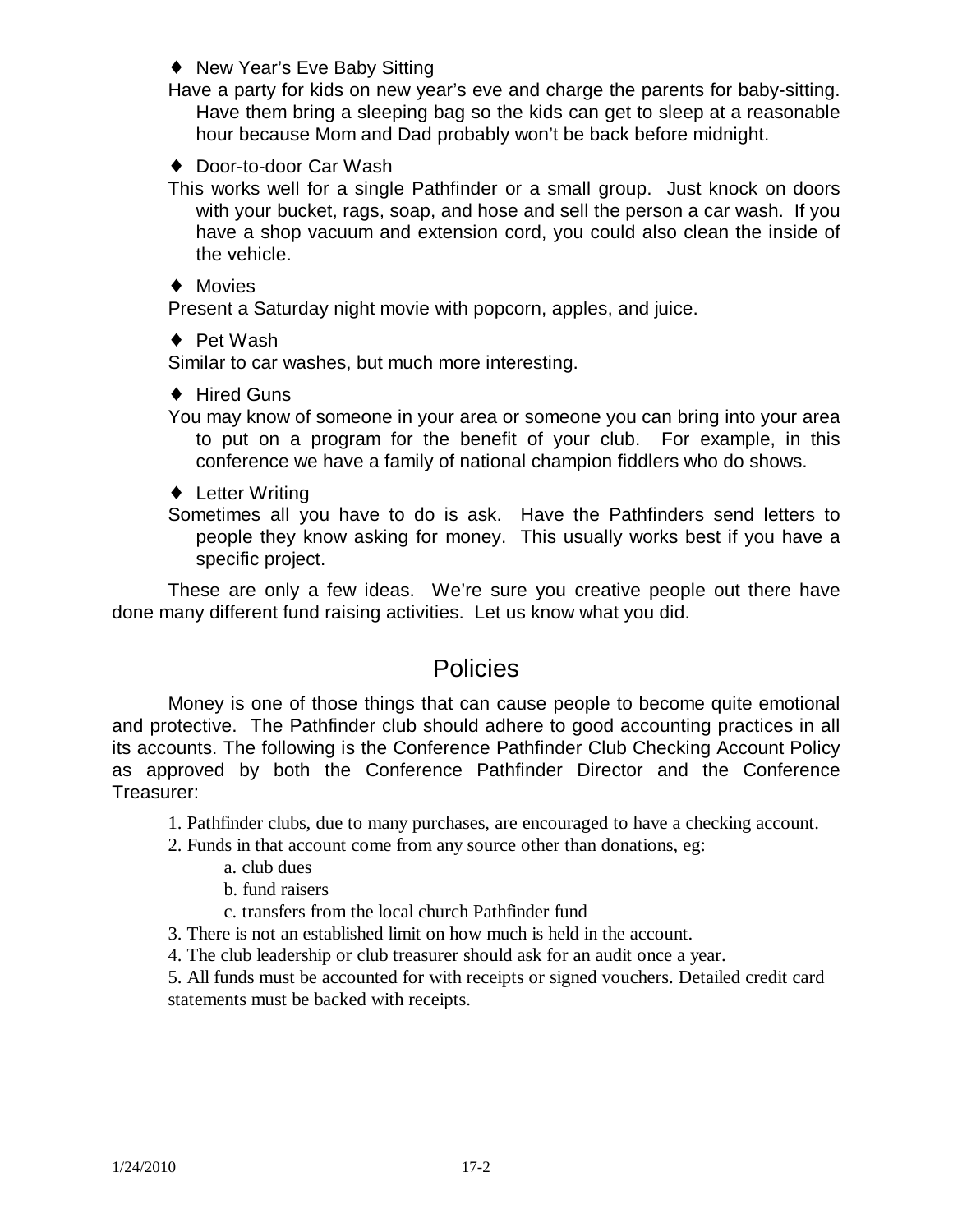## **Chapter 18 Resources**

**Re-sourc-es -** (1) *Sources of supply or support.* (2) *Sources of information or expertise.* (3) *Something to look at or someone to contact when screaming for help.*

Through the years you will learn about various resources that are available for your use when working with Pathfinders. Build a file of these resources so in future years it will be quicker to find them.

#### **Books and Manuals**

"Outside of a dog, a book is man's best friend. Inside of a dog, it's too dark to read." - Groucho Marx

• *Arts and Crafts Honor Series* (answer book)

The answers for each of the Arts and Crafts honors.

- *AY Outreach Ministries* (honor answer book) The answers for each of the Outreach Ministries honors.
- *AY Class Instructor's Manual*  Requirements and teacher's helps for the 'basic' and 'advanced' Friend, Companion, Explorer, Ranger, Voyager, and Guide classes.
- *Church Heritage Manual* This is the manual to study when preparing for the Church Heritage exam. It contains all the information one needs to know to pass the exam plus much more.
- *Drill and March Manual*  Get your club off on the right (oops!) left foot. This manual covers most of the basic drilling and marching moves.
- *Finding the Right Path*  The real meaning of being a Pathfinder based on the pledge and law.
- *How to Start a Pathfinder Club*

Explanation of the process.

• *Master Guide Curriculum* 

Requirements and teacher's helps for the Master Guide class.

• *Nature Honor Series* (answer book)

The answers for each of the Nature honors.

• *Pathfinder Bible* 

The Pathfinder Bible could be given to new Pathfinders who don't have a Bible or to newly baptized Pathfinders.

• *Pathfinder Honor Book*

Contains the requirements for each of the AY Pathfinder honors and a description of the skill levels and the procedure for submitting new honors.

• *Pathfinder Instructor Award Manual* 

Requirements and teacher's helps for the Pathfinder Instructor Award.

• *Pathfinder Leadership Award Manual* 

Requirements and teacher's helps for the Pathfinder Leadership Award.

• *Pathfinder Staff Manual* 

Everything you always wanted to know about Pathfinders (almost) is in this manual. This should be required reading especially for the Pathfinder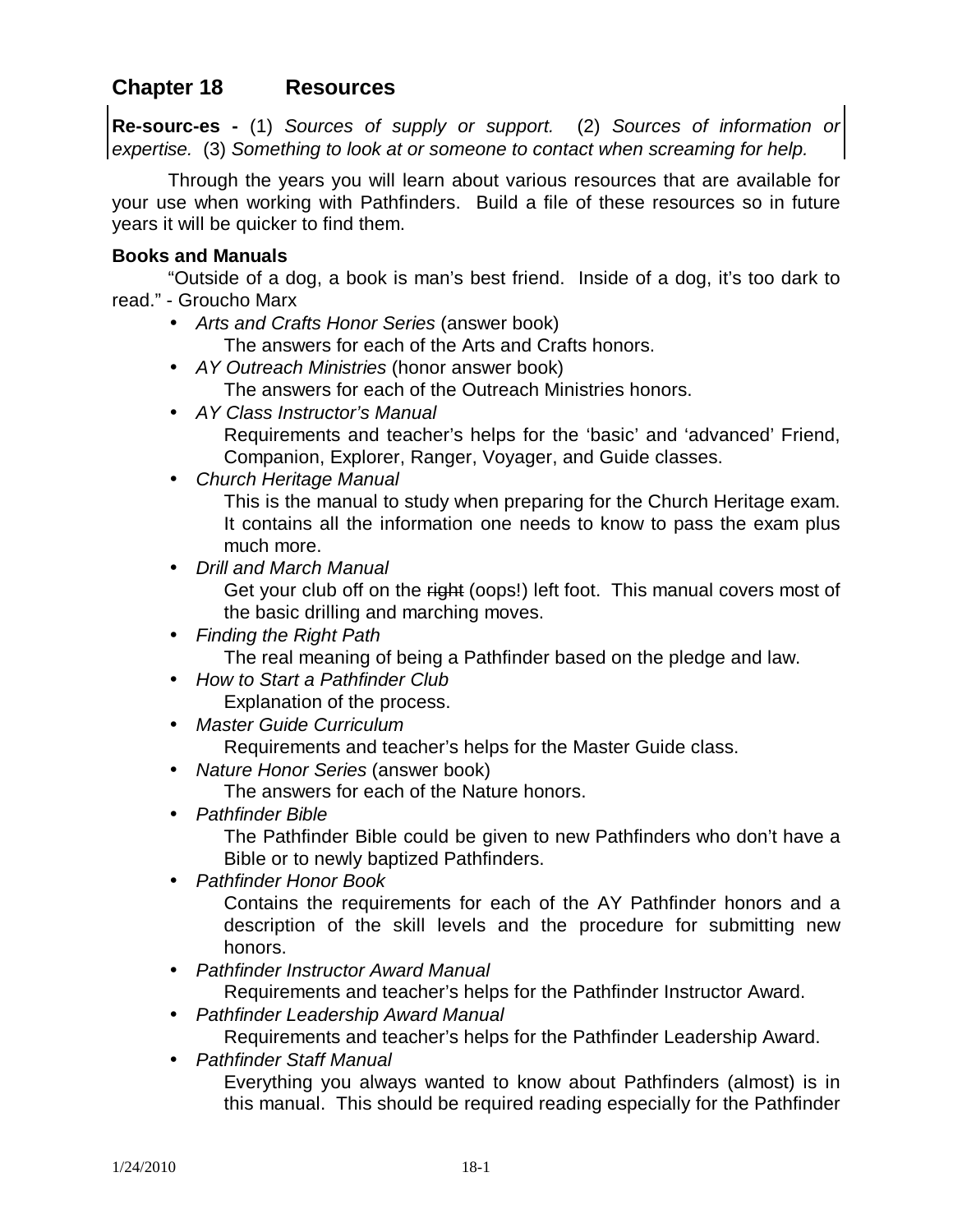club director, but also for every person who works with Pathfinders (editor's humble opinion).

- *Sign Language* (answer book) The answers for the sign language honor.
- *The Pathfinder Story*  The history of the Pathfinder organization.
- *Teen Leadership Training* 
	- Explanation of the teen leadership training program. Contains requirements and teacher's helps for the TLT classes.

#### **Where and How to Order Stuff**

There is a copy of the Pathfinder Order Form for the UCC in the *Forms* chapter of this manual. Complete the order form and mail to:

#### **Upper Columbia Conference**

Pathfinder Ministries Upper Columbia Conference PO Box 19039 Spokane WA 99219-9039 [Pathfinders@uccsda.org](mailto:Pathfinders@uccsda.org)

#### **Advent Source**

Advent Source 5040 Prescott Avenue Lincoln NE 68506

#### **Phone orders**

1-800-328-0525 Monday - Thursday 7 AM to 7 PM Central Time Friday 7 AM to 3 PM Central Time

**Fax**

1-402-486-2572 Master Card / VISA / Discover / American Express orders questions and anything else you need to FAX or e-mail Dana at [dlschnei@Ucollege.edu](mailto:dlschnei@Ucollege.edu)

#### **Customer Service**

1-800-328-0525 or 1-402-486-2519 Monday - Thursday 7 AM to 7 PM Central Time Friday 7 AM to 3 PM Central Time For questions about orders already placed.

#### **Postage and Handling Rates**

| Standard Service (7 days): Up to \$20.00<br>\$2.50 |                                 |                            |
|----------------------------------------------------|---------------------------------|----------------------------|
|                                                    | $$20.01 - $80.00$               | \$5.00                     |
|                                                    | \$80.01 and Up                  | 5%                         |
| Rush (2 business Days):                            | Up to \$80.00<br>\$80.01 and Up | \$9.00<br>$$5.00 + 5\%$    |
| Express (1 business day): Up to \$80.00            | \$80.01 and Up                  | \$21.00<br>$$13.00 + 10\%$ |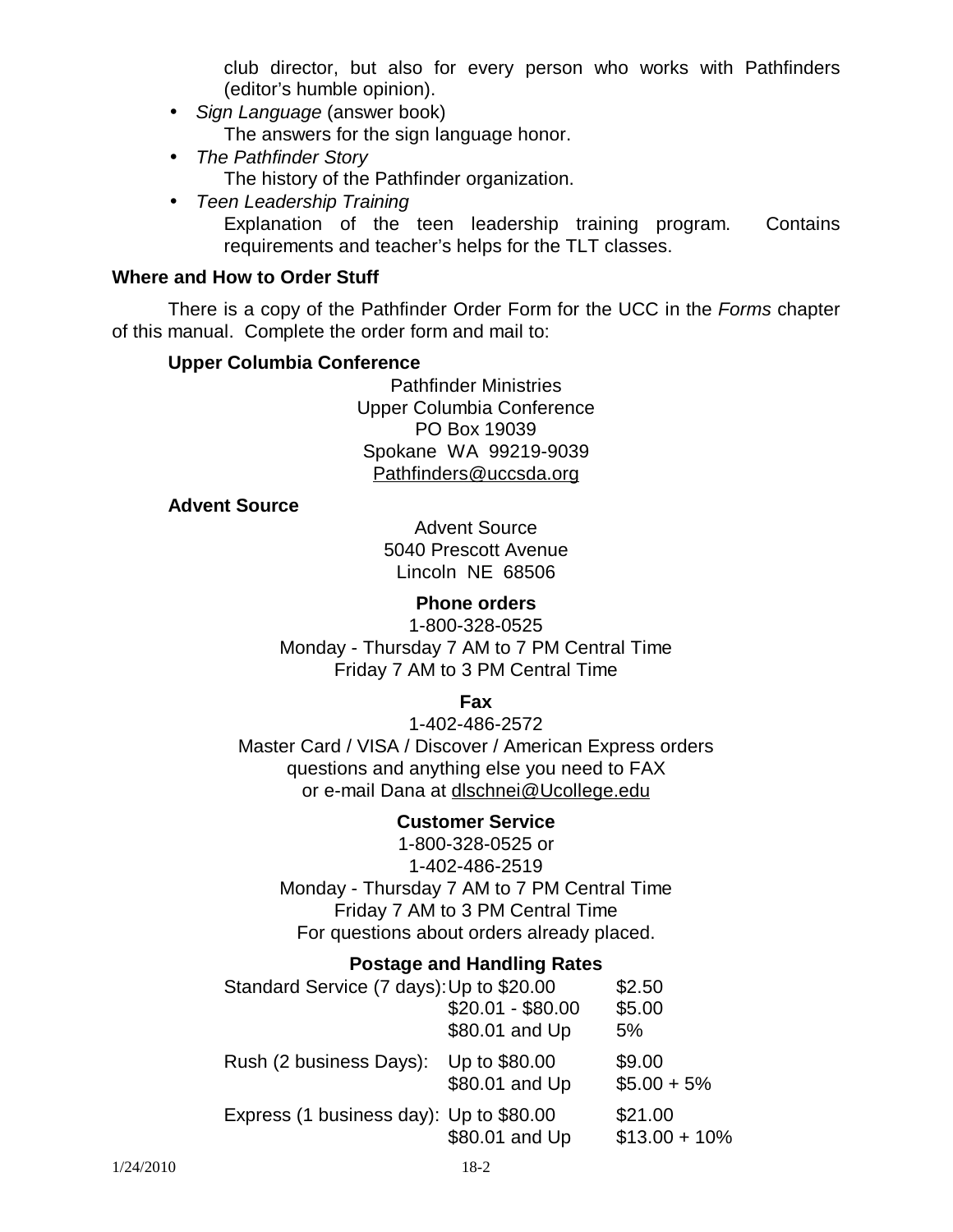### **People**

People are probably our most valuable resource. We can usually learn more and receive more help from another person than we can from another source. Here is a start for your 'Hit list':

- ♦ **Parents** Most Pathfinders have parents who are very willing to get involved in working in programs that involve their own children.
- ♦ **Teachers** Some teachers love to be involved with Pathfinders. They may be especially good at helping with an honor class.
- ♦ **Pastors** We lean on pastors for their guidance in difficult times, but remember to include them in the good times, too. The pastors are members of your executive committee and should always be welcome and encouraged to attend Pathfinder events. Have your pastor present worship for the Pathfinders. This lets the Pathfinders know their pastor believes they are important and Pathfinders is important. Invite your pastor to your parties so the young people can have another fun experience with the pastor.
- ♦ **Area Coordinators** Your area coordinator exists to promote Pathfinders in every way possible. See the *Area Coordinator* chapter for a description of what you may expect.
- ♦ **Conference Pathfinder Department** The Pathfinder Department staff are there to serve you. Your questions will be answered (read this manual first), your supplies will be sent, your programs will be supported. The conference Pathfinder director is available to participate in your special programs like Pathfinder Sabbath and Investiture. Be sure to plan well ahead, because his schedule is a busy one.
- ♦ **Church Members** Members of your local church are really good sources for AY or honors teachers, worship talks, cooks for trips, equipment managers, bus drivers, and the list goes on. The shut-ins of the church are a great source for places to visit.
- ♦ **Police** Have a guest speaker from the police department on a night when your emphasis is Law.
- ♦ **Paramedic** Have a paramedic visit the club and talk about how important it is to know first aid and to stay current with the latest techniques. You could use this as an introduction when offering a first aid class.
- ♦ **Coast Guard** Contact your local coast guard auxiliary and ask them to give a talk on water safety or boating safety.
- ♦ **Government Officials** One of the AY requirements is to meet with a government official. Invite your representative, mayor, or county commissioner or some other government official to come and visit with the Pathfinders and answer their questions. They seem especially eager to visit during even numbered years.

With a little imagination and thought you can grow this 'hit list' into a very long list. When you make your personal list of people, include names, addresses, phone numbers, and notes about the person.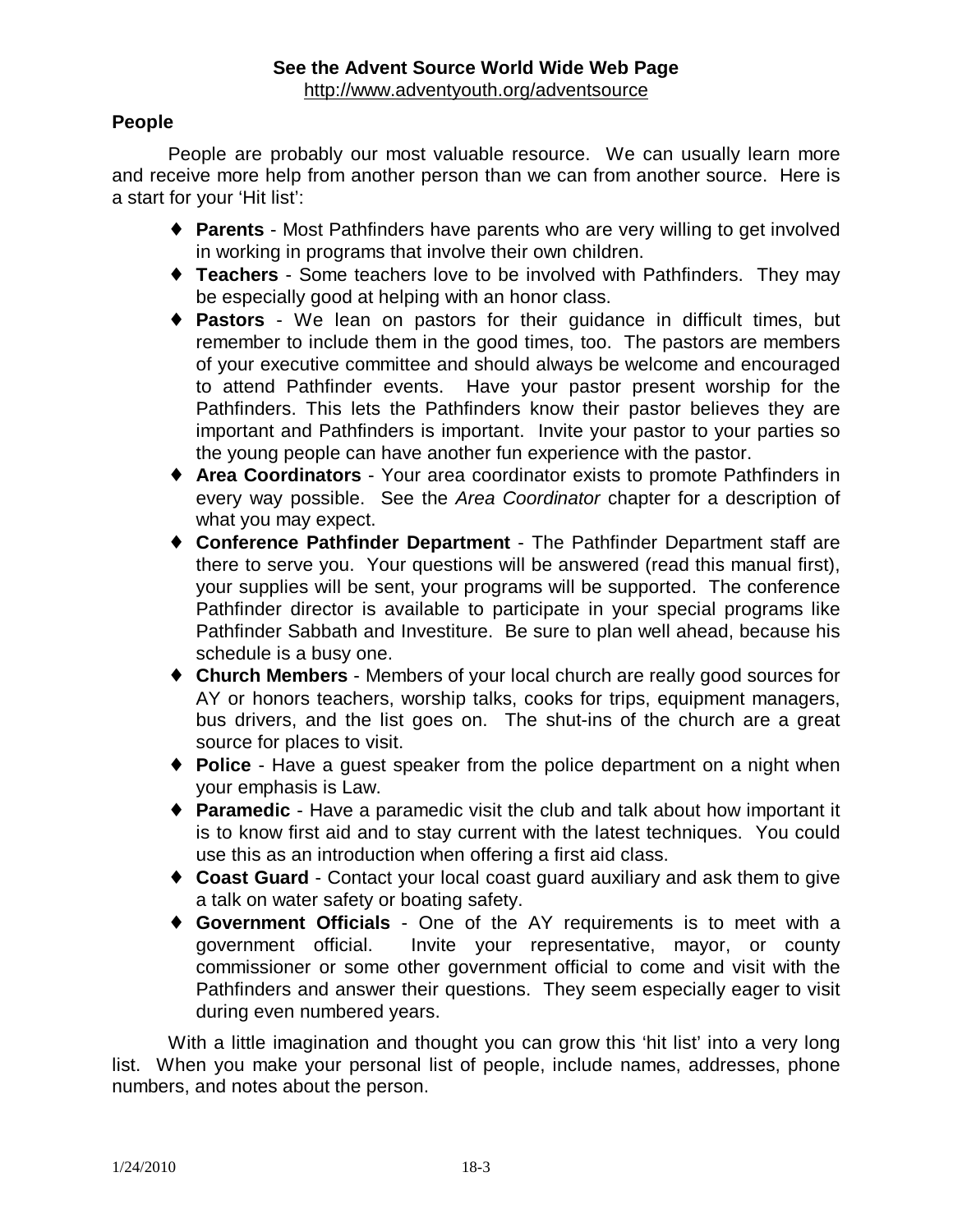#### **The Internet**

We are living in the information age. Almost anything you want to learn about is available to you by plugging your computer into a phone line. You can search for information on most any topic. You can find information to use when teaching AY or honors classes. One example is a world wide web page about weather that has photographs of many different kinds of clouds. The internet is also another way of sending mail. You can send a letter from the U.S. to China and have it arrive seconds later. You can read the news and look at pictures of what is happening in the world.

Pathfinders are developing a presence on the internet. There are clubs from Brazil to Germany to China to Australia who have home pages on the world wide web. There are helps for teaching honor classes on the internet.

Enough talk - here are a couple addresses to get you going on the web. The internet is a dynamic creature and address often change. These addresses were accurate when this document was printed.

#### **Upper Columbia Conference** –

#### <http://www.uccsda.org/pathfinders>

Find out the latest news, sports, and weather (well, at least the news) about Pathfinders. Look at the online version of the Leadership newsletter.

#### **North American Division** -<http://pathfindersonline.org>

Really cool page for Pathfinders. Find out about honors, fund-raisers, clip art, and lots of other good stuff.

#### **International Camporee News**

Find out everything there is to know about the next North American international camporee.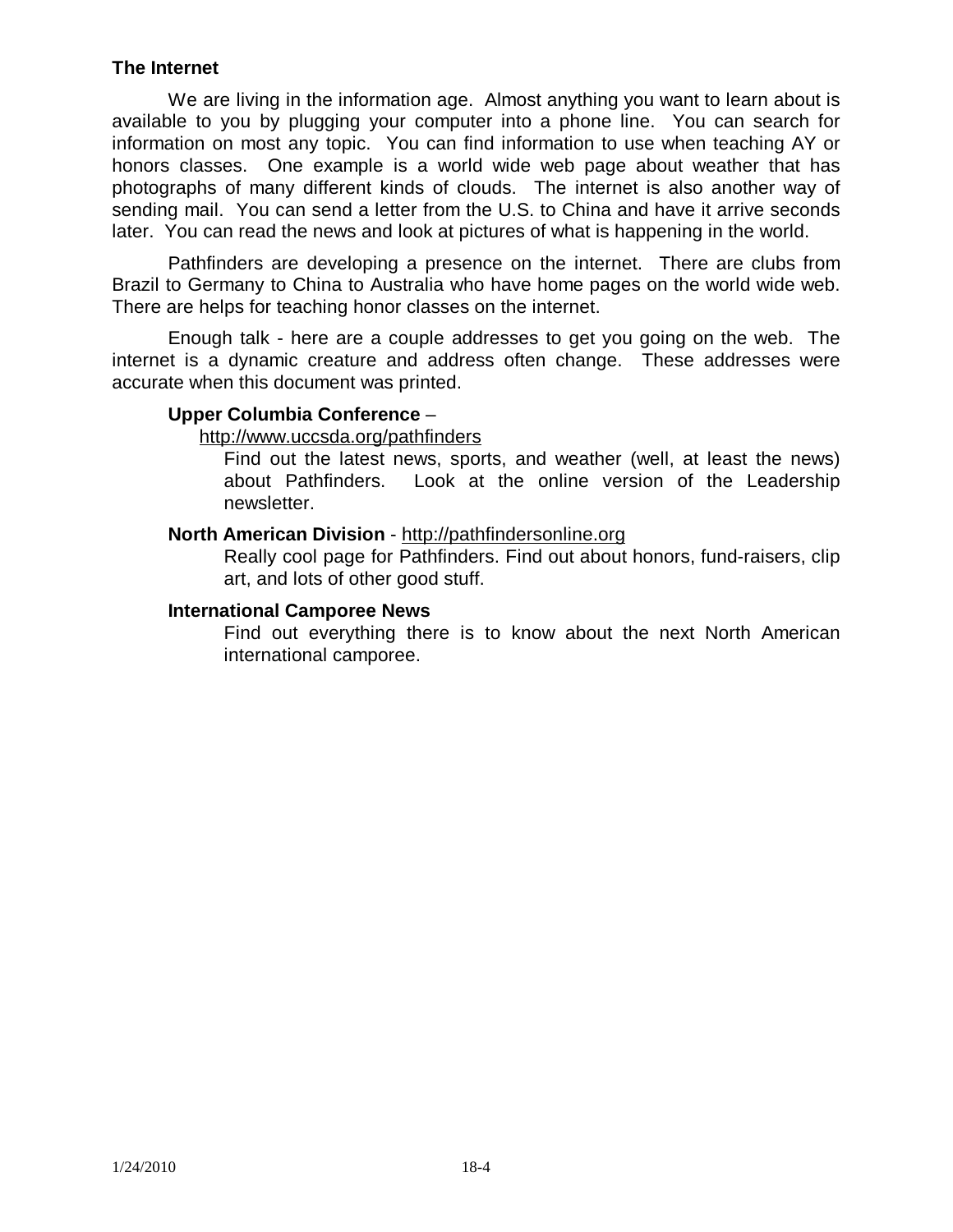## **Chapter 19 The Reward**

**Re-ward -** (1) *The return for performance of a desired behavior; positive reinforcement*. (2) *The largest word on a wanted poster*.

There was once a very wise district coordinator who talked about the pay checks he was receiving for working with Pathfinders. At first this didn't make any sense to the director he was talking to because the director knew the coordinator was an unpaid volunteer just as he was. Then the director realized the paychecks the coordinator was talking about were the changes he had observed in the lives of the young people with which he had worked. Then the director realized he had also received some pay checks.

Example of a pay check: There was a counselor many years ago who had in his unit a teen boy that was a bit of a challenge. He wasn't a bad person. He just had a knack for finding trouble if it was anyplace nearby. Some of the things he did would just about drive his counselor crazy (short drive) and often he didn't know how to handle him. This really made the counselor feel inadequate for the job of counseling this young man, but somehow they did manage to get along all right. The counselor moved away from the area and never heard about him again until about twelve years later. The counselor met him at a Pathfinder leadership retreat and his former Pathfinder was now the club director of that very same club. During their visit, that new club director said that his experience in Pathfinders was largely responsible for his still being a church member. The counselor didn't do anything more special for that teen boy so many years ago than just be his friend and show him that being a Seventh-day Adventist Christian is fun. This only proves that God is doing great and mighty things through us of which we are not aware.

The lesson to be learned from this experience is to never give up. Even if a young person appears to be beyond help and what some would consider a waste of time, don't give up. God never gives up on you or anybody. Every person is valuable in His sight. Remember your goal, say a prayer, and keep going.

Do your best and God will do the rest.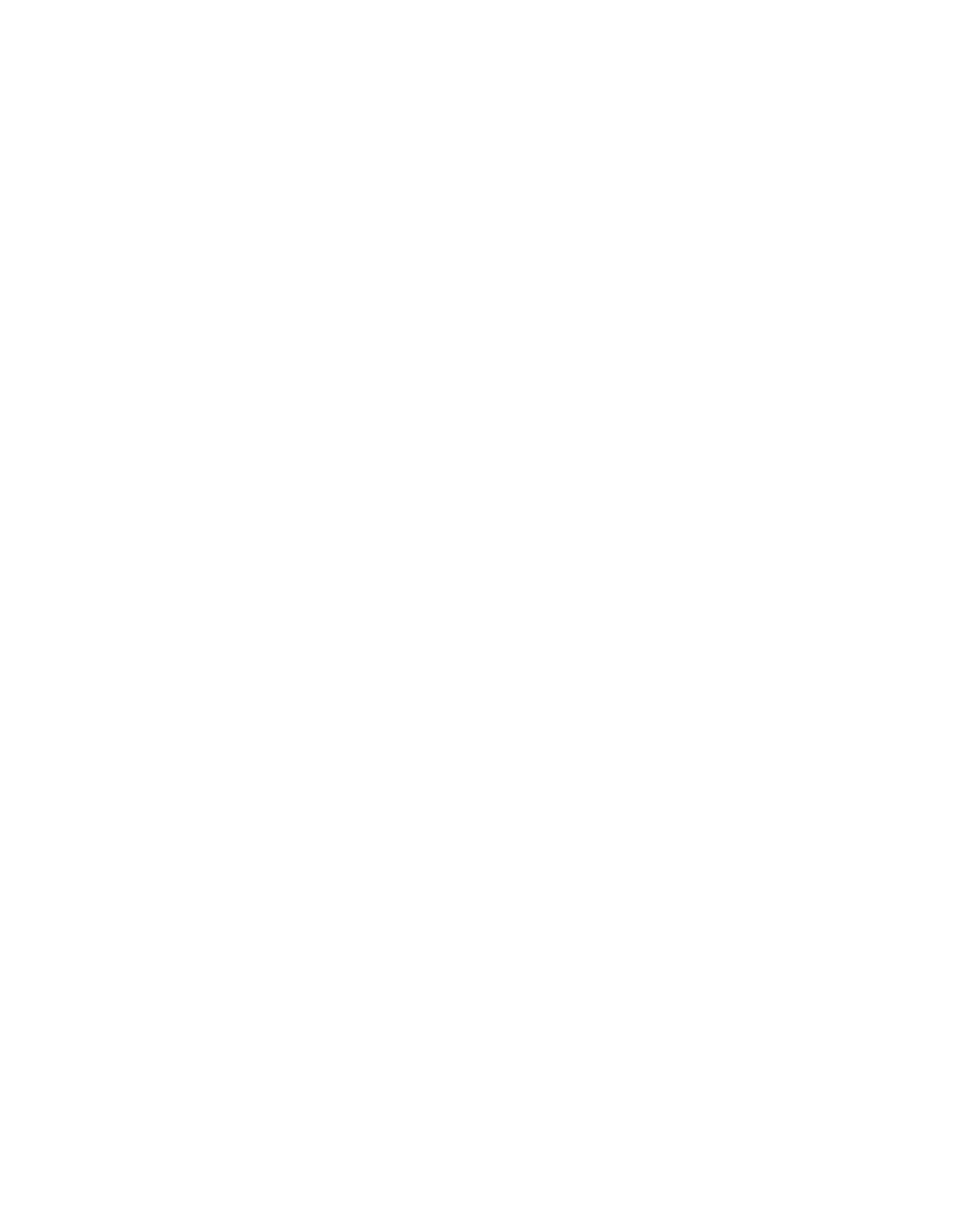# **Chapter 20 The Forms**

**Form -** (1) *A printed or typed document with blank spaces for insertion of required or requested information*. (2) *The past performance of a race horse (this one's true).* (3*) The resting place of a hare (So's this one).*

These copies of forms are here for your convenience for use or reference.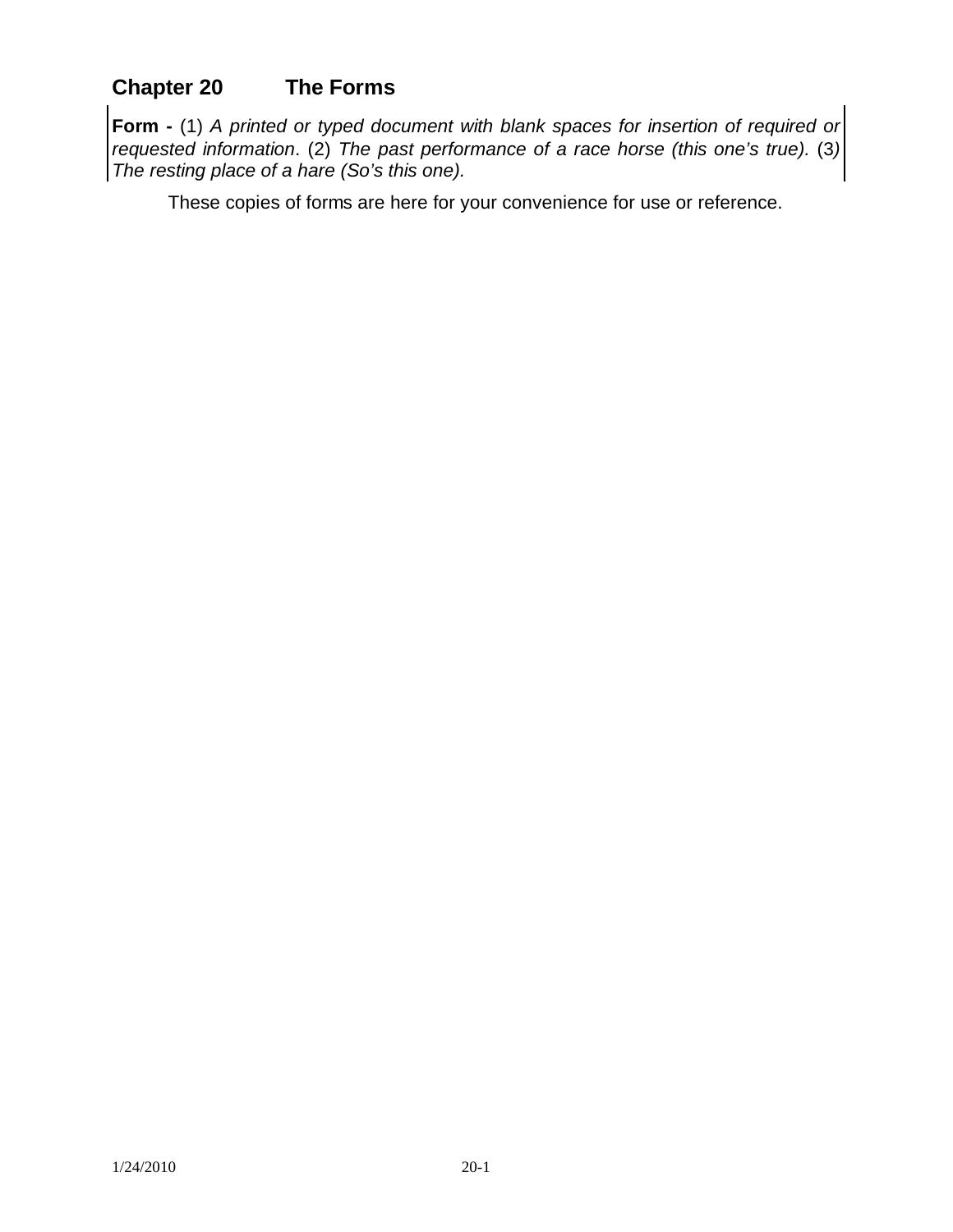# *A*

| activity night       | $9 - 1$               |
|----------------------|-----------------------|
| <b>Advent Source</b> | 18-2                  |
| age requirements     | $3-1.7-4$             |
| application          | $1-2.2-3$             |
| automobiles          | 3-1, 13-2, 15-1, 17-2 |

# *B*

| banner            | 5-3, 12-4, 12-6               |
|-------------------|-------------------------------|
| baptism           | iv. 2-2                       |
| baptismal vows    | $2 - 1$                       |
| books and manuals | i. iv. 18-1                   |
| budget            | ii, iii, 4-3, 7-2, 17-1, 17-2 |
| burnout           | $1 - 1$                       |

# *C*

| campingiv, 4-3, 5-2, 5-3, 7-1, 7-3, 8-4, 12-6, 13-1, 13-2 |                                          |
|-----------------------------------------------------------|------------------------------------------|
| camporee                                                  | iv, 1-1, 1-2, 7-1, 7-2, 12-4, 16-2, 17-1 |
| cards                                                     | $2 - 3$                                  |
| chain of command                                          | $2 - 3$                                  |
| <b>Church Heritage</b>                                    | $18 - 1$                                 |
| church member                                             | 2-1, 2-3, 19-1                           |
| class work                                                | ii, 3-1, 5-3, 8-2, 8-4, 9-1, 18-2, 18-4  |
| color guard                                               | 12-1, 12-3, 12-4                         |
| conference director                                       | $2-1, 6-2$                               |
| consent to treat form                                     | $13-2$                                   |
| counselor                                                 | 2-2, 5-3, 6-1, 7-4, 9-1                  |
| crafts                                                    | 5-3, 10-1, 16-2                          |
|                                                           |                                          |

# *D*

| deputy director      | $2 - 3$                                               |
|----------------------|-------------------------------------------------------|
| deputy directors     | $2 - 3$                                               |
| devotional           | $9 - 1$                                               |
| director             |                                                       |
|                      | iv, 1-1, 1-2, 2-1, 2-3, 4-4, 6-1, 6-2, 7-4, 8-1, 8-2, |
|                      | 10-1, 10-2, 11-1, 12-4, 13-1, 15-2, 17-1, 18-3, 19-   |
|                      |                                                       |
| district coordinator | $2 - 1$                                               |
| district events      | $4 - 1$                                               |
| dress code           | 5-3, 6-2, 12-4, 12-6, 16-1, 16-2                      |

## *F*

| fair            | iv, 4-4, 5-2, 5-3, 8-4, 9-1, 12-4 |
|-----------------|-----------------------------------|
| family          | $1 - 1.17 - 2$                    |
| firearms        | $15-2$                            |
| flags           | iii, 5-3, 12-1, 12-2, 12-3, 12-4  |
| food collecting | $9 - 1$                           |
| forms           | $2 - 2, 20 - 1$                   |
| fund raisers    | $7-2.17-1$                        |

# *G*

| game night          | $9 - 1$    |
|---------------------|------------|
| generators          | $6-2, 6-3$ |
| good conduct ribbon | $5-2$      |
| <b>Grand Parade</b> | $5-3.12-4$ |
| quns                | 15-2       |

# *H*

| honors                                                  |            |
|---------------------------------------------------------|------------|
| i, 2-2, 2-3, 6-2, 7-3, 8-2, 8-3, 9-1, 10-2, 11-1, 18-2, |            |
|                                                         | 18-3, 18-4 |
|                                                         |            |

#### *I*

| insurance   | 15-1.15-2 |
|-------------|-----------|
| Internet    | 18-2.18-4 |
| investiture | 4-1.16-2  |
|             |           |

# *J*

| jewelry | $2-3, 3-1$ |
|---------|------------|
|         |            |

#### *L*

| law                | 2-1, 12-7, 18-1    |
|--------------------|--------------------|
| leadership retreat | ii, 5-4, 7-2, 19-1 |
|                    |                    |

# *M*

| makeup         | $2 - 3.3 - 1$                                              |
|----------------|------------------------------------------------------------|
| manuals        | i. iv. 18-1                                                |
| marching       | 7-2, 12-1, 12-2, 12-3, 12-4                                |
| Master Guide   | $1 - 1.2 - 2.18 - 1$                                       |
| meeting        |                                                            |
|                | i, 3-1, 5-2, 6-1, 6-2, 7-3, 8-2, 8-3, 8-4, 9-1, 13-2, 16-1 |
| money          | 17-1, 17-2                                                 |
| monthly report | $5-2, 5-4$                                                 |

# *N*

| national anthem      | 12-1    |
|----------------------|---------|
| nominating committee | 1-1.4-3 |

# *O*

ordering information 12-2, 12-3, 12-6, 12-7, 18-2

# *P*

Pathfinder Club Application 1-2